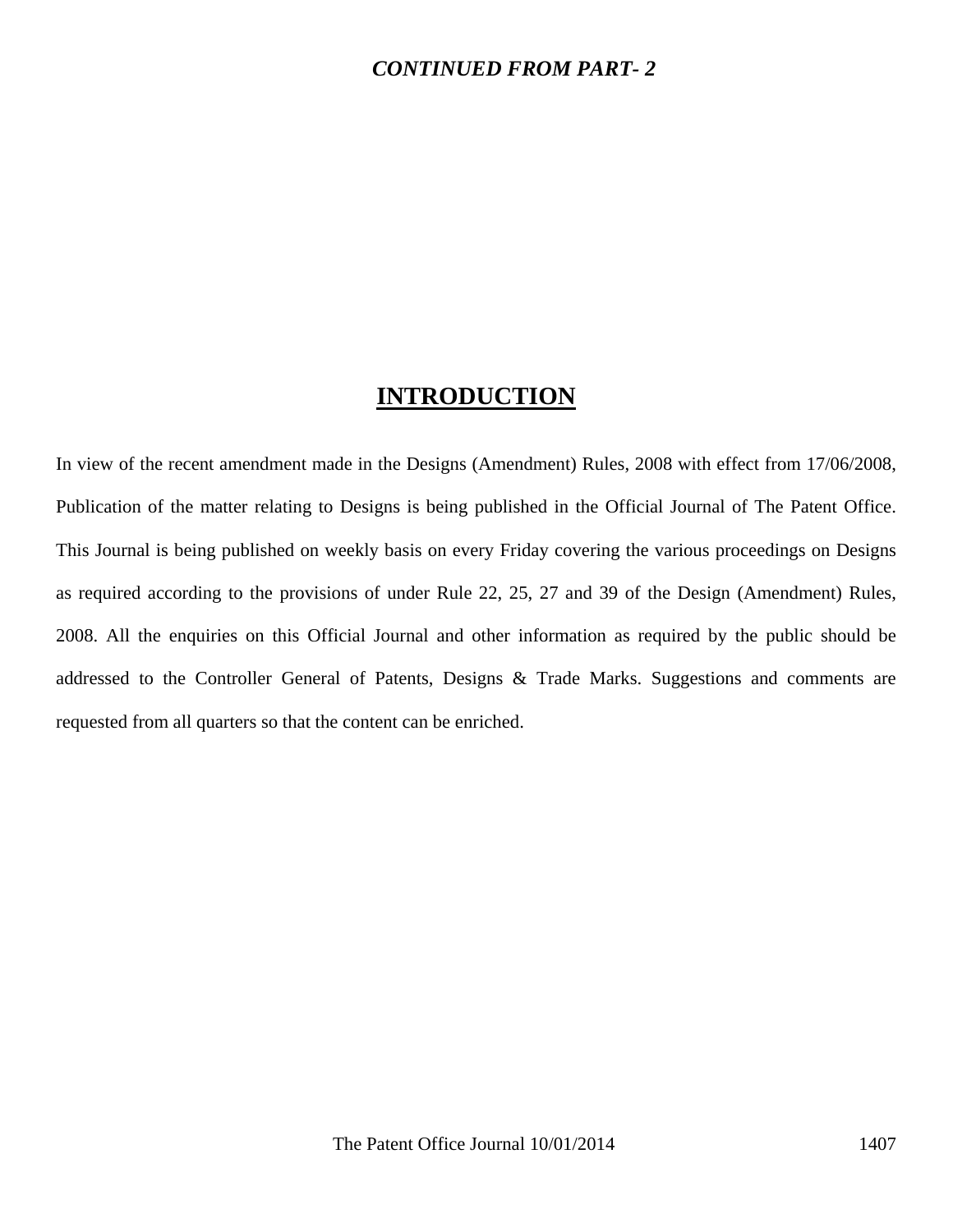# **COPYRIGHT PUBLICATION**

| <b>SL NO</b> | <b>CASE NUMBERS</b> | <b>RENEWED ON</b> |
|--------------|---------------------|-------------------|
| 1.           | 184539              | 20.12.2013        |
| 2.           | 186221              | 28.11.2013        |
| 3.           | 187346              | 28.11.2013        |
| 4.           | 189359              | 20.12.2013        |
| 5.           | 190540              | 20.12.2013        |
| 6.           | 190551              | 28.11.2013        |
| 7.           | 190757              | 20.12.2013        |
| 8.           | 190987              | 20.12.2013        |
| 9.           | 193292              | 20.12.2013        |
| 10.          | 193592              | 20.12.2013        |
| 11.          | 193593              | 20.12.2013        |
| 12.          | 249670              | 31.12.2013        |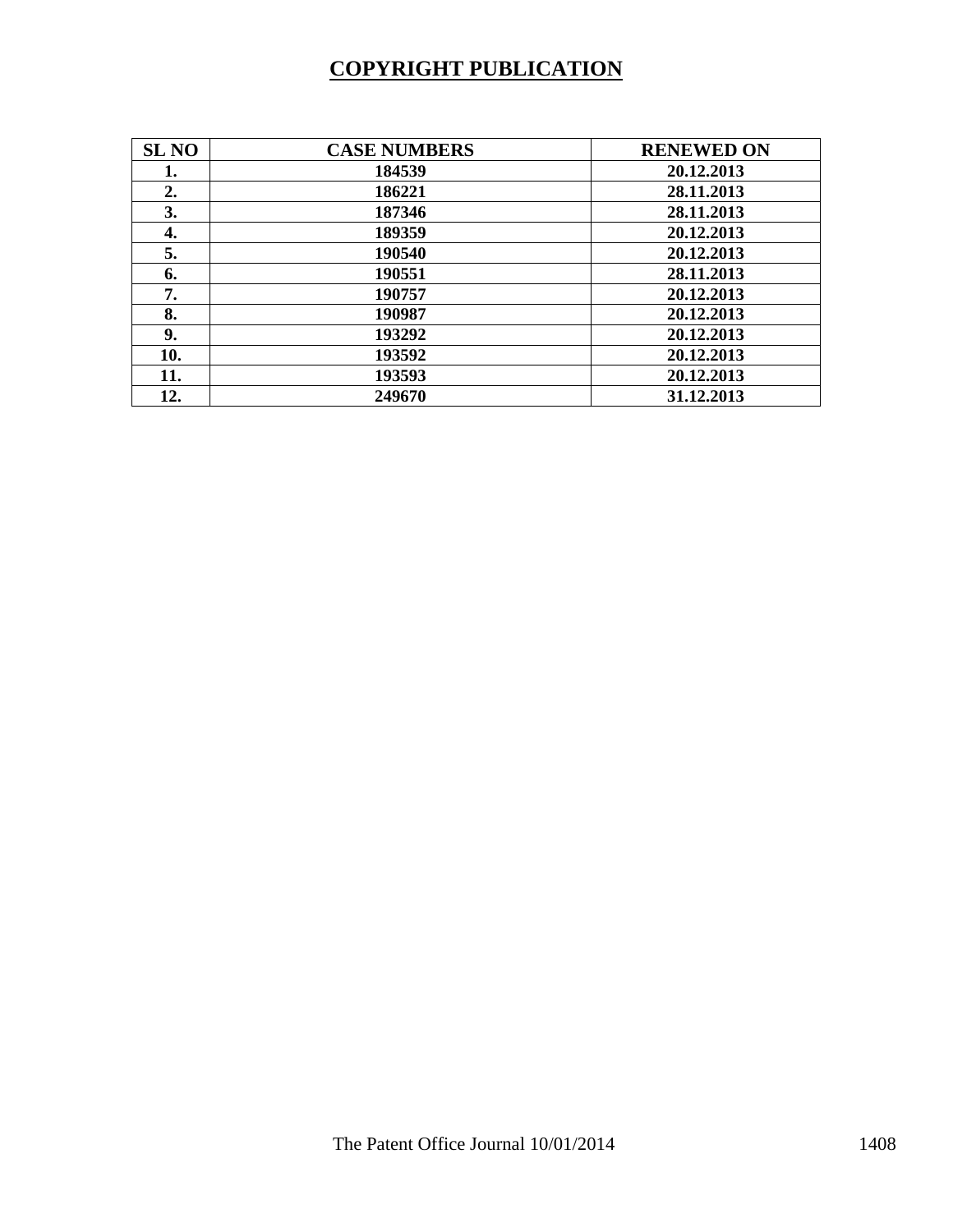## **CANCELLATION PROCEEDINGS UNDER SECTION 19 OF THE DESIGNS ACT, 2000**

#### (01)

**"The Asstt. Controller of Patents & Designs passed an order on 7/1/2014 to dismiss the petition filed by Welcome Shoes Private Limted of H-24, Udyog Nagar, New Delhi - 110041 on 31/12/2010 for cancellation of the registration of registered Design No.**178564 **dated 27/1/1999 under Class 10 titled as 'Footwear" in the name of Noor Pratap Rana and Ashok Kumar Vohti, trading as KIRAN SHOES MANUFACTURERS, a partnership firm whose partners are Nepalis by nationality of Post Box No.497, Maharajganj, Ring Road, Kathmandu, Nepal."** 

## (02)

**"The Asstt. Controller of Patents & Designs passed an order on 7/1/2014 to dismiss the petition filed by Oasis Distilleries Limited, an Indian company having registered office at H-102, 1<sup>st</sup> Floor, Plot No. B-2 PU-4, SCH No.54, Near Mangal City Mall, A.B. Road, Indore, Madhya Pradesh 452010 on 27/9/2012 for cancellation of the registration of registered Design No. 237537 dated 24/6/2011 under class 09-01 titled as 'Bottle' in the name of United Spirits Limited, UB Tower, 24 Vittal Mallya Road, Bangalore – 560001, India, an Indian company**.**."**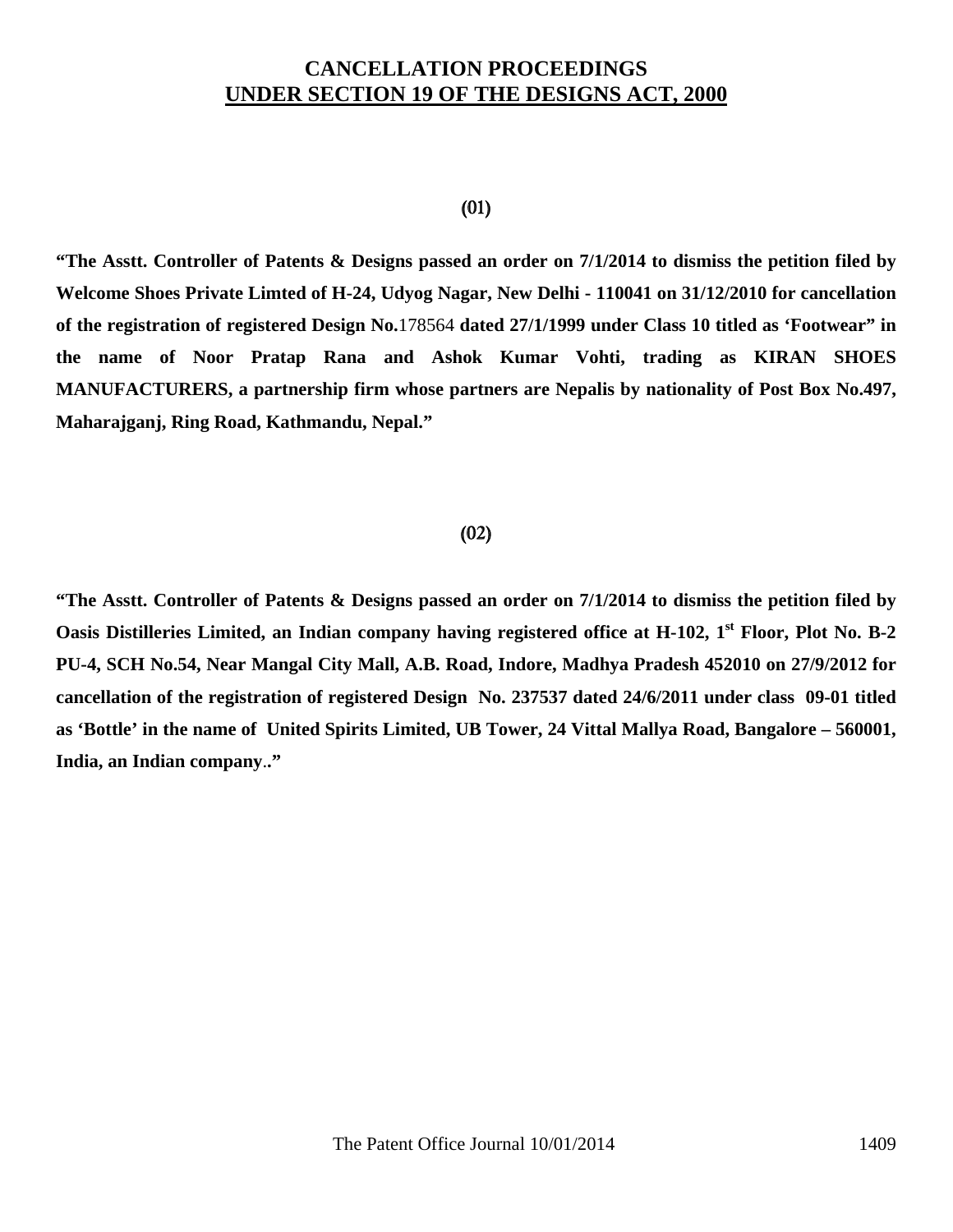## **THE DESIGNS ACT 2000 SECTION 30 DESIGN ASSIGNMENT**

**The Design stands in the name of PARESHKUMAR D. PATEL registered under the Designs Act, 2000 has been assigned in the Register of Designs in the name as follows:-** 

| Design No.                     | <b>Class</b> | <b>Name</b>                                                                                                                                                                                      |  |  |
|--------------------------------|--------------|--------------------------------------------------------------------------------------------------------------------------------------------------------------------------------------------------|--|--|
| 230537, 249083, 249081, 250383 | 23-04        | VARDAYANI POWER PVT. LTD., HAVING<br>THE ADDRESS OF 1222/737/1, B/H. SHILAJ<br>BUS-STOP, OPP. ASHAPURA TEMPLE,<br>VILLAGE-SHILAJ, AHMEDABAD-380 058,<br><b>GUJARAT, INDIA, AN INDIAN COMPANY</b> |  |  |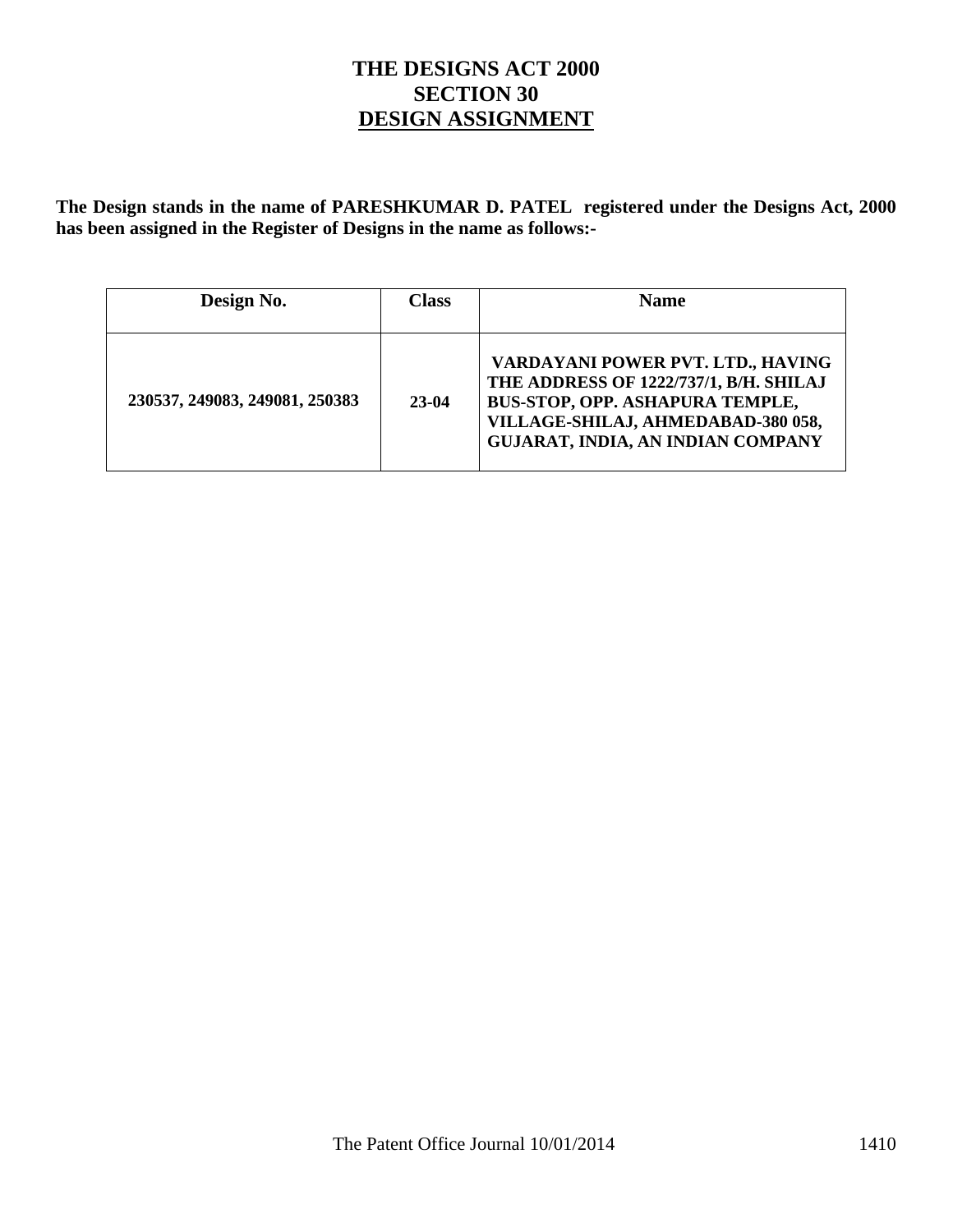#### **REGISTRATION OF DESIGNS**

**The following designs have been registered. They are now open for public inspection. In the following each entry the Date of Registration is shown. The Priority Number, Priority Date and Priority Country are also shown**

| <b>DESIGN NUMBER</b>                                                                                                                                                                    |             | 254582                              |  |
|-----------------------------------------------------------------------------------------------------------------------------------------------------------------------------------------|-------------|-------------------------------------|--|
| <b>CLASS</b>                                                                                                                                                                            |             | $12 - 16$                           |  |
| 1) HONDA MOTOR CO., LTD., A JAPANESE CORPORATION,<br>OF 1-1, MINAMIAOYAMA 2-CHOME, MINATO-KU, TOKYO, JAPAN                                                                              |             |                                     |  |
| <b>DATE OF REGISTRATION</b>                                                                                                                                                             |             | 19/06/2013                          |  |
| <b>TITLE</b>                                                                                                                                                                            |             | REAR BUMPER FOR AUTOMOBILE          |  |
| <b>PRIORITY</b>                                                                                                                                                                         |             |                                     |  |
| PRIORITY NUMBER                                                                                                                                                                         | <b>DATE</b> | <b>COUNTRY</b>                      |  |
| 2012-032040                                                                                                                                                                             | 28/12/2012  | <b>JAPAN</b>                        |  |
| <b>DESIGN NUMBER</b>                                                                                                                                                                    |             | 254683                              |  |
| <b>CLASS</b>                                                                                                                                                                            |             | 15-01                               |  |
| 1) TRIVENI TURBINE LIMITED, AN INDIAN COMPANY HAVING ITS<br>PLACE OF BUSINESS AT<br>12A, PEENYA INDUSTRIAL AREA, BANGLORE-560058                                                        |             |                                     |  |
| <b>DATE OF REGISTRATION</b>                                                                                                                                                             |             | 24/06/2013                          |  |
| <b>TITLE</b>                                                                                                                                                                            |             | SLIDING PEDESTAL OF A STEAM TURBINE |  |
| <b>PRIORITY NA</b>                                                                                                                                                                      |             |                                     |  |
| <b>DESIGN NUMBER</b>                                                                                                                                                                    |             | 253613                              |  |
| <b>CLASS</b>                                                                                                                                                                            |             | $31 - 00$                           |  |
| 1) D. KUMAR JAIN AN INDIAN PROPRIETOR FIRM AT SUMEET<br><b>ENGINEERING WORKS,</b><br>A, PINTO APTS., NEAR STATE BANK OF INDIA, VASCO DA GAMA, GOA:<br>403 802. (INDIA) OF ABOVE ADDRESS |             |                                     |  |
| <b>DATE OF REGISTRATION</b>                                                                                                                                                             |             | 01/05/2013                          |  |
| <b>TITLE</b>                                                                                                                                                                            |             | <b>MIXER JAR</b>                    |  |
| <b>PRIORITY NA</b>                                                                                                                                                                      |             |                                     |  |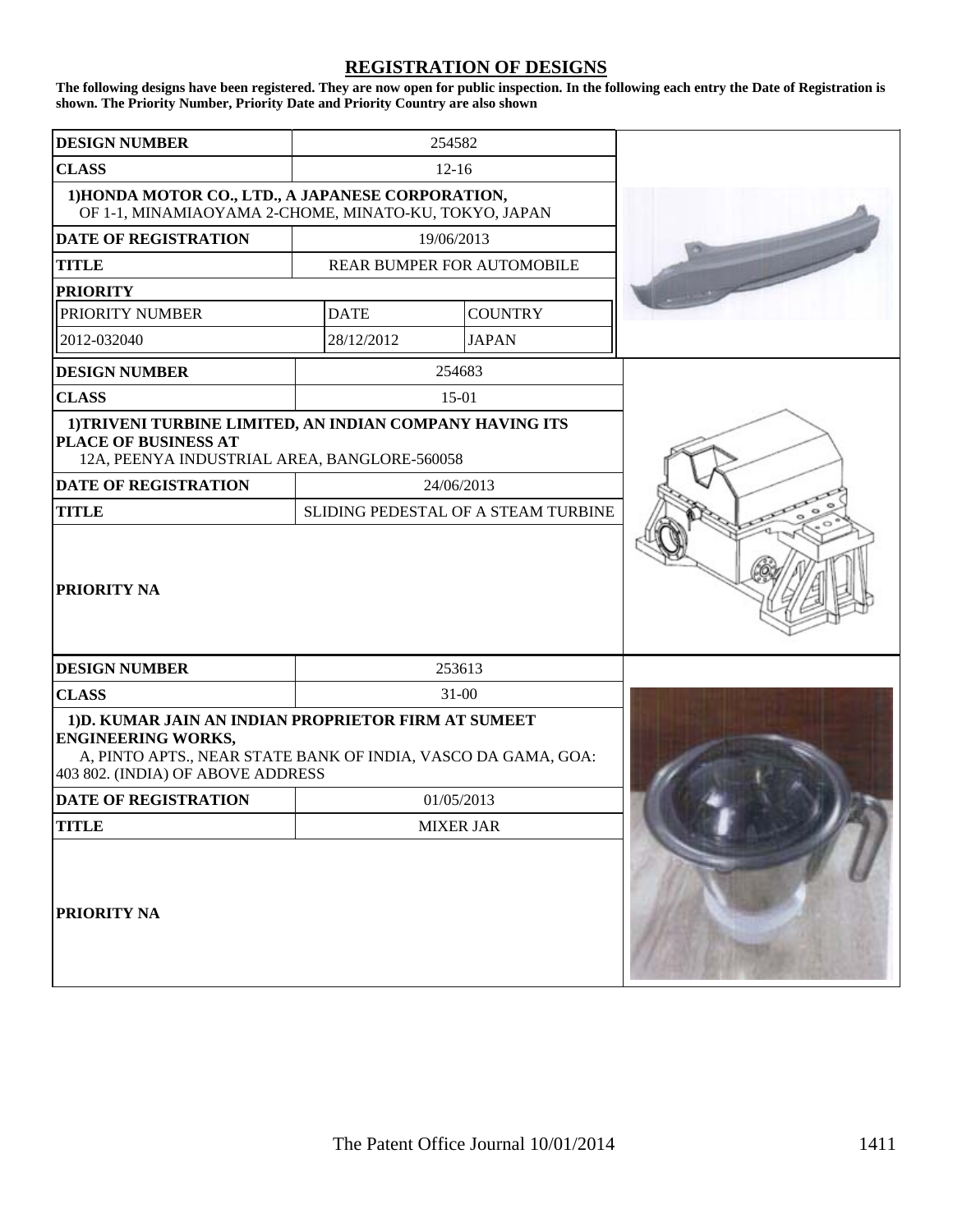| <b>DESIGN NUMBER</b>                                                     | 251380                                                                                                           |
|--------------------------------------------------------------------------|------------------------------------------------------------------------------------------------------------------|
| <b>CLASS</b>                                                             | $10 - 06$                                                                                                        |
| 1) MALIKA INTERNATIONAL, AN INDIA<br>PROPRIETORSHIP FIRM, OF THE ADDRESS | A-16 SECTOR-10, NOIDA-201301, UTTAR PRADESH                                                                      |
| <b>DATE OF</b><br><b>REGISTRATION</b>                                    | 04/02/2013                                                                                                       |
| <b>TITLE</b>                                                             | SIGNAL LAMP FOR RAILWAY                                                                                          |
| PRIORITY NA                                                              |                                                                                                                  |
| <b>DESIGN NUMBER</b>                                                     | 253158                                                                                                           |
| <b>CLASS</b>                                                             | $01 - 01$                                                                                                        |
| PANIPAT, HARYANA<br><b>DATE OF</b>                                       | INCORPORATED UNDER THE INDIAN COMPANIES ACT, 1956),<br>1, EKTA COMPLEX (NEAR STADIUM), MODEL TOWN,<br>15/04/2013 |
| <b>REGISTRATION</b>                                                      |                                                                                                                  |
| <b>TITLE</b>                                                             | <b>CAKE</b>                                                                                                      |
| <b>PRIORITY NA</b>                                                       |                                                                                                                  |
| <b>ESIGN NUMBER</b>                                                      | 253224                                                                                                           |
| <b>CLASS</b>                                                             | $12 - 16$                                                                                                        |
| <b>BUSINESS AT</b><br><b>INDIAN</b>                                      | 1) WHEELS INDIA LIMITED, HAVING PLACE OF<br>PADI, CHENNAI-600 050, TAMILNADU, NATIONALITY OF                     |
| <b>DATE OF</b><br><b>REGISTRATION</b>                                    | 18/04/2013                                                                                                       |
| <b>TITLE</b>                                                             | WHEEL RIM FOR VEHICLES                                                                                           |
| PRIORITY NA                                                              |                                                                                                                  |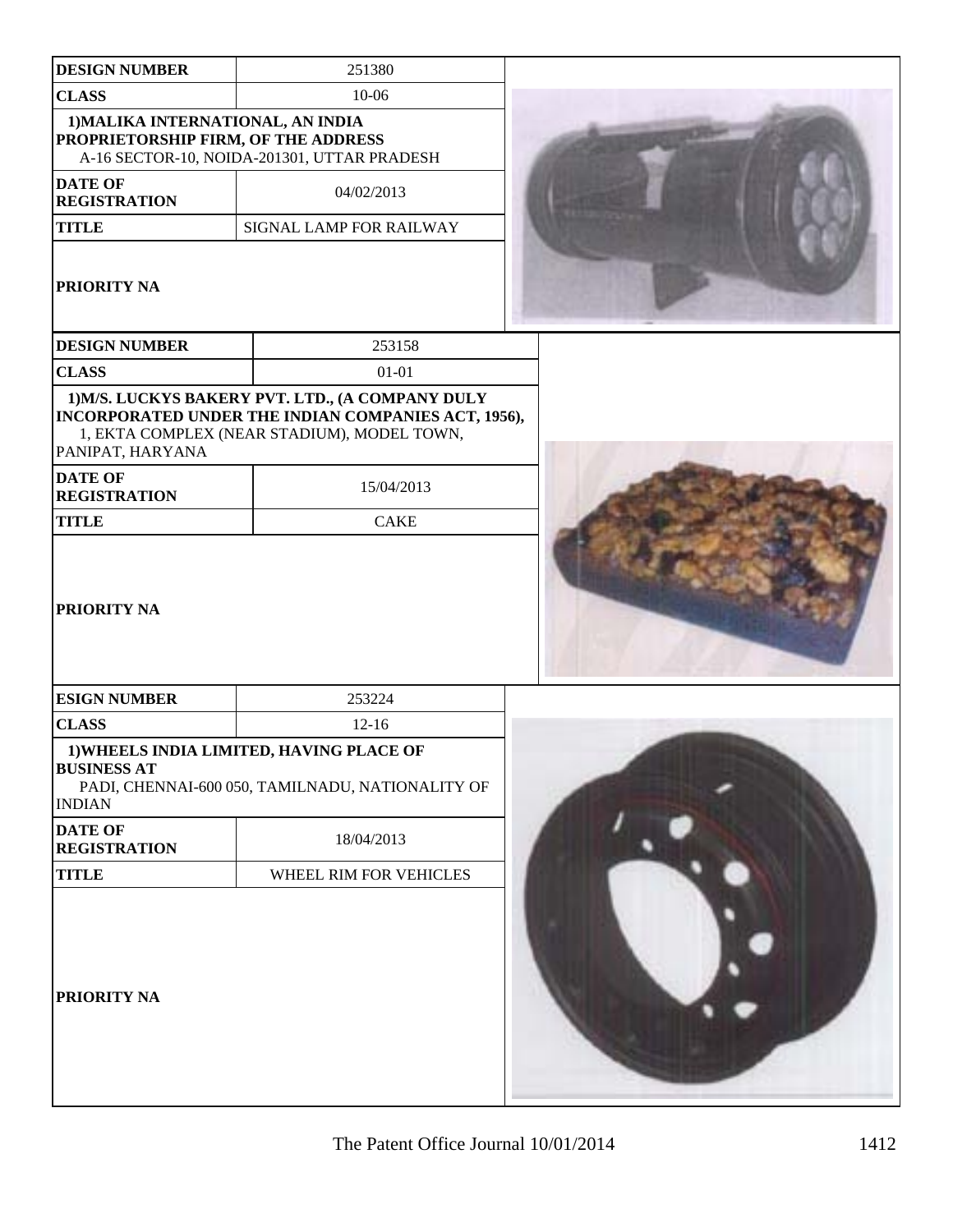| <b>DESIGN NUMBER</b>                                                             | 253335                                                                                                                                                                   |        |
|----------------------------------------------------------------------------------|--------------------------------------------------------------------------------------------------------------------------------------------------------------------------|--------|
| <b>CLASS</b>                                                                     | 19-06                                                                                                                                                                    |        |
| <b>STATE OF MAHARASHTRA INDIA, /</b><br><b>COMPANIES ACT., ABOVE ADDRESS</b>     | 1) ANCHOR ENTERPRISES PVT. LTD INNOVA 'C' WING, MARATHON<br>NEXTGEN, OFF.G.K.MARG, LOWER PAREL (W), MUMBAI-400013<br>A PRIVATE LIMITED COMPANY INCORPORATED UNDER INDIAN |        |
| <b>DATE OF REGISTRATION</b>                                                      | 23/04/2013                                                                                                                                                               |        |
| <b>TITLE</b>                                                                     | <b>BALL POINT PEN</b>                                                                                                                                                    |        |
| PRIORITY NA                                                                      |                                                                                                                                                                          |        |
| <b>DESIGN NUMBER</b>                                                             | 254099                                                                                                                                                                   |        |
| <b>CLASS</b>                                                                     | $23-04$                                                                                                                                                                  | ٠      |
| <b>ADDRESS:</b><br>KU, OSAKA-SHI, OSAKA-FU, JAPAN<br><b>DATE OF REGISTRATION</b> | 1) DAIKIN INDUSTRIES LTD. A JAPANESE COMPANY OF THE<br>UMEDA CENTER BUILDING, 4-12 NAKAZAKI-NISHI 2-CHOME, KITA-<br>27/05/2013                                           |        |
| <b>TITLE</b>                                                                     | <b>AIR CONDITIONER</b>                                                                                                                                                   |        |
| PRIORITY NA                                                                      |                                                                                                                                                                          | $\sim$ |
| <b>DESIGN NUMBER</b>                                                             | 254272                                                                                                                                                                   |        |
| <b>CLASS</b>                                                                     | $12 - 16$                                                                                                                                                                |        |
| FRANCE,<br>OF 99 ROUTE DE LYON, 69800 SAINT PRIEST, FRANCE                       | 1) RENAULT TRUCKS, A COMPANY ORGANIZED UNDER THE LAWS OF                                                                                                                 |        |
| <b>DATE OF REGISTRATION</b>                                                      | 06/06/2013                                                                                                                                                               |        |
| <b>TITLE</b>                                                                     | FRAME COMPONENT FOR VEHICLE<br><b>HEADLIGHT</b>                                                                                                                          |        |
| PRIORITY NA                                                                      |                                                                                                                                                                          |        |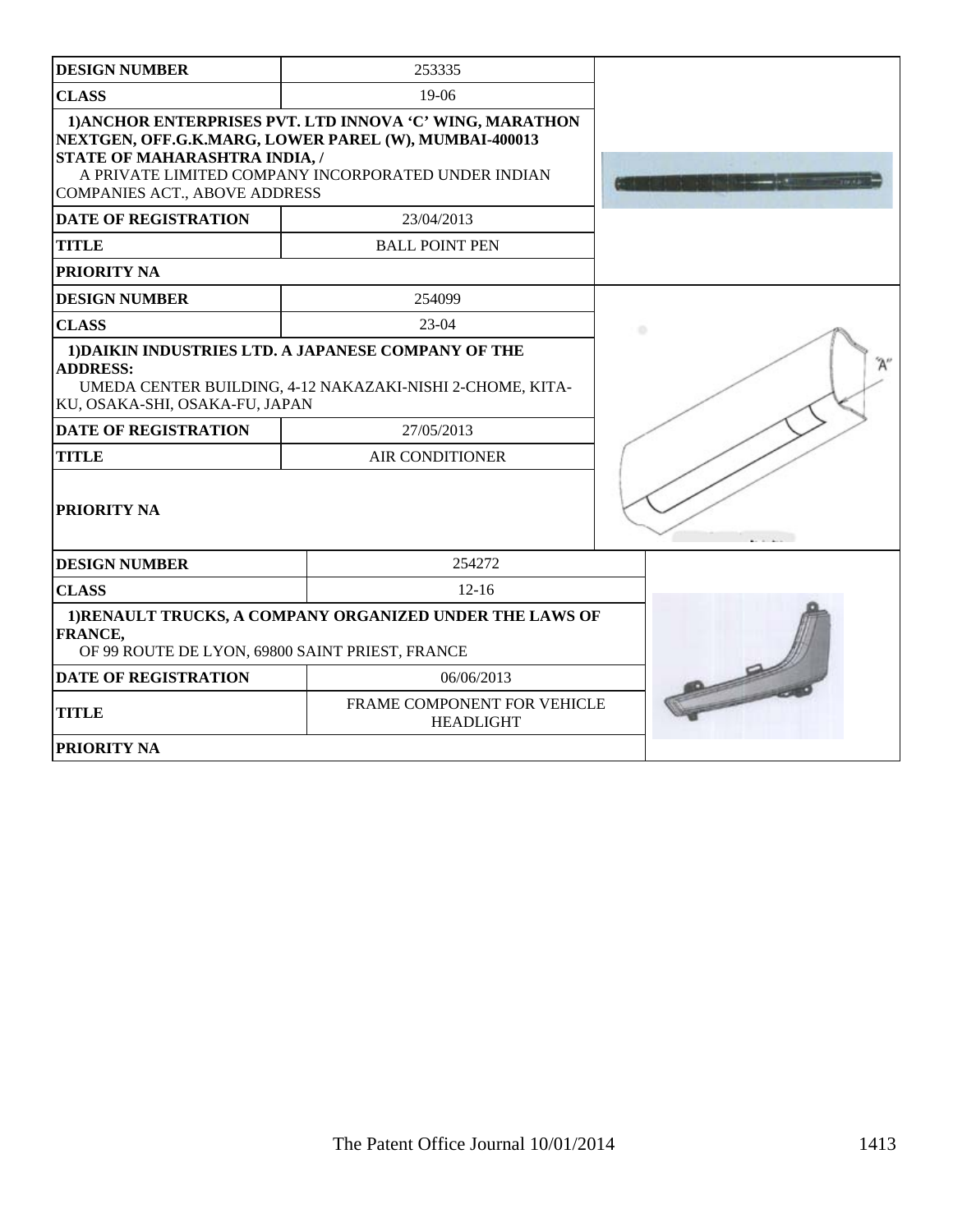| <b>DESIGN NUMBER</b>                                                                                                                                          | 253112                                                                                                                                                                                |  |
|---------------------------------------------------------------------------------------------------------------------------------------------------------------|---------------------------------------------------------------------------------------------------------------------------------------------------------------------------------------|--|
| <b>CLASS</b>                                                                                                                                                  |                                                                                                                                                                                       |  |
| 1)(1)MANOJKUMAR CHANDULAL RANPARA (2)TUSHARBHAI<br><b>BUSINESS</b><br>AT-PANCHASAR ROAD, B/H. GEETA OIL MILL, MORBI-363641<br>DISTRICT:RAJKOT-GUJARAT (INDIA) | MANOJKUMAR RANPARA (3)DEVANGBHAI MANOJKUMAR RANPARA (ALL<br>THE PARTNERS ARE ADULT & INDIAN NATIONALS) PARTNER OF NEW<br>RANPARA INDUSTRIES (INDIAN PARTNERSHIP FIRM) HAVING PLACE OF |  |
| <b>DATE OF REGISTRATION</b>                                                                                                                                   | 12/04/2013                                                                                                                                                                            |  |
| TITLE                                                                                                                                                         | <b>TONGUE CLEANER</b>                                                                                                                                                                 |  |
| PRIORITY NA                                                                                                                                                   |                                                                                                                                                                                       |  |
| <b>DESIGN NUMBER</b>                                                                                                                                          | 254870                                                                                                                                                                                |  |
| <b>CLASS</b>                                                                                                                                                  | $07-01$                                                                                                                                                                               |  |
| LAWS OF JAPAN HAVING ITS OFFICE AT                                                                                                                            | 1) PIGEON CORPORATION, A COMPANY INCORPORATED UNDER THE<br>4-4, NIHONBASHI-HISAMATSUCHO, CHUO-KU, TOKYO 103-8480, JAPAN                                                               |  |
| <b>DATE OF REGISTRATION</b>                                                                                                                                   | 28/06/2013                                                                                                                                                                            |  |
| <b>TITLE</b>                                                                                                                                                  | <b>TEAT FOR FEEDING BOTTLE</b>                                                                                                                                                        |  |
| <b>PRIORITY NA</b>                                                                                                                                            |                                                                                                                                                                                       |  |
| <b>DESIGN NUMBER</b>                                                                                                                                          | 254965                                                                                                                                                                                |  |
| <b>CLASS</b>                                                                                                                                                  | $06-06$                                                                                                                                                                               |  |
| 1)GODREJ & BOYCE MFG. CO. LTD., AN INDIAN COMPANY<br><b>INCORPORATED UNDER THE COMPANIES ACT, 1913,</b><br>MUMBAI-400079, INDIA                               | OF GODREJ INTERIO, PLANT 4, PIROJSHANAGER, VIKHROLI (WEST),                                                                                                                           |  |
| <b>DATE OF REGISTRATION</b>                                                                                                                                   | 03/07/2013                                                                                                                                                                            |  |
| TITLE                                                                                                                                                         | <b>LEG OF A FURNITURE</b>                                                                                                                                                             |  |
| <b>PRIORITY NA</b>                                                                                                                                            |                                                                                                                                                                                       |  |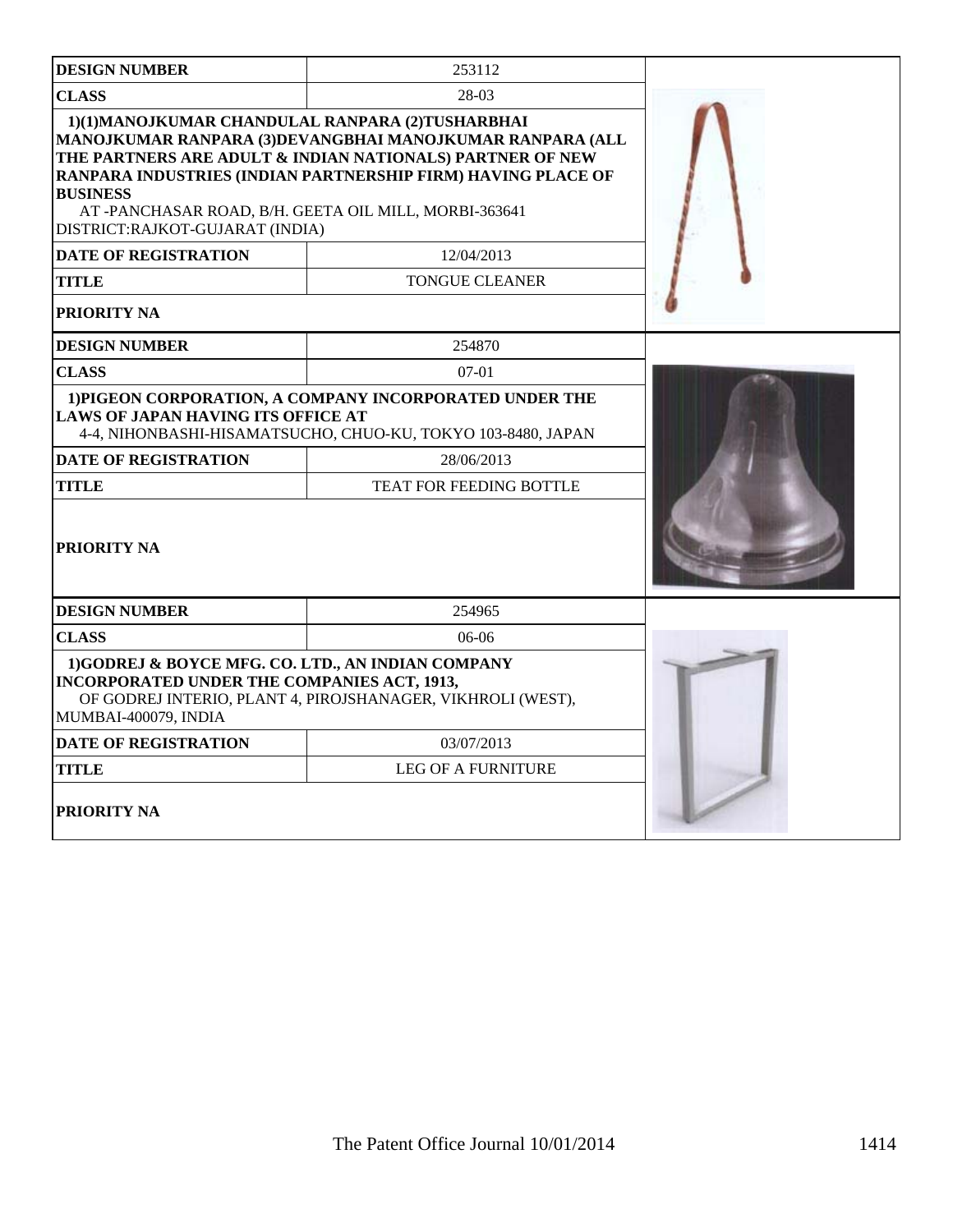| <b>DESIGN NUMBER</b>                                                                                                                                                                                                                                                                                     |             | 253905                      |  |
|----------------------------------------------------------------------------------------------------------------------------------------------------------------------------------------------------------------------------------------------------------------------------------------------------------|-------------|-----------------------------|--|
| <b>CLASS</b>                                                                                                                                                                                                                                                                                             |             | $08-06$                     |  |
| 1) PRAVINBHAI A. SANGANI AN INDIAN NATIONAL SOLE PROPRIETOR OF<br>SUYOG TECHNOCAST AN INDIAN PROPRIETORSHIP FIRM HAVING ITS<br>PRINCIPAL PLACE OF BUSINESS AT<br>NATIONAL HIGHWAY 8-B, RING ROAD, 13, AJI VASAHAT, NEAR GAMARA<br>PETROL PUMP, RAJKOT-360 003, GUJARAT-INDIA                             |             |                             |  |
| <b>DATE OF REGISTRATION</b>                                                                                                                                                                                                                                                                              |             | 16/05/2013                  |  |
| <b>TITLE</b>                                                                                                                                                                                                                                                                                             |             | <b>HANDLE</b>               |  |
| PRIORITY NA                                                                                                                                                                                                                                                                                              |             |                             |  |
| <b>DESIGN NUMBER</b>                                                                                                                                                                                                                                                                                     |             | 254363                      |  |
| <b>CLASS</b>                                                                                                                                                                                                                                                                                             |             | $12 - 16$                   |  |
| AT DEARBORN, COUNTY OF WAYNE, STATE OF MICHIGAN, UNITED STATES<br>OF AMERICA, AND FORD OTOMOTIV SANAYI ANONIM SIRKETI A<br>COMPANY ORGANIZED AND EXISTING UNDER THE LAWS OF REPUBLIC OF<br>TURKEY, HAVING ITS OFFICE AT<br>AKPINAR MAHALLESI, HASAN BASRI CADDESI NO. 2, SANCAKTEPE,<br>ISTANBUL, TURKEY |             |                             |  |
| <b>DATE OF REGISTRATION</b>                                                                                                                                                                                                                                                                              |             | 06/06/2013                  |  |
| <b>TITLE</b>                                                                                                                                                                                                                                                                                             |             | <b>VEHICLE SIDE SPOILER</b> |  |
| <b>PRIORITY</b>                                                                                                                                                                                                                                                                                          |             |                             |  |
| PRIORITY NUMBER                                                                                                                                                                                                                                                                                          | <b>DATE</b> | <b>COUNTRY</b>              |  |
| 29/443.888                                                                                                                                                                                                                                                                                               | 23/01/2013  | U.S.A.                      |  |
| <b>DESIGN NUMBER</b>                                                                                                                                                                                                                                                                                     |             | 254461                      |  |
| <b>CLASS</b>                                                                                                                                                                                                                                                                                             |             | $07 - 01$                   |  |
| 1) EXPORTS INTERNATIONAL CORPORATION,<br>124 E, SAINIK FARMS, CENTRAL AVENUE, LANE C-8/2, NEW DELHI-110062,<br>INDIA, AN INDIAN COMPANY                                                                                                                                                                  |             |                             |  |
| <b>DATE OF REGISTRATION</b>                                                                                                                                                                                                                                                                              |             | 12/06/2013                  |  |
| <b>TITLE</b>                                                                                                                                                                                                                                                                                             |             | <b>SUGAR POT WITH LID</b>   |  |
| <b>PRIORITY NA</b>                                                                                                                                                                                                                                                                                       |             |                             |  |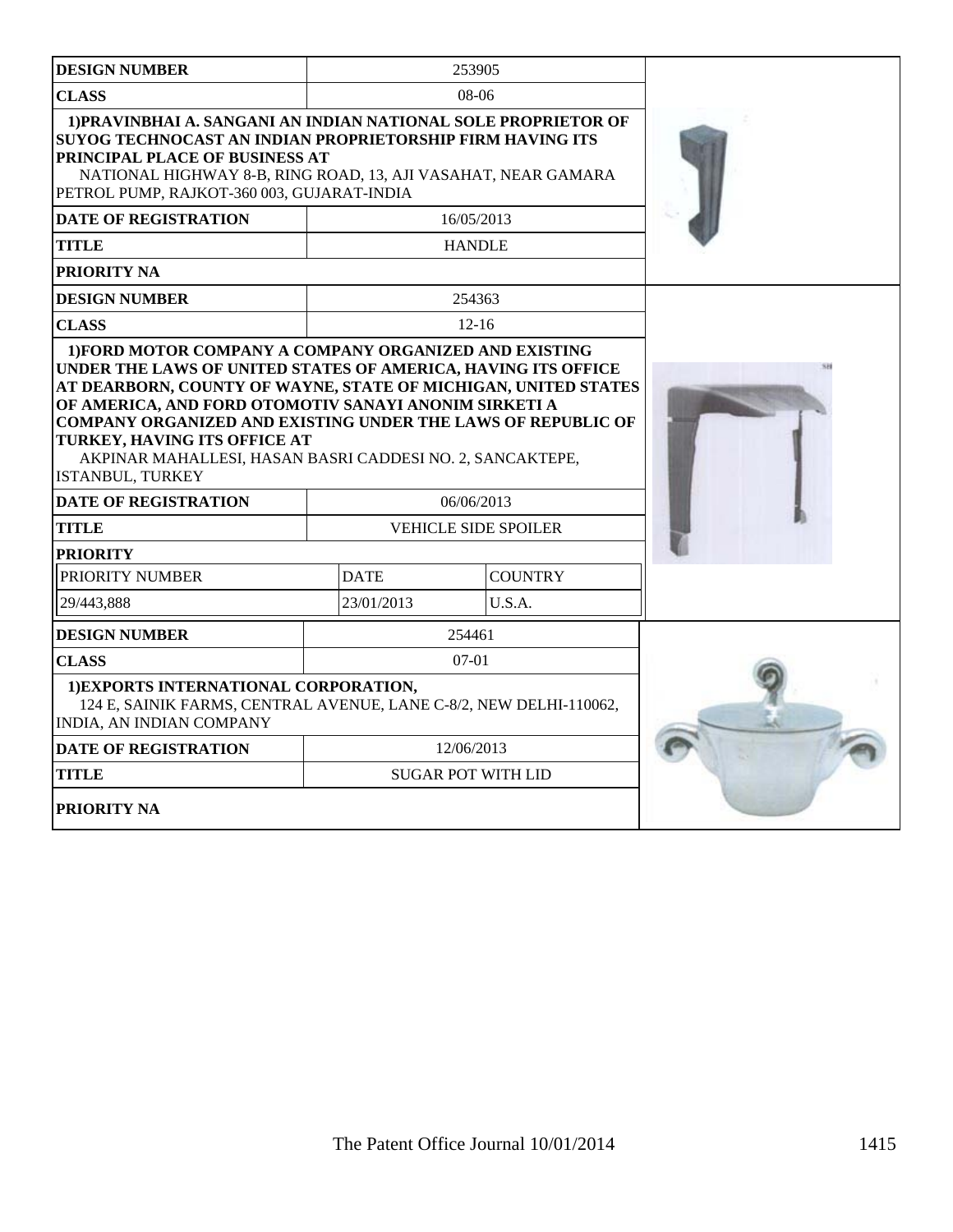| <b>DESIGN NUMBER</b>                                                                                                                                                                    |             | 254583                         |                    |
|-----------------------------------------------------------------------------------------------------------------------------------------------------------------------------------------|-------------|--------------------------------|--------------------|
| <b>CLASS</b>                                                                                                                                                                            |             |                                |                    |
| 1) HONDA MOTOR CO., LTD., A JAPANESE CORPORATION,<br>OF 1-1, MINAMI-AOYAMA 2-CHOME, MINATO-KU, TOKYO, JAPAN                                                                             |             |                                |                    |
| <b>DATE OF REGISTRATION</b>                                                                                                                                                             |             | 19/06/2013                     |                    |
| <b>TITLE</b>                                                                                                                                                                            |             | FRONT GRILL FOR AUTOMOBILE     |                    |
| <b>PRIORITY</b>                                                                                                                                                                         |             |                                |                    |
| PRIORITY NUMBER                                                                                                                                                                         | <b>DATE</b> | <b>COUNTRY</b>                 |                    |
| 2012-032042                                                                                                                                                                             | 28/12/2012  | <b>JAPAN</b>                   |                    |
| <b>DESIGN NUMBER</b>                                                                                                                                                                    |             | 252611                         |                    |
| <b>CLASS</b>                                                                                                                                                                            |             | $10 - 05$                      |                    |
| 1) PRESTO STANTEST PRIVATE LIMITED OF I-42A, DLF INDUSTRIAL AREA,<br>PHASE-1, DELHI MATHURA ROAD, FARIDABAD-121003, INDIA,<br>A COMPANY REGISTERED AND EXISTING UNDER THE LAWS OF INDIA |             |                                |                    |
| <b>DATE OF REGISTRATION</b>                                                                                                                                                             |             | 22/03/2013                     |                    |
| <b>TITLE</b>                                                                                                                                                                            |             | TENSILE TESTER MACHINE-DIGITAL |                    |
| <b>PRIORITY NA</b>                                                                                                                                                                      |             |                                | <b>FEDRIT VIEW</b> |
| <b>DESIGN NUMBER</b>                                                                                                                                                                    |             | 253615                         |                    |
| <b>CLASS</b>                                                                                                                                                                            |             | $31 - 00$                      |                    |
| 1) D. KUMAR JAIN AN INDIAN PROPRIETOR FIRM AT SUMEET<br><b>ENGINEERING WORKS,</b><br>A, PINTO APTS., NEAR STATE BANK OF INDIA, VASCO DA GAMA, GOA: 403<br>802. (INDIA) OF ABOVE ADDRESS |             |                                |                    |
| DATE OF REGISTRATION                                                                                                                                                                    |             | 01/05/2013                     |                    |
| <b>TITLE</b>                                                                                                                                                                            |             | <b>MIXER JAR</b>               |                    |
| <b>PRIORITY NA</b>                                                                                                                                                                      |             |                                |                    |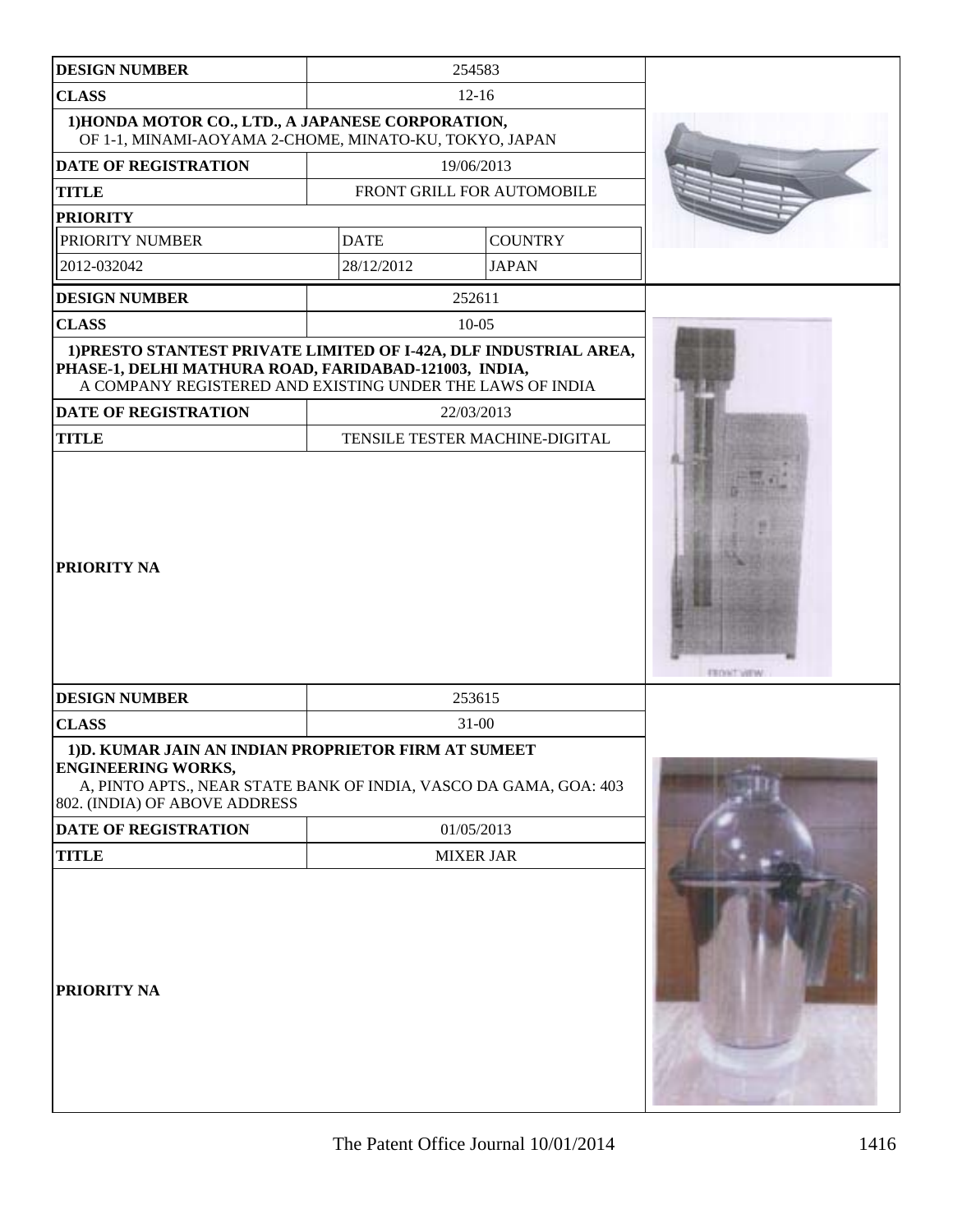| <b>DESIGN NUMBER</b>                                                                                                          |             | 253757               |  |
|-------------------------------------------------------------------------------------------------------------------------------|-------------|----------------------|--|
| <b>CLASS</b>                                                                                                                  |             | $10 - 02$            |  |
| 1) TURLEN HOLDING SA, A SWISS COMPANY, C/O SIPO S.A.,<br>CHEMIN DU CHÂTEAU 26A, 2805 SOYHIÈRES, SWITZERLAND                   |             |                      |  |
| <b>DATE OF REGISTRATION</b>                                                                                                   |             | 08/05/2013           |  |
| <b>TITLE</b>                                                                                                                  |             | <b>WATCH</b>         |  |
| <b>PRIORITY</b>                                                                                                               |             |                      |  |
| PRIORITY NUMBER                                                                                                               | <b>DATE</b> | <b>COUNTRY</b>       |  |
| 705534601                                                                                                                     | 27/11/2012  | <b>WIPO</b>          |  |
|                                                                                                                               |             |                      |  |
| <b>DESIGN NUMBER</b>                                                                                                          |             | 252705               |  |
| <b>CLASS</b>                                                                                                                  |             | $24 - 04$            |  |
| 1) MÖLNLYCKE HEALTH CARE AB, A SWEDISH COMPANY, OF<br>GAMLESTADSVÄGEN 3C, SE-402 52 GÖTEBORG, SWEDEN                          |             |                      |  |
| <b>DATE OF REGISTRATION</b>                                                                                                   |             | 28/03/2013           |  |
| <b>TITLE</b>                                                                                                                  |             | <b>DRESSINGS</b>     |  |
| <b>PRIORITY</b>                                                                                                               |             |                      |  |
| PRIORITY NUMBER                                                                                                               | <b>DATE</b> | <b>COUNTRY</b>       |  |
| 001346951-0001                                                                                                                | 12/10/2012  | <b>OHIM</b>          |  |
| <b>DESIGN NUMBER</b>                                                                                                          |             | 254286               |  |
| <b>CLASS</b>                                                                                                                  |             |                      |  |
| 1) RENAULT TRUCKS, A COMPANY ORGANIZED UNDER THE LAWS OF<br><b>FRANCE,</b><br>OF 99 ROUTE DE LYON, 69800 SAINT PRIEST, FRANCE |             |                      |  |
| <b>DATE OF REGISTRATION</b>                                                                                                   | 06/06/2013  |                      |  |
| <b>TITLE</b>                                                                                                                  |             | MUDGUARD FOR VEHICLE |  |
| PRIORITY NA                                                                                                                   |             |                      |  |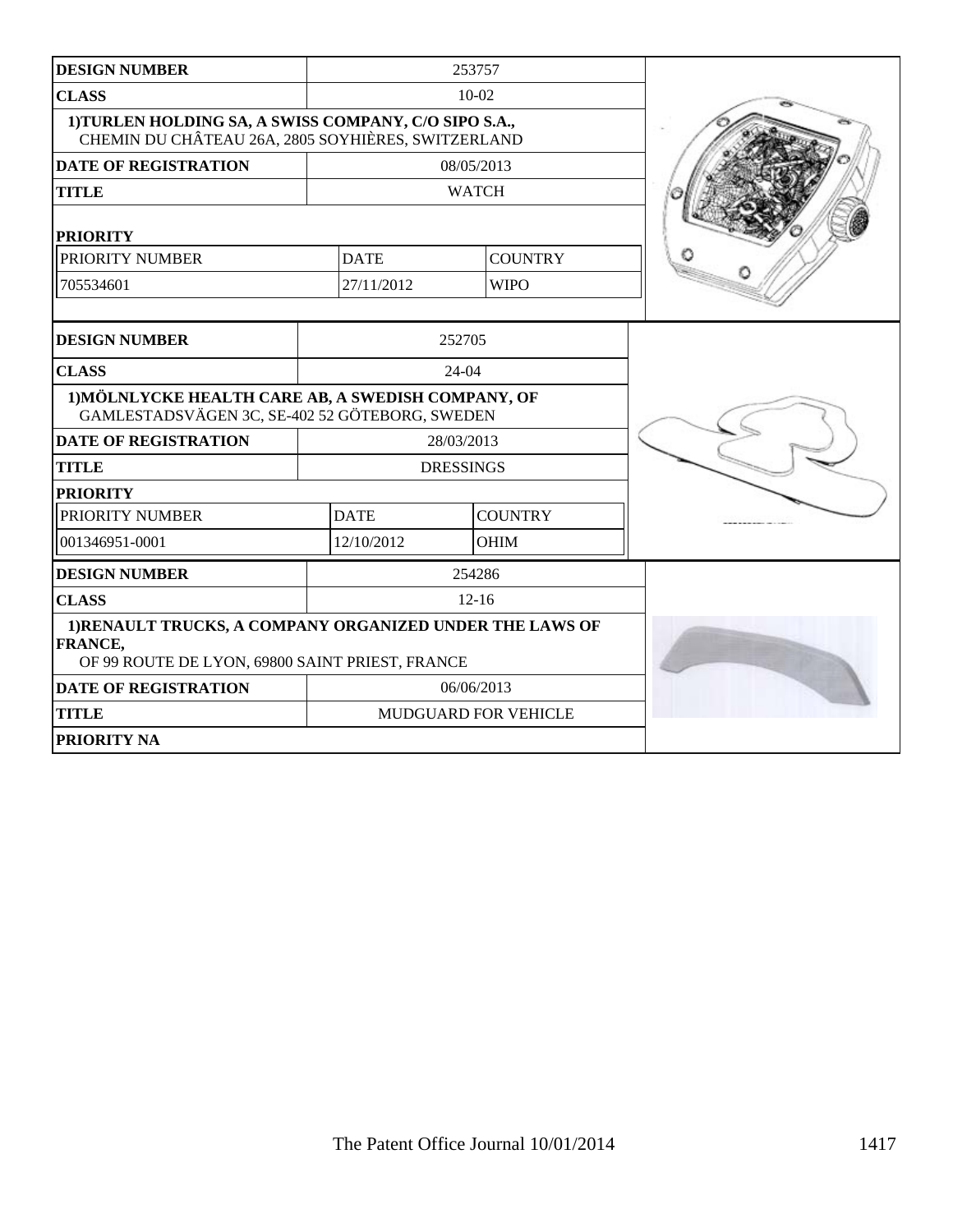| <b>DESIGN NUMBER</b>                                                                                                                                                                                                                        |                           | 254966                    |  |
|---------------------------------------------------------------------------------------------------------------------------------------------------------------------------------------------------------------------------------------------|---------------------------|---------------------------|--|
| <b>CLASS</b><br>$06-06$                                                                                                                                                                                                                     |                           |                           |  |
| 1)GODREJ & BOYCE MFG. CO. LTD., AN INDIAN COMPANY<br>INCORPORATED UNDER THE COMPANIES ACT, 1913,<br>OF GODREJ INTERIO, PLANT 4, PIROJSHANAGER, VIKHROLI (WEST),<br>MUMBAI-400079, INDIA                                                     |                           |                           |  |
| <b>DATE OF REGISTRATION</b>                                                                                                                                                                                                                 |                           | 03/07/2013                |  |
| <b>TITLE</b>                                                                                                                                                                                                                                |                           | <b>LEG OF A FURNITURE</b> |  |
| PRIORITY NA                                                                                                                                                                                                                                 |                           |                           |  |
| <b>DESIGN NUMBER</b>                                                                                                                                                                                                                        | 253906                    |                           |  |
| <b>CLASS</b>                                                                                                                                                                                                                                | $08-06$                   |                           |  |
| PROPRIETOR OF M/S. SAFAR INDUSTRIES, HAVING HIS PRINCIPAL<br>PLACE OF BUSINESS AT<br>PLOT NO. 1, PATEL INDUSTRIAL AREA, BEHIND RIDDHI SIDDHI<br>SOCIETY, NEAR OVER BRIDGE, GONDAL CHOKDI, BELOW DANDIA PUL,<br>RAJKOT, GUJARAT STATE, INDIA |                           |                           |  |
| <b>DATE OF REGISTRATION</b>                                                                                                                                                                                                                 | 17/05/2013                |                           |  |
| <b>TITLE</b>                                                                                                                                                                                                                                | <b>HANDLE</b>             |                           |  |
| PRIORITY NA                                                                                                                                                                                                                                 |                           |                           |  |
| <b>DESIGN NUMBER</b>                                                                                                                                                                                                                        |                           | 253484                    |  |
| <b>CLASS</b>                                                                                                                                                                                                                                |                           | $10-05$                   |  |
| 1) MITSUBISHI HEAVY INDUSTRIES, LTD., A JAPANESE CORPORATION<br>OF<br>16-5, KONAN 2-CHOME, MINATO-KU, TOKYO 108-8215, JAPAN                                                                                                                 |                           |                           |  |
| <b>DATE OF REGISTRATION</b>                                                                                                                                                                                                                 |                           | 29/04/2013                |  |
| <b>TITLE</b>                                                                                                                                                                                                                                | <b>RADIATION DETECTOR</b> |                           |  |
| <b>PRIORITY</b>                                                                                                                                                                                                                             |                           |                           |  |
| PRIORITY NUMBER                                                                                                                                                                                                                             | <b>DATE</b>               | <b>COUNTRY</b>            |  |
| 2012-027222<br>07/11/2012<br><b>JAPAN</b>                                                                                                                                                                                                   |                           |                           |  |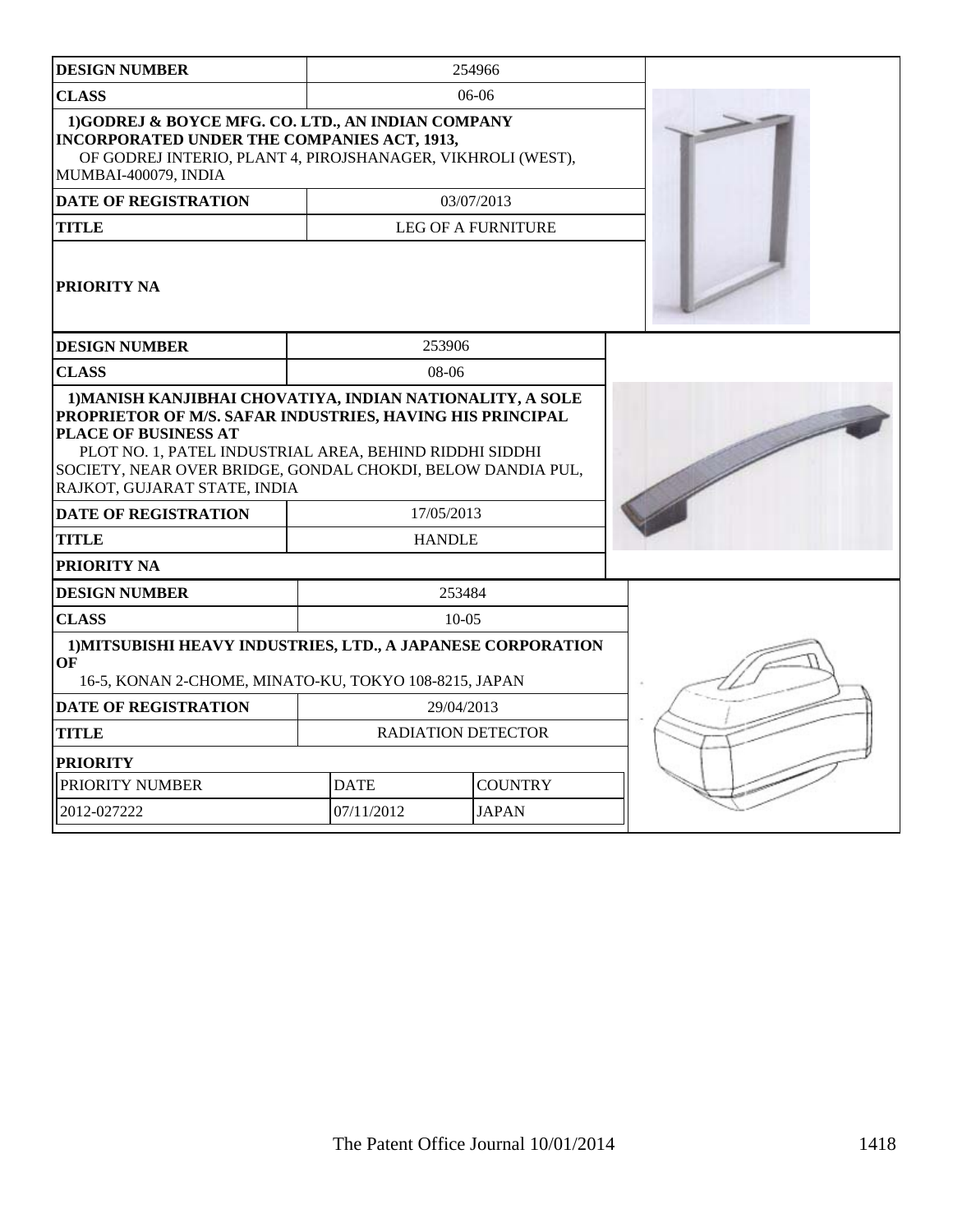| <b>DESIGN NUMBER</b>                                                                                                   |                                                 | 254295                          |  |
|------------------------------------------------------------------------------------------------------------------------|-------------------------------------------------|---------------------------------|--|
| <b>CLASS</b>                                                                                                           |                                                 | $12 - 16$                       |  |
| 1)RENAULT TRUCKS, A COMPANY ORGANIZED UNDER THE LAWS OF<br>FRANCE,<br>OF 99 ROUTE DE LYON, 69800 SAINT PRIEST, FRANCE  |                                                 |                                 |  |
| <b>DATE OF REGISTRATION</b>                                                                                            |                                                 | 06/06/2013                      |  |
| <b>TITLE</b>                                                                                                           |                                                 | <b>BUMPER GUARD FOR VEHICLE</b> |  |
| PRIORITY NA                                                                                                            |                                                 |                                 |  |
| <b>DESIGN NUMBER</b>                                                                                                   |                                                 | 254305                          |  |
| <b>CLASS</b>                                                                                                           |                                                 | $26-06$                         |  |
| 1) RENAULT TRUCKS, A COMPANY ORGANIZED UNDER THE LAWS OF<br>FRANCE,<br>OF 99 ROUTE DE LYON, 69800 SAINT PRIEST, FRANCE |                                                 |                                 |  |
| <b>DATE OF REGISTRATION</b>                                                                                            |                                                 | 06/06/2013                      |  |
| <b>TITLE</b>                                                                                                           | <b>HEADLIGHT FOR VEHICLE</b>                    |                                 |  |
| PRIORITY NA                                                                                                            |                                                 |                                 |  |
| <b>DESIGN NUMBER</b>                                                                                                   |                                                 | 254579                          |  |
| <b>CLASS</b>                                                                                                           |                                                 | $26-06$                         |  |
| 1) HONDA MOTOR CO., LTD., A JAPANESE CORPORATION,<br>OF 1-1, MINAMI-AOYAMA 2-CHOME, MINATO-KU, TOKYO, JAPAN            |                                                 |                                 |  |
| <b>DATE OF REGISTRATION</b>                                                                                            |                                                 | 19/06/2013                      |  |
| <b>TITLE</b>                                                                                                           | FRONT COMBINATION LAMP FOR<br><b>AUTOMOBILE</b> |                                 |  |
| <b>PRIORITY</b>                                                                                                        |                                                 |                                 |  |
| PRIORITY NUMBER                                                                                                        | <b>DATE</b>                                     | <b>COUNTRY</b>                  |  |
| 2012-032036                                                                                                            | 28/12/2012                                      | <b>JAPAN</b>                    |  |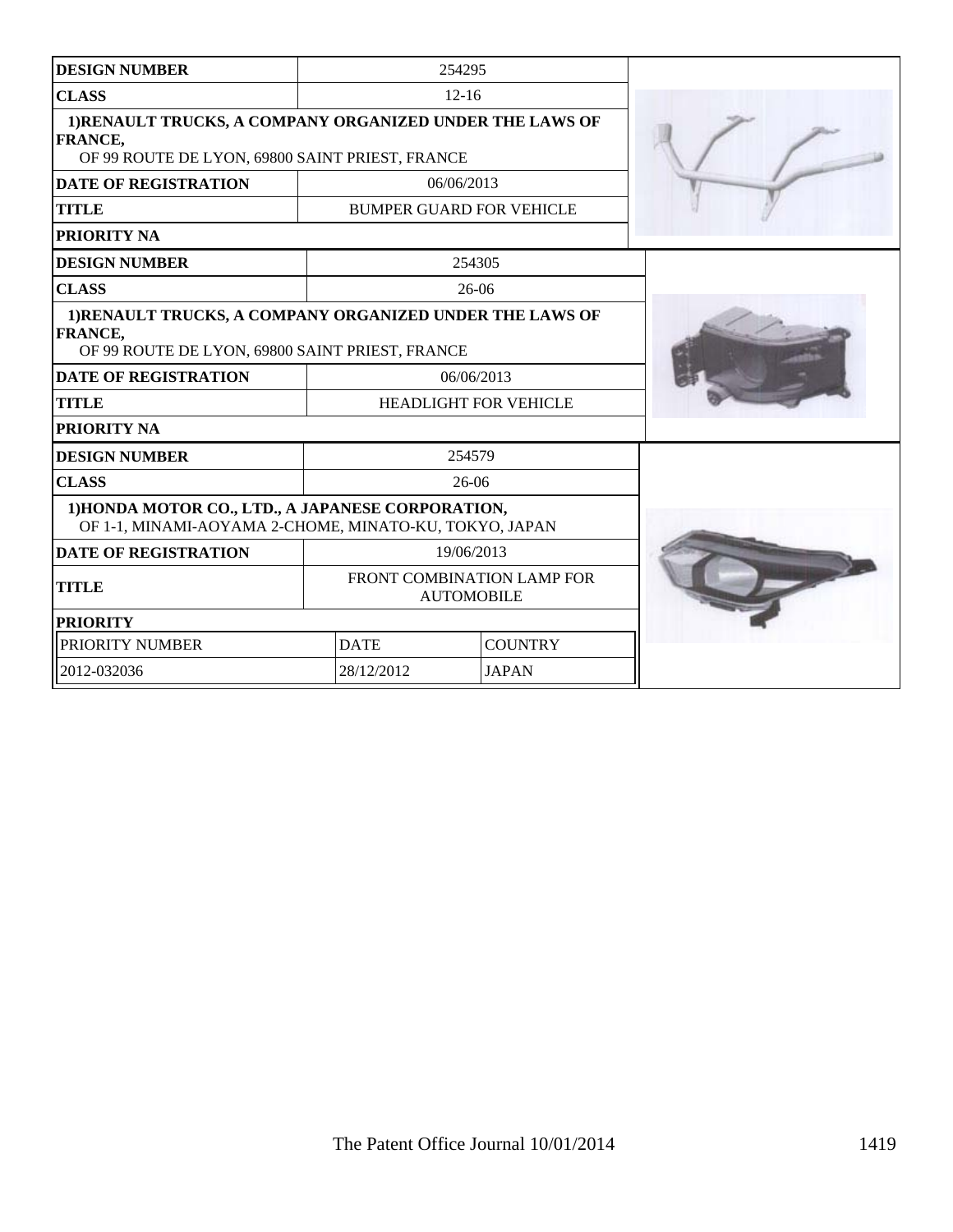| <b>DESIGN NUMBER</b>                                                                                                                               |                                                 | 254645         |                          |  |  |
|----------------------------------------------------------------------------------------------------------------------------------------------------|-------------------------------------------------|----------------|--------------------------|--|--|
| <b>CLASS</b>                                                                                                                                       |                                                 | $12 - 16$      |                          |  |  |
| 1) SCANIA CV AB, A SWEDISH COMPANY OF,<br>SE-151 87, SÖDERTÄLJE, SWEDEN                                                                            |                                                 |                |                          |  |  |
| <b>DATE OF</b><br><b>REGISTRATION</b>                                                                                                              | 21/06/2013                                      |                |                          |  |  |
| <b>TITLE</b>                                                                                                                                       | <b>UPPER FRONT HATCH</b><br><b>FOR VEHICLES</b> |                |                          |  |  |
| <b>PRIORITY</b>                                                                                                                                    |                                                 |                |                          |  |  |
| PRIORITY NUMBER                                                                                                                                    | <b>DATE</b>                                     | <b>COUNTRY</b> |                          |  |  |
| 201330035676.0                                                                                                                                     | 31/01/2013                                      | <b>CHINA</b>   |                          |  |  |
| <b>DESIGN NUMBER</b>                                                                                                                               |                                                 | 254653         |                          |  |  |
| <b>CLASS</b>                                                                                                                                       |                                                 | $12 - 16$      |                          |  |  |
| 1) SCANIA CV AB, A SWEDISH COMPANY OF,<br>SE-151 87, SÖDERTÄLJE, SWEDEN                                                                            |                                                 |                |                          |  |  |
| <b>DATE OF</b><br><b>REGISTRATION</b>                                                                                                              |                                                 | 21/06/2013     |                          |  |  |
| <b>TITLE</b>                                                                                                                                       |                                                 | FOR VEHICLE    | FRONT LOWER CORNER PANEL |  |  |
| <b>PRIORITY</b><br>PRIORITY NUMBER                                                                                                                 | <b>DATE</b>                                     |                | <b>COUNTRY</b>           |  |  |
| 201330030583.9                                                                                                                                     | 31/01/2013                                      |                | <b>CHINA</b>             |  |  |
| <b>DESIGN</b>                                                                                                                                      |                                                 |                |                          |  |  |
| <b>NUMBER</b>                                                                                                                                      | 254690                                          |                |                          |  |  |
| <b>CLASS</b>                                                                                                                                       | 13-02                                           |                |                          |  |  |
| 1)LUMINOUS POWER TECHNOLOGIES<br>PVT. LTD.,<br>PLOT-300, 2ND FLOOR, UDYOG VIHAR,<br>PHASE-II, GURGAON, HARYANA-122016<br>(INDIA) AN INDIAN COMPANY |                                                 |                |                          |  |  |
| <b>DATE OF</b><br><b>REGISTRATION</b>                                                                                                              | 24/06/2013                                      |                |                          |  |  |
| <b>TITLE</b>                                                                                                                                       | <b>INVERTER</b>                                 |                |                          |  |  |
| PRIORITY NA                                                                                                                                        |                                                 |                |                          |  |  |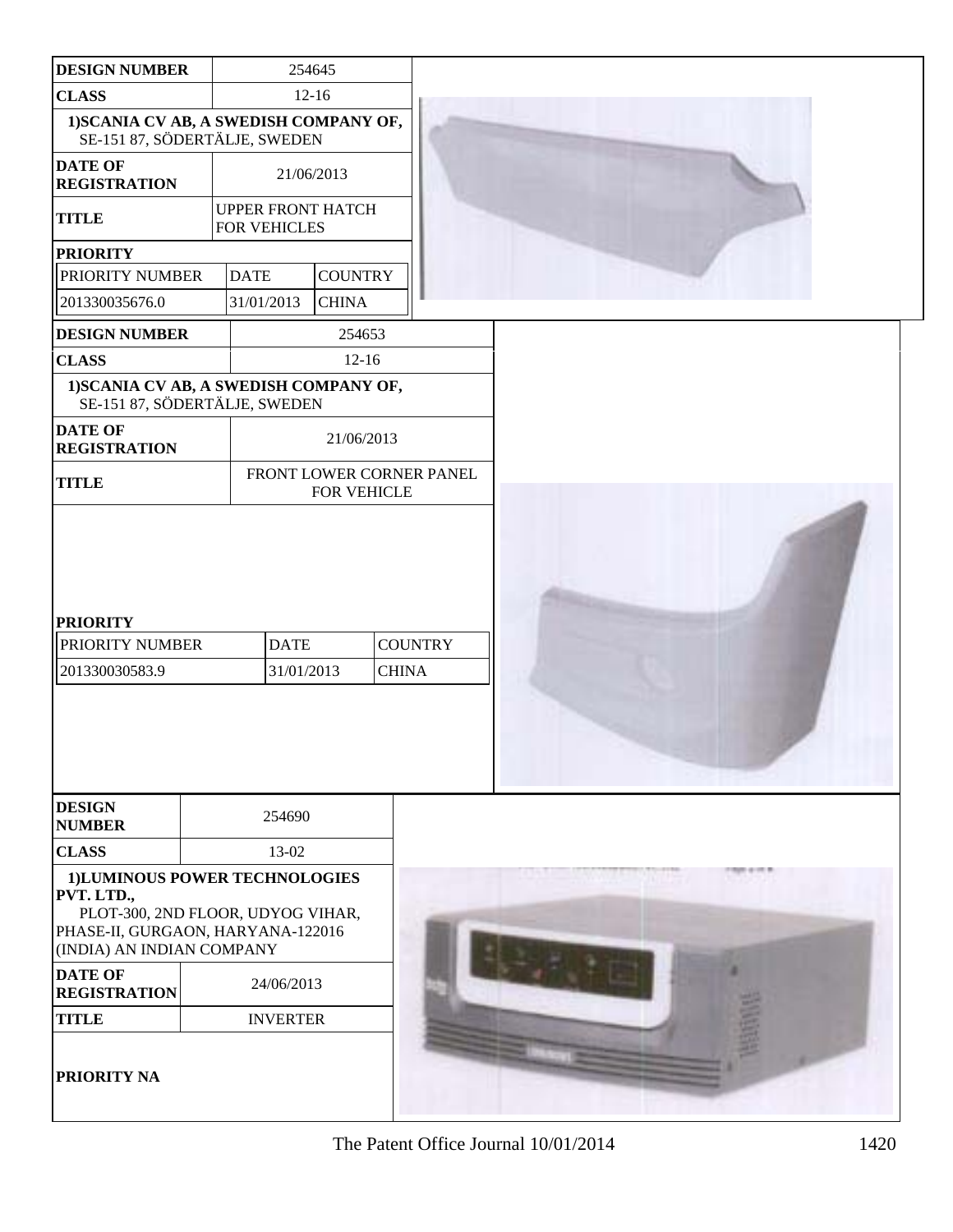| <b>DESIGN NUMBER</b>                                                                                                                          | 254806          |                       |  |
|-----------------------------------------------------------------------------------------------------------------------------------------------|-----------------|-----------------------|--|
| <b>CLASS</b>                                                                                                                                  | $13-02$         |                       |  |
| 1) LUMINOUS POWER TECHNOLOGIES PVT. LTD.,<br>PLOT-300, 2ND FLOOR, UDYOG VIHAR, PHASE-II, GURGAON,<br>HARYANA-122016 (INDIA) AN INDIAN COMPANY |                 |                       |  |
| <b>DATE OF REGISTRATION</b>                                                                                                                   | 26/06/2013      |                       |  |
| <b>TITLE</b>                                                                                                                                  | <b>INVERTER</b> |                       |  |
| PRIORITY NA                                                                                                                                   |                 |                       |  |
| <b>DESIGN NUMBER</b>                                                                                                                          |                 | 252600                |  |
| <b>CLASS</b>                                                                                                                                  |                 | $26-05$               |  |
| 1) FLOWIL INTERNATIONAL LIGHTING (HOLDING) B.V., A DUTCH<br>COMPANY,<br>PRINS BERHARDPLEIN 200, 1097 JB AMSTERDAM, THE NETHERLANDS            |                 |                       |  |
| <b>DATE OF REGISTRATION</b>                                                                                                                   |                 | 22/03/2013            |  |
| <b>TITLE</b>                                                                                                                                  |                 | <b>REFLECTOR LAMP</b> |  |
| PRIORITY NA                                                                                                                                   |                 |                       |  |
| <b>DESIGN NUMBER</b>                                                                                                                          |                 | 252620                |  |
| <b>CLASS</b>                                                                                                                                  |                 | $24-02$               |  |
| 1) SCALPAL LLC, A DELAWARE CORPORATION, C/O MR. ELIYAHU<br>GITMAN,<br>BUILDING 66, APT. 1, RAMAT POLIN, JERUSALEM 97290, ISRAEL               |                 |                       |  |
| <b>DATE OF REGISTRATION</b>                                                                                                                   |                 | 22/03/2013            |  |
| <b>TITLE</b>                                                                                                                                  |                 | <b>SCALPEL TIP</b>    |  |
| <b>PRIORITY</b>                                                                                                                               |                 |                       |  |
| PRIORITY NUMBER                                                                                                                               | <b>DATE</b>     | <b>COUNTRY</b>        |  |
| 53214                                                                                                                                         | 24/09/2012      | <b>ISRAEL</b>         |  |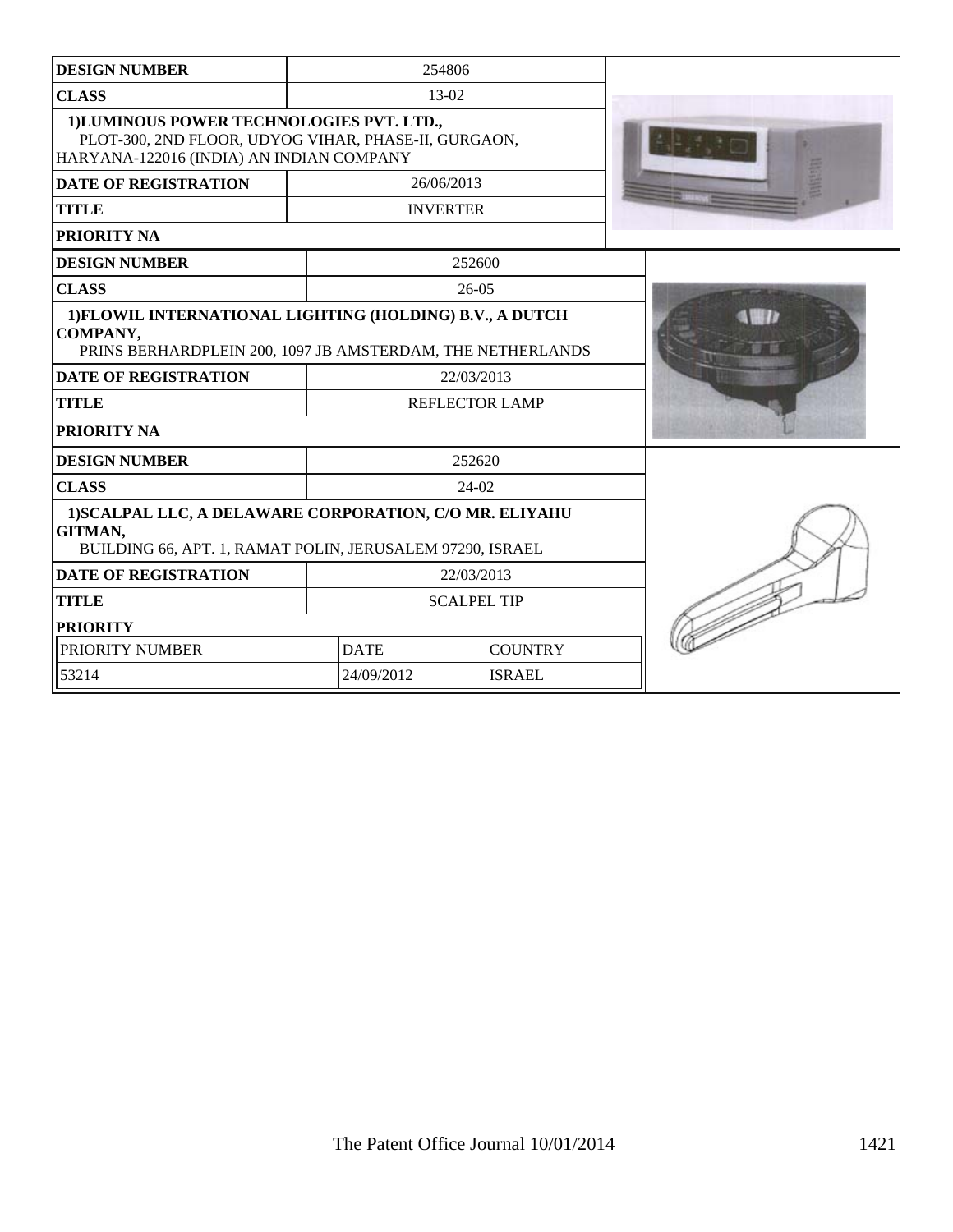| <b>DESIGN NUMBER</b>                                                                                                                                                                                                    |             | 253606                      |                |
|-------------------------------------------------------------------------------------------------------------------------------------------------------------------------------------------------------------------------|-------------|-----------------------------|----------------|
| <b>CLASS</b>                                                                                                                                                                                                            |             | $02 - 04$                   |                |
| 1) M/S. KESHAV INDIA FOOTWEAR PVT. LTD. (A COMPANY<br>INCORPORATED UNDER THE INDIAN COMPANIES ACT, 1956),<br>307/4, SHAHZADA BAGH, DAYA BASTI, DELHI-110035                                                             |             |                             |                |
| <b>DATE OF REGISTRATION</b>                                                                                                                                                                                             |             | 01/05/2013                  |                |
| <b>TITLE</b>                                                                                                                                                                                                            |             | <b>SANDAL</b>               |                |
| PRIORITY NA                                                                                                                                                                                                             |             |                             |                |
| <b>DESIGN NUMBER</b>                                                                                                                                                                                                    |             | 249367                      |                |
| <b>CLASS</b>                                                                                                                                                                                                            |             | 23-01                       |                |
| 1) BEIJING KOHLER LTD., A CORPORATION ORGANIZED AND EXISTING<br>UNDER THE LAWS OF CHINA,<br>OF NO. 27 WEST GUO YUAN ROAD, BEIJING, MIYUN COUNTY 101500, CHINA<br>P.R.                                                   |             |                             |                |
| DATE OF REGISTRATION                                                                                                                                                                                                    |             | 09/11/2012                  |                |
| <b>TITLE</b>                                                                                                                                                                                                            |             | FAUCET AND SHOWER HEAD UNIT |                |
| <b>PRIORITY</b>                                                                                                                                                                                                         |             |                             |                |
| PRIORITY NUMBER                                                                                                                                                                                                         | <b>DATE</b> | <b>COUNTRY</b>              |                |
| 201230180849.3                                                                                                                                                                                                          | 11/05/2012  | <b>CHINA</b>                |                |
| <b>DESIGN NUMBER</b>                                                                                                                                                                                                    |             | 253174                      |                |
| <b>CLASS</b>                                                                                                                                                                                                            |             | $09-01$                     |                |
| 1) CLOUD NINE MARKETING PVT. LTD. OF SHAH SATNAM JI MARG, NEAR<br>NEW DERA SACHA SAUDA, SIRSA-125055 (HARYANA), INDIA,<br>AN INDIAN PVT. LTD. COMPANY WHOSE DIRECTOR IS SH. SANJEEV<br>CHANANA, INDIAN OF ABOVE ADDRESS |             |                             |                |
| <b>DATE OF REGISTRATION</b>                                                                                                                                                                                             |             | 16/04/2013                  |                |
| <b>TITLE</b>                                                                                                                                                                                                            |             | <b>CONTAINER</b>            | <b>Pachral</b> |
| PRIORITY NA                                                                                                                                                                                                             |             |                             |                |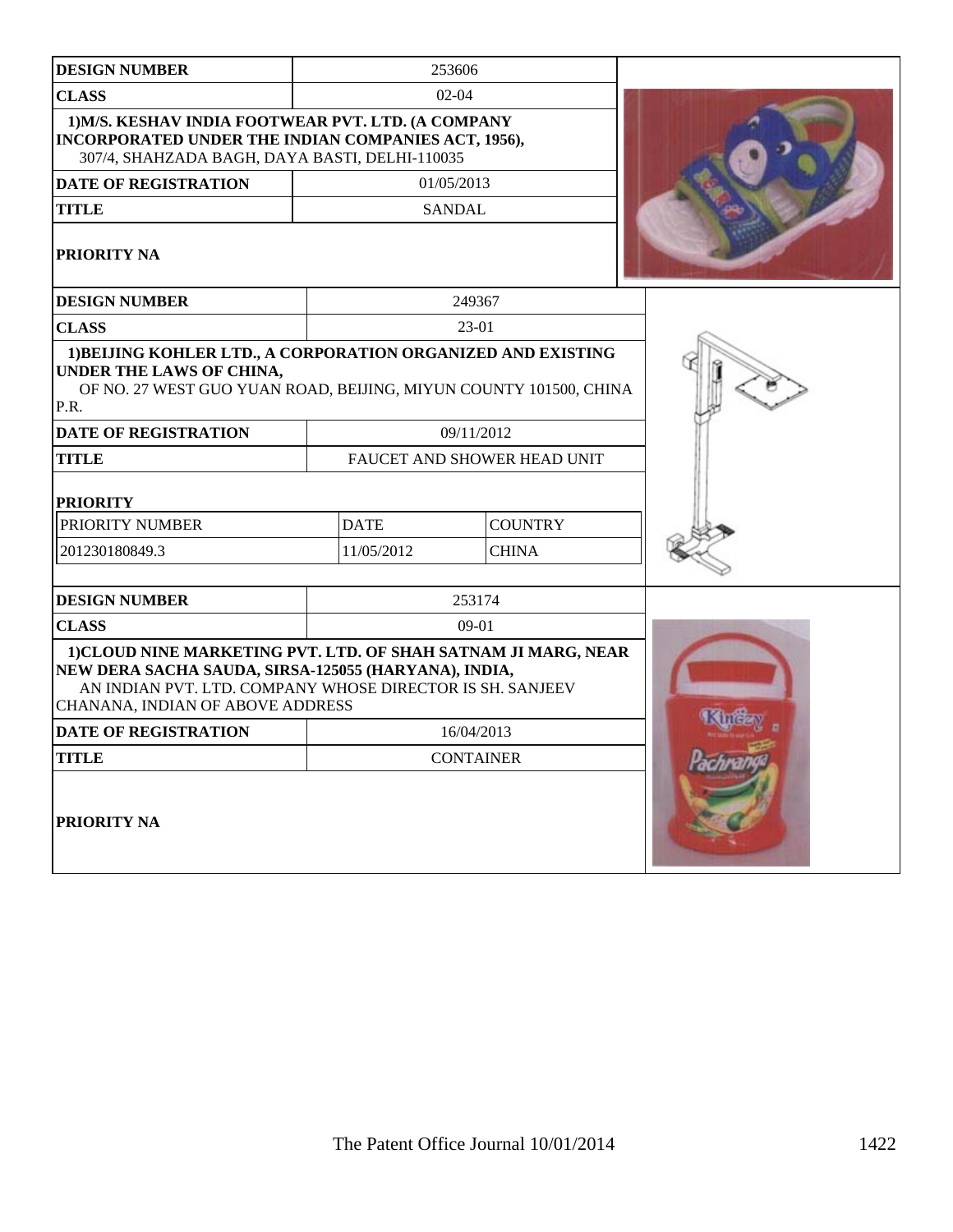| <b>DESIGN NUMBER</b>                                                                                                                                                                                                                                                                                                                                                                                                                                                                                                    | 253305                             |                |  |
|-------------------------------------------------------------------------------------------------------------------------------------------------------------------------------------------------------------------------------------------------------------------------------------------------------------------------------------------------------------------------------------------------------------------------------------------------------------------------------------------------------------------------|------------------------------------|----------------|--|
| <b>CLASS</b>                                                                                                                                                                                                                                                                                                                                                                                                                                                                                                            | $07-02$                            |                |  |
| 1) MR. GHISULAL RATHOD, MR. PRADEEP RATHOD, MR. PANKAJ<br>RATHOD, MR. PANNALAL SHARMA, MR. JAYANTILAL JAIN, MR. GAURAV<br>RATHOD, MRS. SANGEETA RATHOD, MRS. BABITA RATHOD AND MRS.<br>PAMPUBEN RATHOD, ALL INDIAN NATIONALS TRADING UNDER THE<br>NAME AND STYLE OF M/S. CELLO INDUSTRIES, A PARTNERSHIP FIRM<br>REGISTERED UNDER THE PROVISION OF INDIAN PARTNERSHIP ACT,<br>1932, HAVING OFFICE ADDRESS AT<br>CORPORATE AVENUE, 'B' WING, CELLO HOUSE, SONAWALA ROAD,<br>GOREGAON (EAST), MUMBAI 0400063, MAHARASHTRA |                                    |                |  |
| <b>DATE OF REGISTRATION</b>                                                                                                                                                                                                                                                                                                                                                                                                                                                                                             | 23/04/2013                         |                |  |
| <b>TITLE</b>                                                                                                                                                                                                                                                                                                                                                                                                                                                                                                            | <b>CASSEROLE</b>                   |                |  |
| PRIORITY NA                                                                                                                                                                                                                                                                                                                                                                                                                                                                                                             |                                    |                |  |
| <b>DESIGN NUMBER</b>                                                                                                                                                                                                                                                                                                                                                                                                                                                                                                    | 253347                             |                |  |
| <b>CLASS</b>                                                                                                                                                                                                                                                                                                                                                                                                                                                                                                            | $02 - 07$                          |                |  |
| 1) MR. RISHI MAHAJAN AN INDIAN NATIONAL, TRADING AS M/S.<br><b>SMASH SHOE (INDIA),</b><br>G-9, DSIDC INDUSTRIAL COMPLEX, ROHTAK ROAD, NANGLOI, DELHI-<br>110041<br><b>DATE OF REGISTRATION</b>                                                                                                                                                                                                                                                                                                                          | 23/04/2013                         |                |  |
| <b>TITLE</b>                                                                                                                                                                                                                                                                                                                                                                                                                                                                                                            | <b>SOLE FOR FOOTWEAR</b>           |                |  |
| PRIORITY NA                                                                                                                                                                                                                                                                                                                                                                                                                                                                                                             |                                    |                |  |
| <b>DESIGN NUMBER</b>                                                                                                                                                                                                                                                                                                                                                                                                                                                                                                    | 254140                             |                |  |
| <b>CLASS</b>                                                                                                                                                                                                                                                                                                                                                                                                                                                                                                            | $12 - 16$                          |                |  |
| 1) NISSAN JIDOSHA KABUSHIKI KAISHA (ALSO TRADING AS NISSAN<br>MOTOR CO., LTD.), A JAPANESE COMPANY, ORGANIZED AND EXISTING<br><b>UNDER THE LAWS OF JAPAN, OF</b><br>NO. 2 TAKARACHO, KANAGAWA-KU, YOKOHAMA-SHI, KANAGAWA-KEN,<br><b>JAPAN</b>                                                                                                                                                                                                                                                                           |                                    |                |  |
| <b>DATE OF REGISTRATION</b>                                                                                                                                                                                                                                                                                                                                                                                                                                                                                             | 29/05/2013                         |                |  |
| <b>TITLE</b>                                                                                                                                                                                                                                                                                                                                                                                                                                                                                                            | <b>FRONT BUMPER FOR AUTOMOBILE</b> |                |  |
| <b>PRIORITY</b>                                                                                                                                                                                                                                                                                                                                                                                                                                                                                                         |                                    |                |  |
| <b>PRIORITY NUMBER</b>                                                                                                                                                                                                                                                                                                                                                                                                                                                                                                  | <b>DATE</b>                        | <b>COUNTRY</b> |  |
| 2012-029240                                                                                                                                                                                                                                                                                                                                                                                                                                                                                                             | <b>JAPAN</b><br>29/11/2012         |                |  |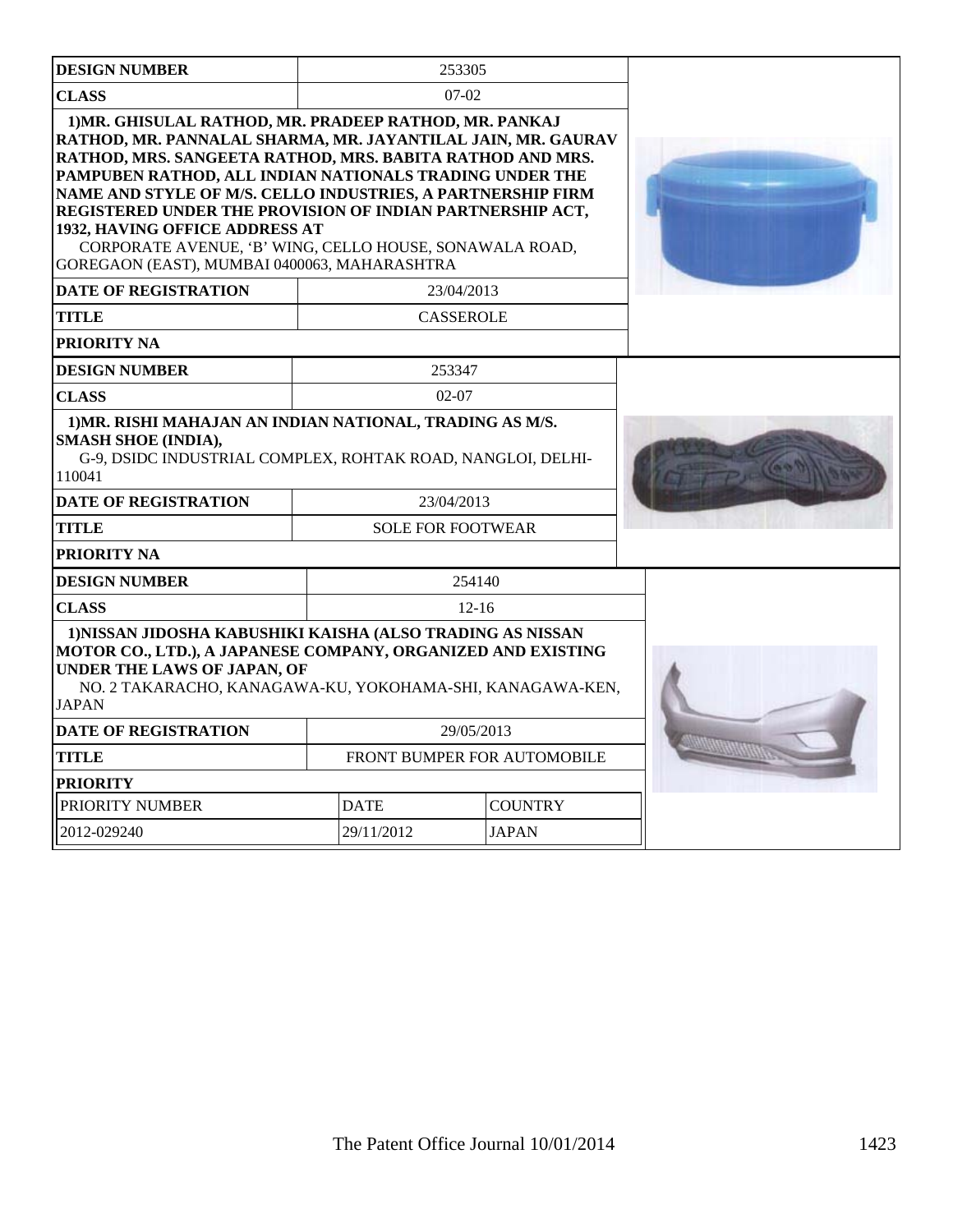| <b>DESIGN NUMBER</b>                                                                                                       |                           | 254246                                                                                                                |  |  |
|----------------------------------------------------------------------------------------------------------------------------|---------------------------|-----------------------------------------------------------------------------------------------------------------------|--|--|
| <b>CLASS</b>                                                                                                               |                           | 09-09                                                                                                                 |  |  |
| REVOLUTION PVT. LTD. (THIS COMPANY IS SOLE PROPRIETORSHIP FIRM)<br><b>WHOSE ADDRESS IS</b><br>CHATTARPUR, NEW DELHI-110074 |                           | 1) NAVEEN CHAUHAN (DIRECTOR) IS INDIAN, TRADING AS KC GREEN<br>A-170, GROUND FLOOR, MAIN M. G. ROAD, AMBEDKAR COLONY, |  |  |
| <b>DATE OF REGISTRATION</b>                                                                                                |                           | 03/06/2013                                                                                                            |  |  |
| <b>TITLE</b>                                                                                                               |                           | <b>DUST BIN</b>                                                                                                       |  |  |
| <b>PRIORITY NA</b>                                                                                                         |                           |                                                                                                                       |  |  |
| <b>DESIGN NUMBER</b>                                                                                                       |                           | 250863                                                                                                                |  |  |
| <b>CLASS</b>                                                                                                               |                           | 15-09                                                                                                                 |  |  |
| 1) OERLIKON TRADING AG<br>HAUPTSTR., 53 CH- 9477 TRÜBBACH SG, SWITZERLAND                                                  |                           | TRÜBBACH A COMPANY ESTABLISHED UNDER SWISS LAW OF                                                                     |  |  |
| <b>DATE OF REGISTRATION</b>                                                                                                |                           | 08/01/2013                                                                                                            |  |  |
| <b>TITLE</b>                                                                                                               |                           | APPARATUS FOR NITRIDING<br><b>SUBSTRATE</b>                                                                           |  |  |
| <b>PRIORITY</b><br>PRIORITY NUMBER<br>002071357-0001                                                                       | <b>DATE</b><br>10/07/2012 | <b>COUNTRY</b><br><b>EUROPEAN UNION</b>                                                                               |  |  |
| <b>DESIGN NUMBER</b>                                                                                                       |                           | 253101                                                                                                                |  |  |
| <b>CLASS</b>                                                                                                               |                           | 13-03                                                                                                                 |  |  |
| <b>COMPANY INCORPORATED UNDER INDIAN COMPANIES</b><br>ACT),<br>OFF LINK ROAD, MALAD WEST, MUMBAI-400063, (INDIA)           |                           | 1) M/S GOLDMEDAL ELECTRICALS PRIVATE LIMITED (A<br>A-302, KEMP PLAZA, MIND SPACE, CHINCHOLI BUNDER,                   |  |  |
| <b>DATE OF</b><br><b>REGISTRATION</b>                                                                                      |                           | 11/04/2013                                                                                                            |  |  |
| <b>TITLE</b>                                                                                                               |                           | <b>SWITCH PLATE</b>                                                                                                   |  |  |
| <b>PRIORITY NA</b>                                                                                                         |                           |                                                                                                                       |  |  |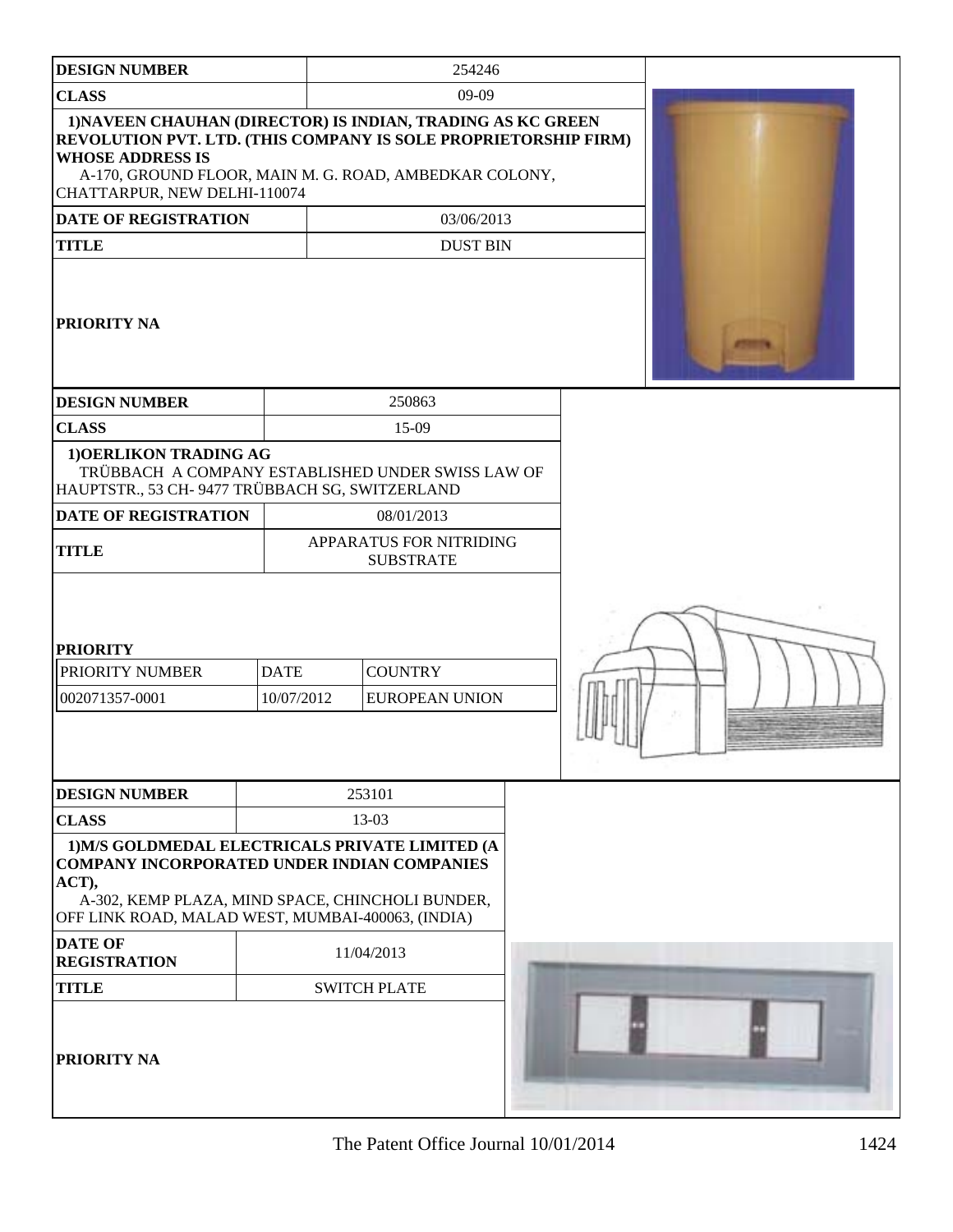| <b>DESIGN NUMBER</b>                                                                                          | 254641                                                                                                                                                                                                                                        |  |
|---------------------------------------------------------------------------------------------------------------|-----------------------------------------------------------------------------------------------------------------------------------------------------------------------------------------------------------------------------------------------|--|
| <b>CLASS</b>                                                                                                  | $08-06$                                                                                                                                                                                                                                       |  |
| <b>FIRM) HAVING PLACE OF BUSINESS AT-</b><br><b>GUJARAT-(INDIA)</b>                                           | 1)(1) MAHESHBHAI SASHIKANTBHAI PIPALIYA (2) MANOJBHAI<br><b>JERAMBHAI LILA (BOTH THE PARTNERS ARE ADULT &amp; INDIAN</b><br>NATIONAL) PARTNERS OF KRISHA METAL (INDIAN PARTNERSHIP<br>6, PARSANA SOCIETY, 50, FEET ROAD, "RAM RAJKOT-360 002- |  |
| <b>DATE OF REGISTRATION</b>                                                                                   | 21/06/2013                                                                                                                                                                                                                                    |  |
| <b>TITLE</b>                                                                                                  | <b>HANDLE</b>                                                                                                                                                                                                                                 |  |
| PRIORITY NA                                                                                                   |                                                                                                                                                                                                                                               |  |
| <b>DESIGN NUMBER</b>                                                                                          | 254747                                                                                                                                                                                                                                        |  |
| <b>CLASS</b>                                                                                                  | $07-01$                                                                                                                                                                                                                                       |  |
| <b>INDIA HAVING ITS PRINCIPAL PLACE OF BUSINESS AT</b><br>A-41, SECTOR-80, PHASE-II, NOIDA-201305, U.P. INDIA | 1) MA DESIGN INDIA PRIVATE LIMITED, A COMPANY INCORPORATED IN                                                                                                                                                                                 |  |
| <b>DATE OF REGISTRATION</b>                                                                                   | 25/06/2013                                                                                                                                                                                                                                    |  |
| <b>TITLE</b>                                                                                                  | PLATE (FOR SERVING SNACKS)                                                                                                                                                                                                                    |  |
| PRIORITY NA                                                                                                   |                                                                                                                                                                                                                                               |  |
| <b>DESIGN NUMBER</b>                                                                                          | 254304                                                                                                                                                                                                                                        |  |
| <b>CLASS</b>                                                                                                  | $12 - 16$                                                                                                                                                                                                                                     |  |
| FRANCE,<br>OF 99 ROUTE DE LYON, 69800 SAINT PRIEST, FRANCE                                                    | 1)RENAULT TRUCKS, A COMPANY ORGANIZED UNDER THE LAWS OF                                                                                                                                                                                       |  |
| <b>DATE OF REGISTRATION</b>                                                                                   | 06/06/2013                                                                                                                                                                                                                                    |  |
| <b>TITLE</b>                                                                                                  | AIR-INTAKE GRILLE FOR VEHICLE                                                                                                                                                                                                                 |  |
| PRIORITY NA                                                                                                   |                                                                                                                                                                                                                                               |  |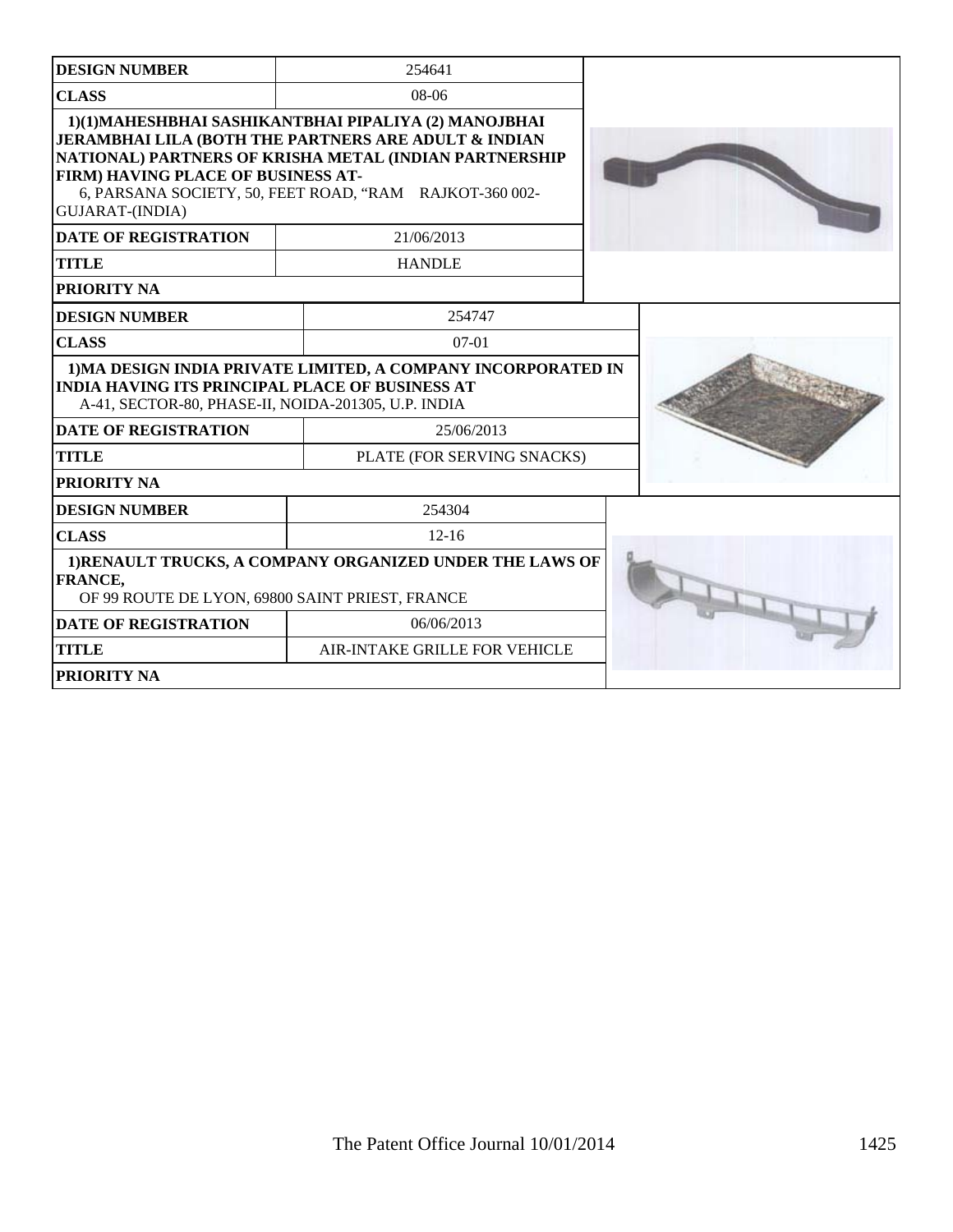| <b>DESIGN NUMBER</b>                                                                                                                                                                                                                                      |             | 254353                      |  |
|-----------------------------------------------------------------------------------------------------------------------------------------------------------------------------------------------------------------------------------------------------------|-------------|-----------------------------|--|
| <b>CLASS</b>                                                                                                                                                                                                                                              |             | $12-16$                     |  |
| 1) RENAULT TRUCKS, A COMPANY ORGANIZED UNDER THE LAWS OF<br>FRANCE,<br>OF 99 ROUTE DE LYON, 69800 SAINT PRIEST, FRANCE                                                                                                                                    |             |                             |  |
| <b>DATE OF REGISTRATION</b>                                                                                                                                                                                                                               |             | 06/06/2013                  |  |
| <b>TITLE</b>                                                                                                                                                                                                                                              |             | <b>TRUCK</b>                |  |
| PRIORITY NA                                                                                                                                                                                                                                               |             |                             |  |
| <b>DESIGN NUMBER</b>                                                                                                                                                                                                                                      |             | 254466                      |  |
| <b>CLASS</b>                                                                                                                                                                                                                                              |             | 08-06                       |  |
| AN INDIAN PARTNERSHIP FIRM HAVING ITS PRINCIPAL PLACE OF<br><b>BUSINESS AT ADDRESS:-</b><br>6, PARSANA SOCIETY, 50 FEET ROAD, KOTHARIYA MAIN ROAD, RAJKOT-2.<br><b>GUJARAT-INDIA</b><br><b>DATE OF REGISTRATION</b><br><b>TITLE</b><br><b>PRIORITY NA</b> |             | 12/06/2013<br><b>HANDLE</b> |  |
| <b>DESIGN NUMBER</b>                                                                                                                                                                                                                                      |             | 254486                      |  |
| <b>CLASS</b>                                                                                                                                                                                                                                              |             | 26-06                       |  |
| 1) QOROS AUTOMOTIVE CO., LTD., OF ROOM 501, BINJIANG<br><b>INTERNATIONAL BUILDING, NO. 88 TONGGANG ROAD,</b><br>CHANGSHU CITY ECONOMIC DEVELOPMENT AREA, JIANGSU PROVINCE<br>215513, CHINA; NATIONALITY: CHINESE                                          |             |                             |  |
| <b>DATE OF REGISTRATION</b>                                                                                                                                                                                                                               |             | 13/06/2013                  |  |
| <b>TITLE</b>                                                                                                                                                                                                                                              |             | <b>LIGHT FOR VEHICLES</b>   |  |
| <b>PRIORITY</b>                                                                                                                                                                                                                                           |             |                             |  |
| PRIORITY NUMBER                                                                                                                                                                                                                                           | <b>DATE</b> | <b>COUNTRY</b>              |  |
| 201330003357.1                                                                                                                                                                                                                                            | 07/01/2013  | <b>CHINA</b>                |  |
|                                                                                                                                                                                                                                                           |             |                             |  |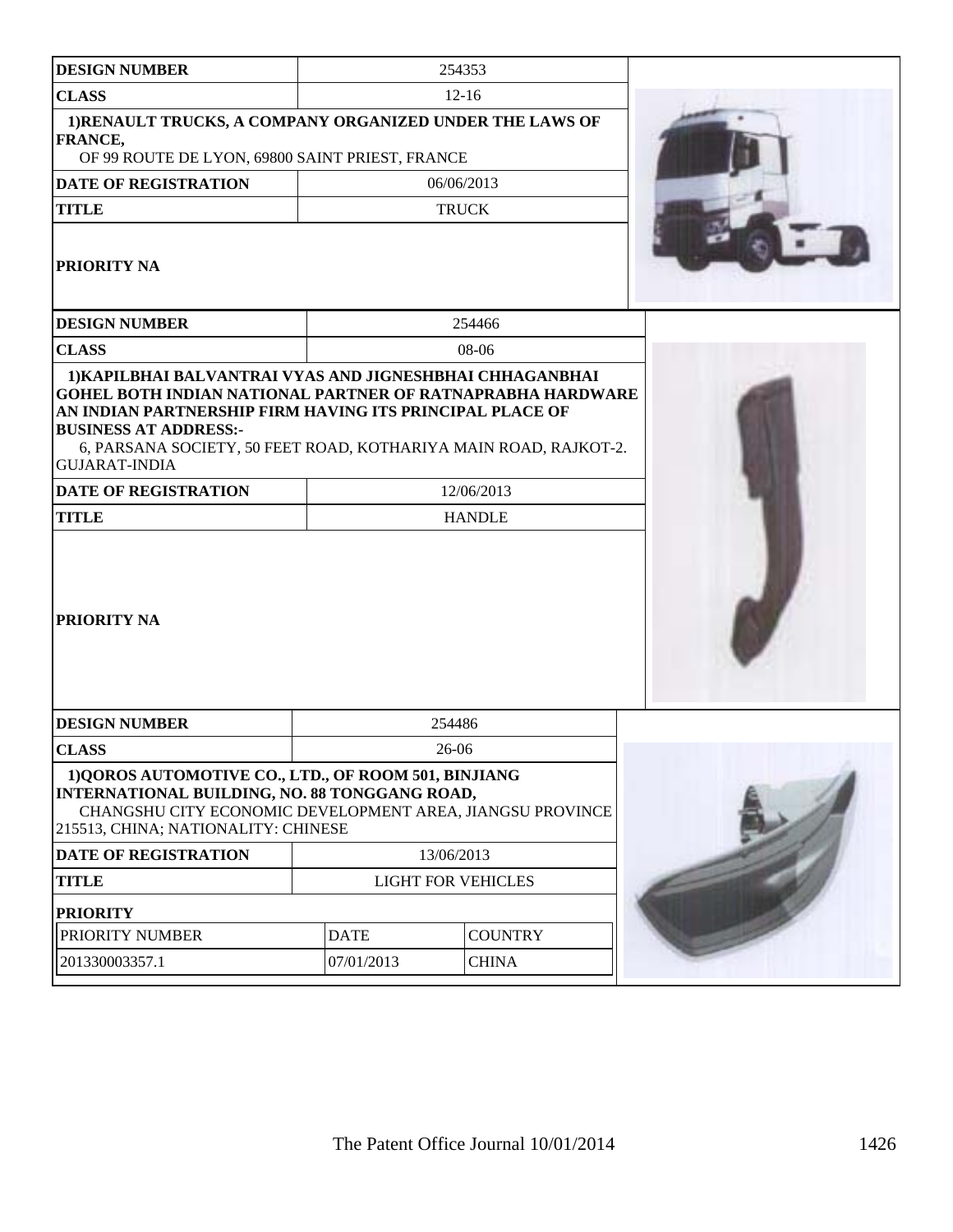| <b>DESIGN NUMBER</b>                                                                                                                                                  |                        | 253805                      |  |
|-----------------------------------------------------------------------------------------------------------------------------------------------------------------------|------------------------|-----------------------------|--|
| <b>CLASS</b>                                                                                                                                                          |                        | $19-06$                     |  |
| 1) EUROPE BRANDS S.Á.R.L. A PRIVATE COMPANY INCORPORATED IN<br><b>LUXEMBOURG OF</b><br>412F, ROUTE D'ESCH, L-2086, LUXEMBOURG                                         |                        |                             |  |
| <b>DATE OF REGISTRATION</b>                                                                                                                                           |                        | 10/05/2013                  |  |
| <b>TITLE</b>                                                                                                                                                          |                        | <b>PEN</b>                  |  |
| <b>PRIORITY</b>                                                                                                                                                       |                        |                             |  |
| PRIORITY NUMBER                                                                                                                                                       | <b>DATE</b>            | <b>COUNTRY</b>              |  |
| 001350680                                                                                                                                                             | 12/11/2012             | <b>OHIM</b>                 |  |
|                                                                                                                                                                       |                        |                             |  |
| <b>DESIGN NUMBER</b>                                                                                                                                                  |                        | 252693                      |  |
| <b>CLASS</b>                                                                                                                                                          |                        | 14-02                       |  |
| 1) BROTHER INDUSTRIES LTD., A CORPORATION ORGANIZED AND<br><b>EXISTING UNDER THE LAWS OF JAPAN,</b><br>15-1, NAESHIRO-CHO, MIZUHO-KU, NAGOYA-SHI, AICHI-KEN, JAPAN    |                        |                             |  |
| DATE OF REGISTRATION                                                                                                                                                  |                        | 28/03/2013                  |  |
| <b>TITLE</b>                                                                                                                                                          | <b>TONER CARTRIDGE</b> |                             |  |
| <b>PRIORITY</b>                                                                                                                                                       |                        |                             |  |
| PRIORITY NUMBER                                                                                                                                                       | <b>DATE</b>            | <b>COUNTRY</b>              |  |
| 2012-025028                                                                                                                                                           | 16/10/2012             | <b>JAPAN</b>                |  |
| <b>DESIGN NUMBER</b>                                                                                                                                                  |                        | 249366                      |  |
| <b>CLASS</b>                                                                                                                                                          | 23-01                  |                             |  |
| 1) BEIJING KOHLER LTD., A CORPORATION ORGANIZED AND EXISTING<br>UNDER THE LAWS OF CHINA,<br>OF NO. 27 WEST GUO YUAN ROAD, BEIJING, MIYUN COUNTY 101500, CHINA<br>P.R. |                        |                             |  |
| DATE OF REGISTRATION                                                                                                                                                  |                        | 09/11/2012                  |  |
| <b>TITLE</b>                                                                                                                                                          |                        | FAUCET AND SHOWER HEAD UNIT |  |
| <b>PRIORITY</b>                                                                                                                                                       |                        |                             |  |
| PRIORITY NUMBER                                                                                                                                                       | <b>DATE</b>            | <b>COUNTRY</b>              |  |
| 201230180849.3                                                                                                                                                        | 11/05/2012             | <b>CHINA</b>                |  |
|                                                                                                                                                                       |                        |                             |  |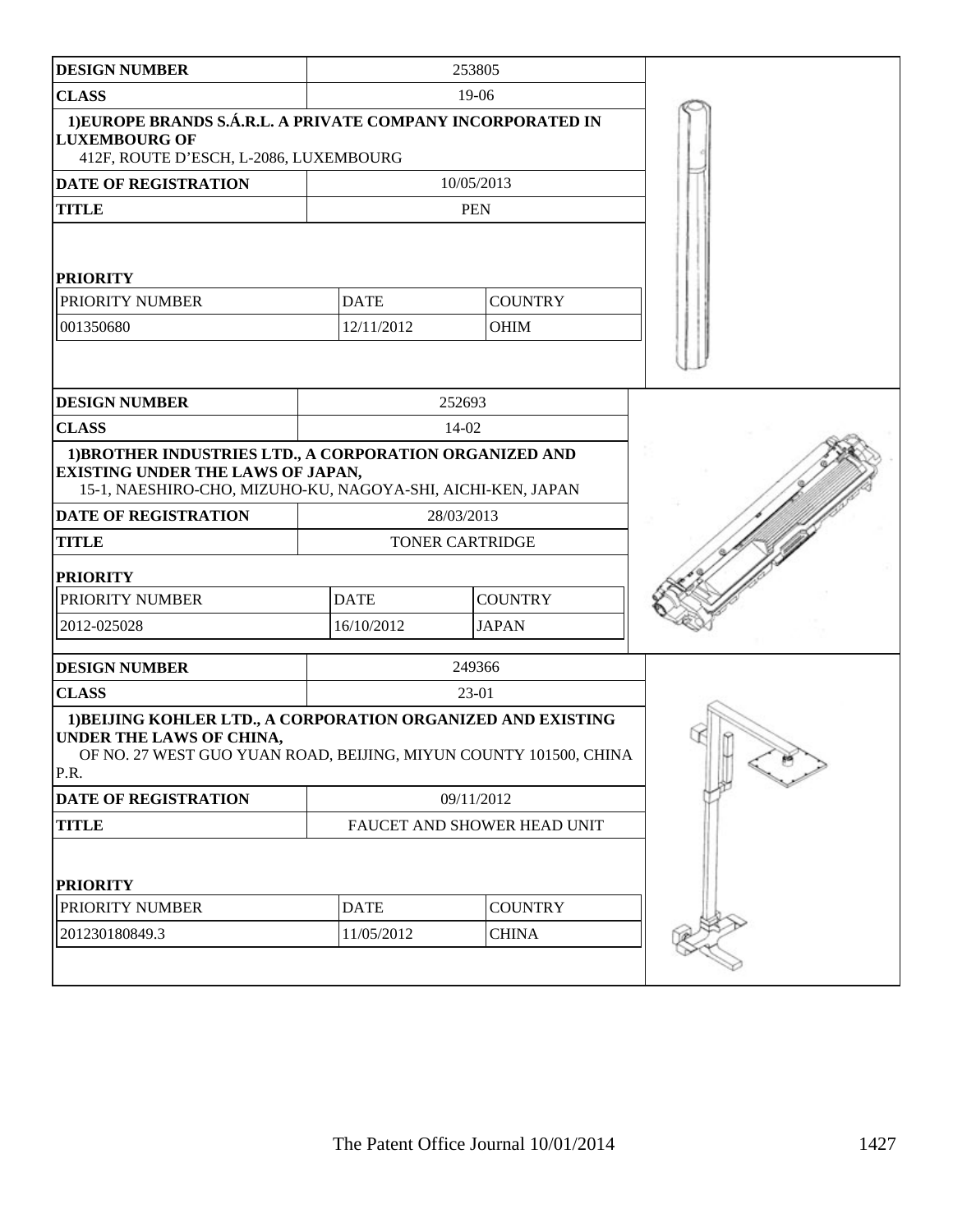| <b>DESIGN NUMBER</b>                                                                      | 253203                                                                                                                                                                                                                                                                                                                                                |  |
|-------------------------------------------------------------------------------------------|-------------------------------------------------------------------------------------------------------------------------------------------------------------------------------------------------------------------------------------------------------------------------------------------------------------------------------------------------------|--|
| <b>CLASS</b>                                                                              | $09-03$                                                                                                                                                                                                                                                                                                                                               |  |
|                                                                                           |                                                                                                                                                                                                                                                                                                                                                       |  |
| H-11/2, MALVIYA NAGAR, NEW DELHI-110017, INDIA                                            | 1) KIRAT PLASTICS PVT. LTD., AN INDIAN COMPANY OF                                                                                                                                                                                                                                                                                                     |  |
| <b>DATE OF REGISTRATION</b>                                                               | 17/04/2013                                                                                                                                                                                                                                                                                                                                            |  |
| <b>TITLE</b>                                                                              | <b>BIN FOR STORAGE &amp; TRANSPORT</b>                                                                                                                                                                                                                                                                                                                |  |
| PRIORITY NA                                                                               |                                                                                                                                                                                                                                                                                                                                                       |  |
| <b>DESIGN NUMBER</b>                                                                      | 253241                                                                                                                                                                                                                                                                                                                                                |  |
| <b>CLASS</b>                                                                              | 13-03                                                                                                                                                                                                                                                                                                                                                 |  |
| <b>REGISTERED OFFICE AT</b><br><b>DATE OF REGISTRATION</b><br><b>TITLE</b><br>PRIORITY NA | 1)1) MR. LALIT T. GWALANI AND 2) MRS. SUNITA R. GWALANI,<br>PARTNERS-INDIAN NATIONAL, TRADING AS DOSSAN ENGINEERING<br>COMPANY, A REGISTERED PARTNERSHIP FIRM IN INDIA, HAVING ITS<br>205, BAJSON INDUSTRIAL ESTATE, 40, CHAKALA ROAD, ANDHERI (EAST),<br>MUMBAI 400099, STATE OF MAHARASHTRA, INDIA, OF ABOVE ADDRESS<br>18/04/2013<br><b>SOCKET</b> |  |
| <b>DESIGN NUMBER</b>                                                                      | 253100                                                                                                                                                                                                                                                                                                                                                |  |
| <b>CLASS</b>                                                                              | 13-03                                                                                                                                                                                                                                                                                                                                                 |  |
| ACT),<br>OFF LINK ROAD, MALAD WEST, MUMBAI-400063, (INDIA)                                | 1) M/S GOLDMEDAL ELECTRICALS PRIVATE LIMITED (A<br><b>COMPANY INCORPORATED UNDER INDIAN COMPANIES</b><br>A-302, KEMP PLAZA, MIND SPACE, CHINCHOLI BUNDER,                                                                                                                                                                                             |  |
| <b>DATE OF</b><br><b>REGISTRATION</b>                                                     | 11/04/2013                                                                                                                                                                                                                                                                                                                                            |  |
| <b>TITLE</b>                                                                              | <b>SWITCH PLATE</b>                                                                                                                                                                                                                                                                                                                                   |  |
| PRIORITY NA                                                                               |                                                                                                                                                                                                                                                                                                                                                       |  |

The Patent Office Journal  $10/01/2014$  1428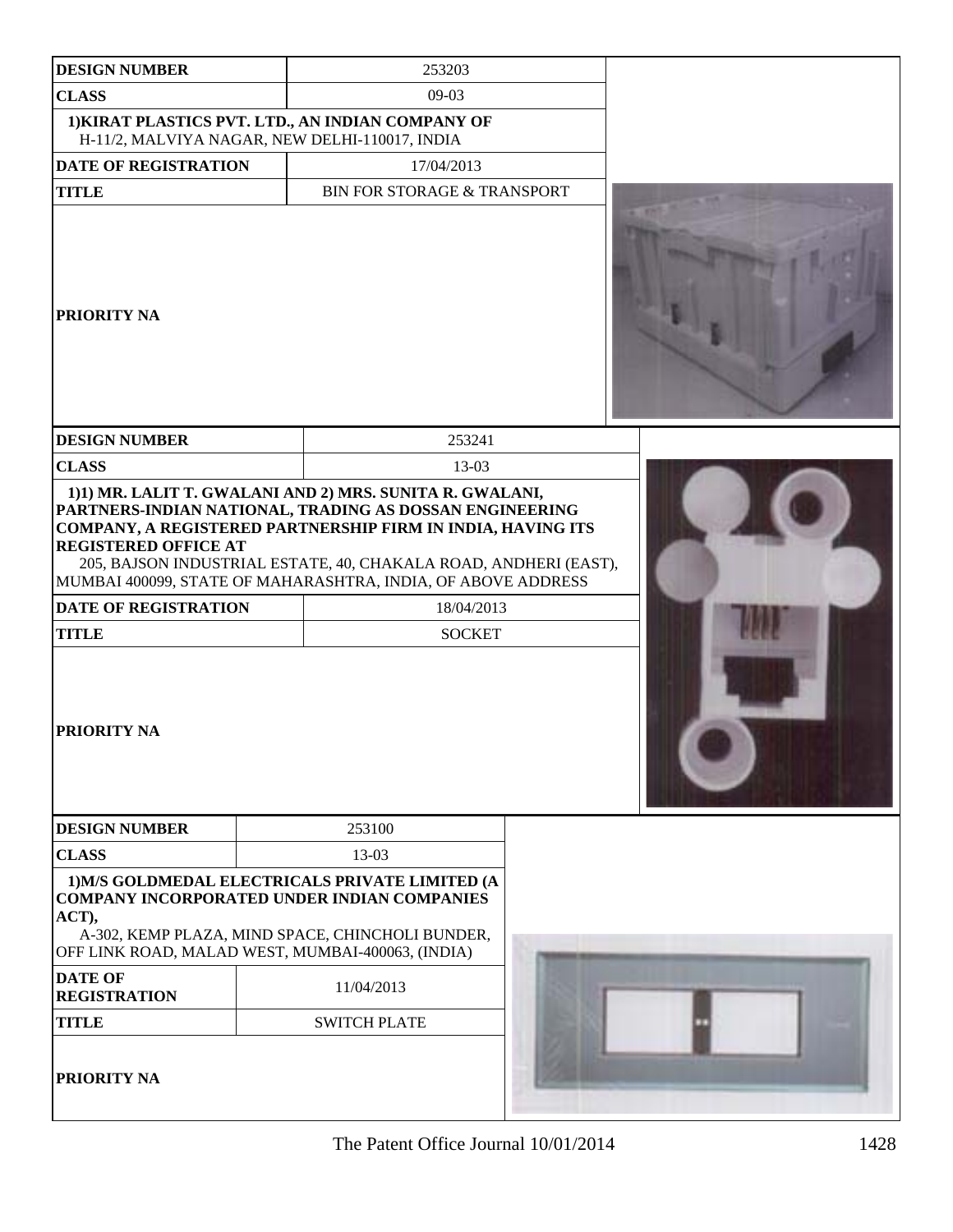| <b>DESIGN NUMBER</b>                                                                                                   | 254838                                                                                                                                                                                                                                                          |                            |
|------------------------------------------------------------------------------------------------------------------------|-----------------------------------------------------------------------------------------------------------------------------------------------------------------------------------------------------------------------------------------------------------------|----------------------------|
| <b>CLASS</b>                                                                                                           | $12 - 11$                                                                                                                                                                                                                                                       |                            |
| CHENNAI - 600006, STATE OF TAMIL NADU, INDIA,<br>MAHARASHTRA, INDIA                                                    | 1) BAJAJ AUTO LIMITED, AN INDIAN COMPANY, INCORPORATED UNDER<br>THE COMPANIES ACT OF 1956, HAVING ITS PRINCIPAL PLACE OF BUSINESS<br>AT NEW 2ND & 3RD FLOOR, KHIVRAJ BUILDING, NO. 616, ANNASALAI,<br>AND REGISTERED OFFICE AT AKURDI, PUNE-411035, STATE OF    |                            |
| <b>DATE OF REGISTRATION</b>                                                                                            | 27/06/2013                                                                                                                                                                                                                                                      |                            |
| <b>TITLE</b>                                                                                                           | HANDLE HOLDER FOR MOTORCYCLE                                                                                                                                                                                                                                    |                            |
| PRIORITY NA                                                                                                            |                                                                                                                                                                                                                                                                 |                            |
| <b>DESIGN NUMBER</b>                                                                                                   | 254891                                                                                                                                                                                                                                                          |                            |
| <b>CLASS</b>                                                                                                           | $12 - 16$                                                                                                                                                                                                                                                       |                            |
| 1) TATA MOTORS LIMITED, AN INDIAN COMPANY OF<br>400001, INDIA                                                          | BOMBAY HOUSE, 24 HOMI MODY STREET, HUTATMA CHOWK, MUMBAI                                                                                                                                                                                                        | ABA SATURI BIRI BIRI BERBA |
| <b>DATE OF REGISTRATION</b>                                                                                            | 01/07/2013                                                                                                                                                                                                                                                      |                            |
| <b>TITLE</b>                                                                                                           | FRONT VALANCE OF A CAR                                                                                                                                                                                                                                          |                            |
| PRIORITY NA                                                                                                            |                                                                                                                                                                                                                                                                 |                            |
| <b>DESIGN NUMBER</b>                                                                                                   | 253927                                                                                                                                                                                                                                                          |                            |
| <b>CLASS</b>                                                                                                           | $08-08$                                                                                                                                                                                                                                                         |                            |
| DHIRENBHAI SHAH ALL INDIAN NATIONAL PARTNER OF DMS<br>PRINCIPAL PLACE OF BUSINESS AT ADDRESS:<br>360004, GUJARAT-INDIA | 1)(1) MEHULBHAI D. CHAVDA (2) SOMESHBHAI S. MALIK AND (3)<br>ARCHITECTURAL PRODUCTS AN INDIAN PARTNERSHIP FIRM HAVING ITS<br>PLOT NO. 6, SURVEY NO. 20, EVEREST INDUSTRIAL AREA, NEAR PERFECT<br>(TATA) SHOWROOM, NATIONAL HIGHWAY NO. 8-B, VAVDI-DIST. RAJKOT- |                            |
| <b>DATE OF REGISTRATION</b>                                                                                            | 17/05/2013                                                                                                                                                                                                                                                      |                            |
| <b>TITLE</b>                                                                                                           | <b>CURTAIN BRACKET</b>                                                                                                                                                                                                                                          |                            |
| PRIORITY NA                                                                                                            |                                                                                                                                                                                                                                                                 |                            |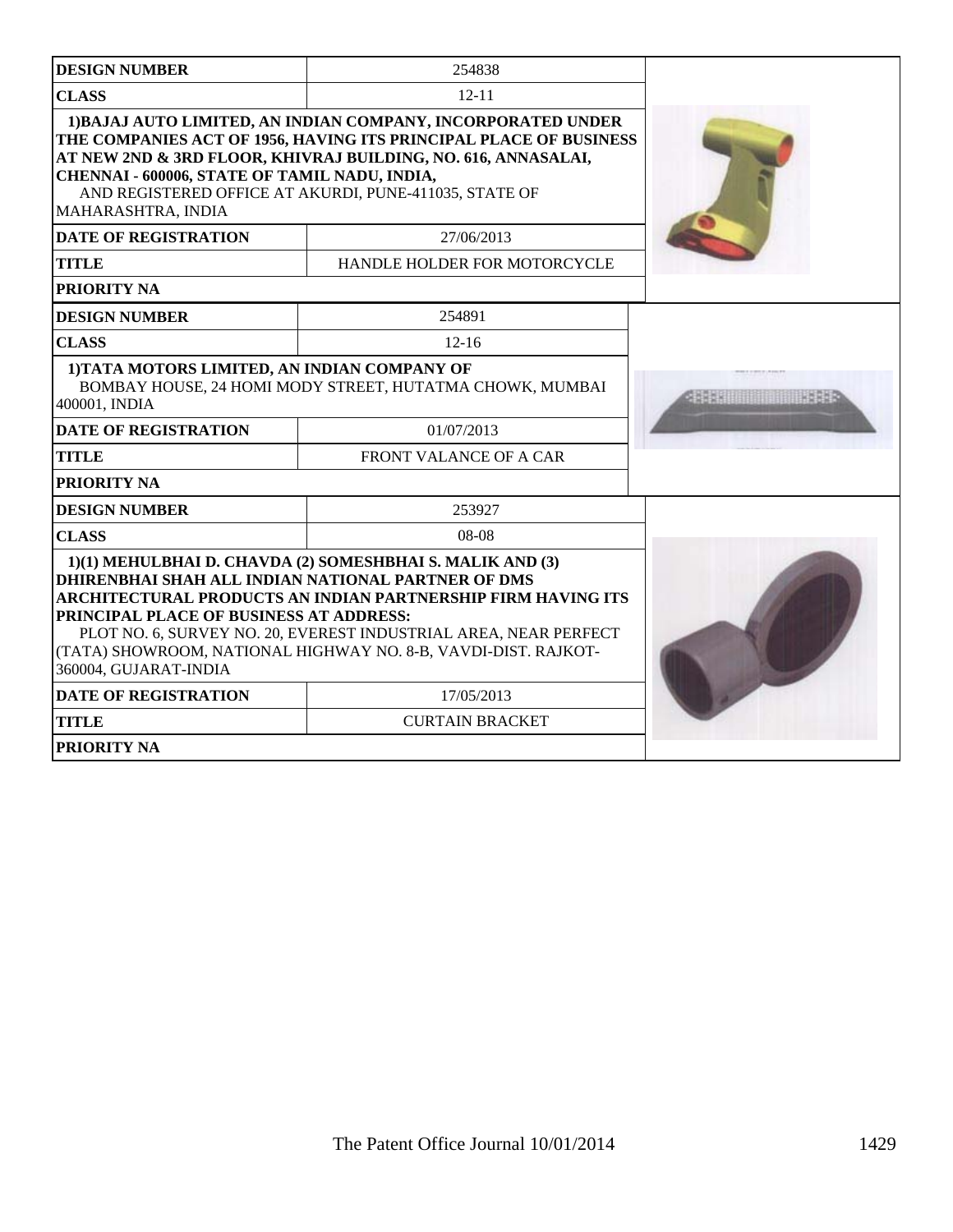| <b>DESIGN NUMBER</b>                                                                                                                                                                          |             | 254055                                 |  |
|-----------------------------------------------------------------------------------------------------------------------------------------------------------------------------------------------|-------------|----------------------------------------|--|
| <b>CLASS</b>                                                                                                                                                                                  |             | 23-03                                  |  |
| 1) BAJAJ ELECTRICALS LIMITED, A COMPANY REGISTERED IN INDIA,<br>HAVING ITS REGISTERED OFFICE AT,<br>45/47, VEER NARIMAN ROAD, MUMBAI 400023, STATE OF MAHARASHTRA,<br>INDIA, OF ABOVE ADDRESS |             |                                        |  |
| <b>DATE OF REGISTRATION</b>                                                                                                                                                                   |             | 23/05/2013                             |  |
| <b>TITLE</b>                                                                                                                                                                                  |             | <b>WATER HEATER</b>                    |  |
| <b>PRIORITY NA</b>                                                                                                                                                                            |             |                                        |  |
| <b>DESIGN NUMBER</b>                                                                                                                                                                          |             | 254584                                 |  |
| <b>CLASS</b>                                                                                                                                                                                  |             | $12 - 16$                              |  |
| 1) HONDA MOTOR CO., LTD., A JAPANESE CORPORATION,<br>OF 1-1, MINAMIAOYAMA 2-CHOME, MINATO-KU, TOKYO, JAPAN                                                                                    |             |                                        |  |
| <b>DATE OF REGISTRATION</b>                                                                                                                                                                   |             | 19/06/2013                             |  |
| <b>TITLE</b>                                                                                                                                                                                  |             | <b>INSTRUMENT PANEL FOR AUTOMOBILE</b> |  |
| <b>PRIORITY</b>                                                                                                                                                                               |             |                                        |  |
| PRIORITY NUMBER                                                                                                                                                                               | <b>DATE</b> | <b>COUNTRY</b>                         |  |
| 2012-032045                                                                                                                                                                                   | 28/12/2012  | <b>JAPAN</b>                           |  |
| <b>DESIGN NUMBER</b>                                                                                                                                                                          |             | 254650                                 |  |
| <b>CLASS</b>                                                                                                                                                                                  |             | $12 - 16$                              |  |
| 1) SCANIA CV AB, A SWEDISH COMPANY OF,<br>SE-151 87, SÖDERTÄLJE, SWEDEN                                                                                                                       |             |                                        |  |
| <b>DATE OF REGISTRATION</b>                                                                                                                                                                   |             | 21/06/2013                             |  |
| <b>TITLE</b>                                                                                                                                                                                  |             | <b>LAMP PANEL FOR VEHICLE</b>          |  |
| <b>PRIORITY</b>                                                                                                                                                                               |             |                                        |  |
| PRIORITY NUMBER                                                                                                                                                                               | <b>DATE</b> | <b>COUNTRY</b>                         |  |
| 201330035660.X                                                                                                                                                                                | 31/01/2013  | <b>CHINA</b>                           |  |
|                                                                                                                                                                                               |             |                                        |  |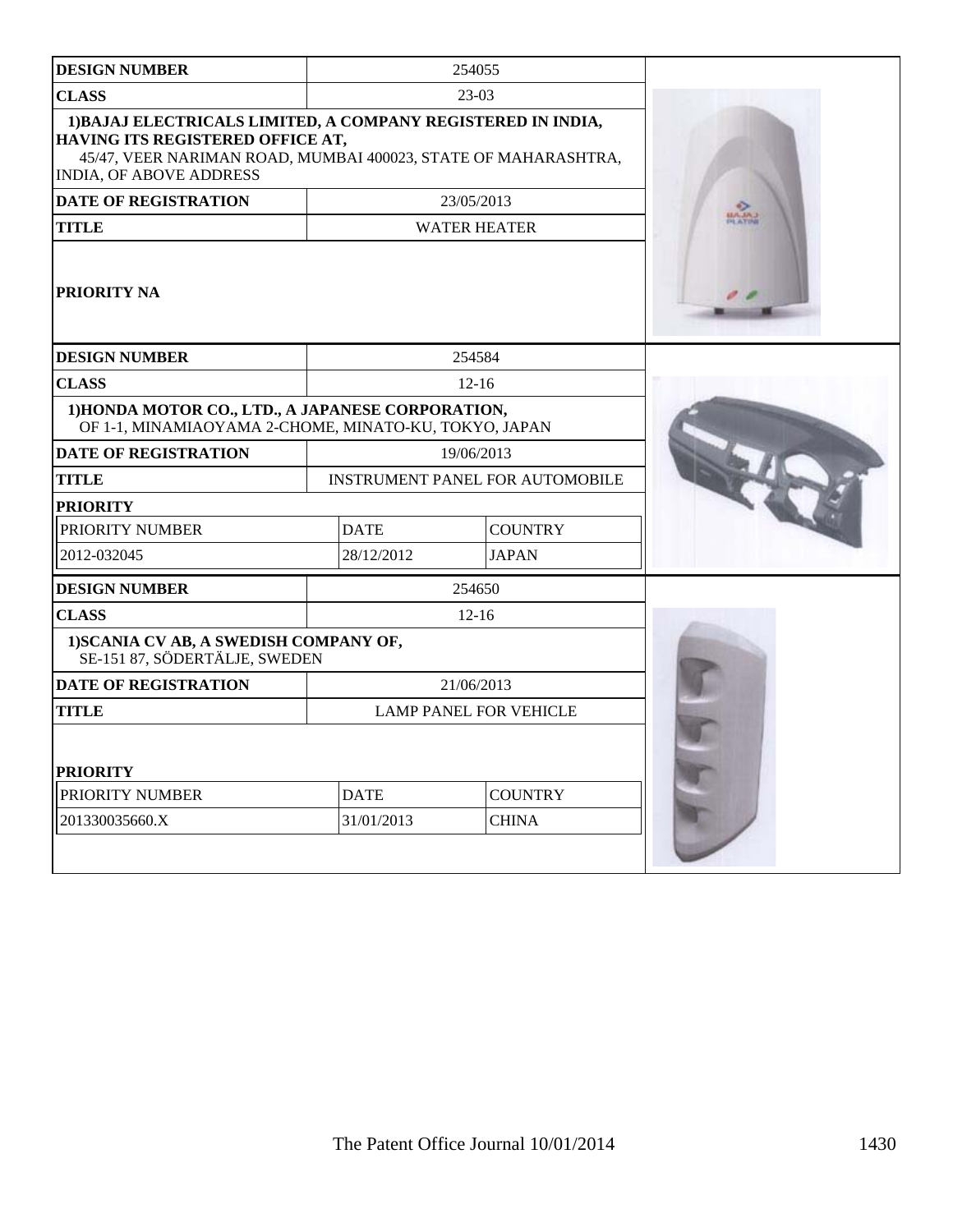| <b>DESIGN NUMBER</b>                                                                                                                     |             | 253428                   |  |  |
|------------------------------------------------------------------------------------------------------------------------------------------|-------------|--------------------------|--|--|
| <b>CLASS</b>                                                                                                                             |             | 13-03                    |  |  |
| 1) STEELCASE WERNDL AG,<br>GEORG-AICHER-STRASSE 7, 83026 ROSENHEIM, GERMANY,<br>NATIONALITY: GERMANY                                     |             |                          |  |  |
| <b>DATE OF REGISTRATION</b>                                                                                                              |             | 25/04/2013               |  |  |
| <b>TITLE</b>                                                                                                                             |             | <b>CABLE BASKET</b>      |  |  |
| <b>PRIORITY</b>                                                                                                                          |             |                          |  |  |
| PRIORITY NUMBER                                                                                                                          | <b>DATE</b> | <b>COUNTRY</b>           |  |  |
| 001351142-0001                                                                                                                           | 31/10/2012  | <b>OHIM</b>              |  |  |
| <b>DESIGN NUMBER</b>                                                                                                                     |             | 254402                   |  |  |
| <b>CLASS</b>                                                                                                                             |             | 23-01                    |  |  |
| 1)LG ELECTRONICS INC.,<br>OF 20 YEOUIDO-DONG, YEONGDEUNGPO-GU, SEOUL 150-721, REPUBLIC OF<br><b>KOREA</b>                                |             |                          |  |  |
| <b>DATE OF REGISTRATION</b>                                                                                                              |             | 10/06/2013               |  |  |
| <b>TITLE</b><br><b>PRIORITY</b>                                                                                                          |             | <b>WATER PURIFIER</b>    |  |  |
| PRIORITY NUMBER                                                                                                                          | <b>DATE</b> | <b>COUNTRY</b>           |  |  |
| 30-2012-0060473                                                                                                                          | 14/12/2012  | <b>REPUBLIC OF KOREA</b> |  |  |
|                                                                                                                                          |             |                          |  |  |
| <b>DESIGN NUMBER</b>                                                                                                                     |             | 254462                   |  |  |
| <b>CLASS</b>                                                                                                                             |             | $07 - 01$                |  |  |
| 1) EXPORTS INTERNATIONAL CORPORATION,<br>124 E, SAINIK FARMS, CENTRAL AVENUE, LANE C-8/2, NEW DELHI-<br>110062, INDIA, AN INDIAN COMPANY |             |                          |  |  |
| <b>DATE OF REGISTRATION</b>                                                                                                              |             | 12/06/2013               |  |  |
| <b>TITLE</b>                                                                                                                             |             | <b>BOWL</b>              |  |  |
| <b>PRIORITY NA</b>                                                                                                                       |             |                          |  |  |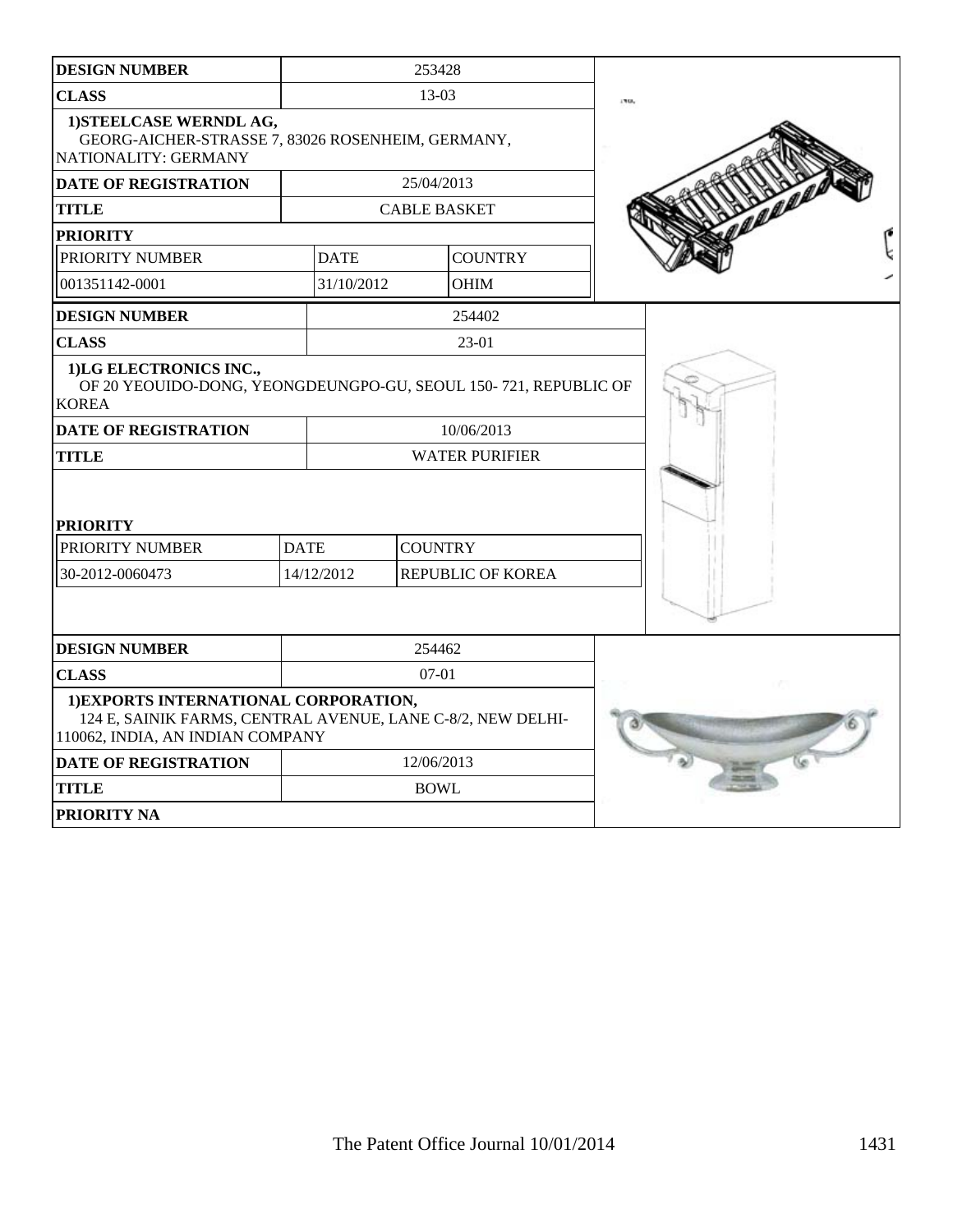| <b>DESIGN NUMBER</b>                                                                                                                                                                    |             | 254532                   |  |
|-----------------------------------------------------------------------------------------------------------------------------------------------------------------------------------------|-------------|--------------------------|--|
| <b>CLASS</b>                                                                                                                                                                            |             | 26-05                    |  |
| 1) ZUMTOBEL LIGHTING GMBH OF<br>GREVENMARSCHSTRAßE 74-78, 32657 LEMGO GERMANY; NATIONALITY:<br><b>GERMAN</b>                                                                            |             |                          |  |
| <b>DATE OF REGISTRATION</b>                                                                                                                                                             |             | 17/06/2013               |  |
| <b>TITLE</b>                                                                                                                                                                            |             | RECESSED LUMINAIRE       |  |
| <b>PRIORITY</b>                                                                                                                                                                         |             |                          |  |
| PRIORITY NUMBER                                                                                                                                                                         | <b>DATE</b> | <b>COUNTRY</b>           |  |
| 001 355 283                                                                                                                                                                             | 20/12/2012  | <b>OHIM</b>              |  |
|                                                                                                                                                                                         |             |                          |  |
| <b>DESIGN NUMBER</b>                                                                                                                                                                    |             | 247625                   |  |
| <b>CLASS</b>                                                                                                                                                                            |             | 09-01                    |  |
| THE INDIAN COMPANIES ACT, AT<br>2ND FLOOR, JIVAJI BHAVAN, 31, OLD POST OFFICE LANE, KALBADEVI,<br><b>MUMBAI-400002</b>                                                                  |             | 04/09/2012               |  |
| DATE OF REGISTRATION<br><b>TITLE</b>                                                                                                                                                    |             | <b>BOTTLE</b>            |  |
|                                                                                                                                                                                         |             |                          |  |
| <b>DESIGN NUMBER</b>                                                                                                                                                                    |             | 253616                   |  |
| <b>CLASS</b>                                                                                                                                                                            |             | 31-00                    |  |
| 1) D. KUMAR JAIN AN INDIAN PROPRIETOR FIRM AT SUMEET<br><b>ENGINEERING WORKS,</b><br>A, PINTO APTS., NEAR STATE BANK OF INDIA, VASCO DA GAMA, GOA: 403<br>802. (INDIA) OF ABOVE ADDRESS |             |                          |  |
| DATE OF REGISTRATION                                                                                                                                                                    | 01/05/2013  |                          |  |
| <b>TITLE</b>                                                                                                                                                                            |             | JUICER CUM MIXER GRINDER |  |
|                                                                                                                                                                                         |             |                          |  |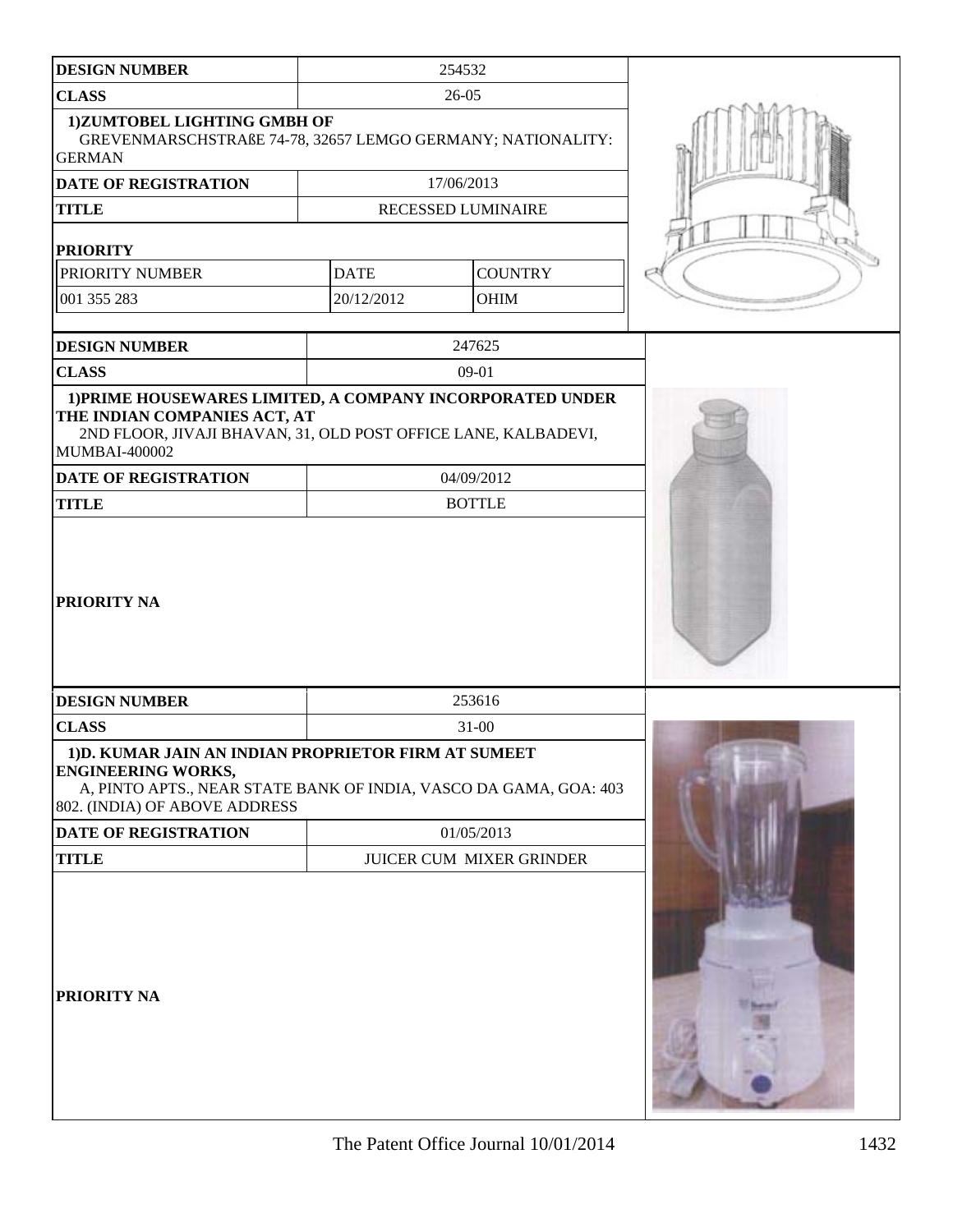| <b>DESIGN NUMBER</b>                                                                                                                                                                                                           | 253802                                                                                                                                                                                                                                                         |                                  |
|--------------------------------------------------------------------------------------------------------------------------------------------------------------------------------------------------------------------------------|----------------------------------------------------------------------------------------------------------------------------------------------------------------------------------------------------------------------------------------------------------------|----------------------------------|
| <b>CLASS</b>                                                                                                                                                                                                                   | $15-09$                                                                                                                                                                                                                                                        |                                  |
| 1) ENDICO POWER TOOLS (INDIA), AN INDIAN COMPANY, OF<br>1276/1, ST NO. 3, SHIMLAPURI, LUDHIANA-141003, PUNJAB, INDIA                                                                                                           |                                                                                                                                                                                                                                                                |                                  |
| <b>DATE OF REGISTRATION</b>                                                                                                                                                                                                    | 10/05/2013                                                                                                                                                                                                                                                     |                                  |
| <b>TITLE</b>                                                                                                                                                                                                                   | BASE PLATE FOR WOOD CUTTER MACHINE                                                                                                                                                                                                                             |                                  |
| <b>PRIORITY NA</b>                                                                                                                                                                                                             |                                                                                                                                                                                                                                                                |                                  |
| <b>DESIGN NUMBER</b>                                                                                                                                                                                                           | 251327                                                                                                                                                                                                                                                         |                                  |
| <b>CLASS</b>                                                                                                                                                                                                                   | 13-02                                                                                                                                                                                                                                                          |                                  |
| <b>AND WHOSE ADDRESS IS</b><br><b>DATE OF REGISTRATION</b><br><b>TITLE</b><br><b>PRIORITY NA</b>                                                                                                                               | 1) BALDEV SINGH S/O JOGINDER SINGH (INDIANS) PROPRIETOR OF HERO<br><b>BATTERY INDUSTRIES (AN INDIAN &amp; SOLE PROPRIETORSHIP CONCERN)</b><br>SANT AVENUE, FREEDOM NAGAR,, G. T. ROAD, AMRITSAR (PUNJAB) (INDIA)<br>30/01/2013<br><b>BATTERY FOR INVERTORS</b> | <b>HOME LIGHT</b><br><b>HERO</b> |
| <b>DESIGN NUMBER</b>                                                                                                                                                                                                           | 253170                                                                                                                                                                                                                                                         |                                  |
| <b>CLASS</b>                                                                                                                                                                                                                   | $26-05$                                                                                                                                                                                                                                                        |                                  |
| 1) PHOTOQUIP INDIA LTD., A-33, ROYAL INDUSTRIAL ESTATE, NAIGAON<br>CROSS ROAD, WADALA, MUMBAI-400031, STATE OF MAHARASHTRA,<br>INDIA, /<br>A LIMITED COMPANY INCORPORATED UNDER INDIAN COMPANIES ACT.,<br><b>ABOVE ADDRESS</b> |                                                                                                                                                                                                                                                                |                                  |
| <b>DATE OF REGISTRATION</b>                                                                                                                                                                                                    | 16/04/2013                                                                                                                                                                                                                                                     |                                  |
| <b>TITLE</b>                                                                                                                                                                                                                   | <b>FLAT LIGHT</b>                                                                                                                                                                                                                                              |                                  |
| <b>PRIORITY NA</b>                                                                                                                                                                                                             |                                                                                                                                                                                                                                                                |                                  |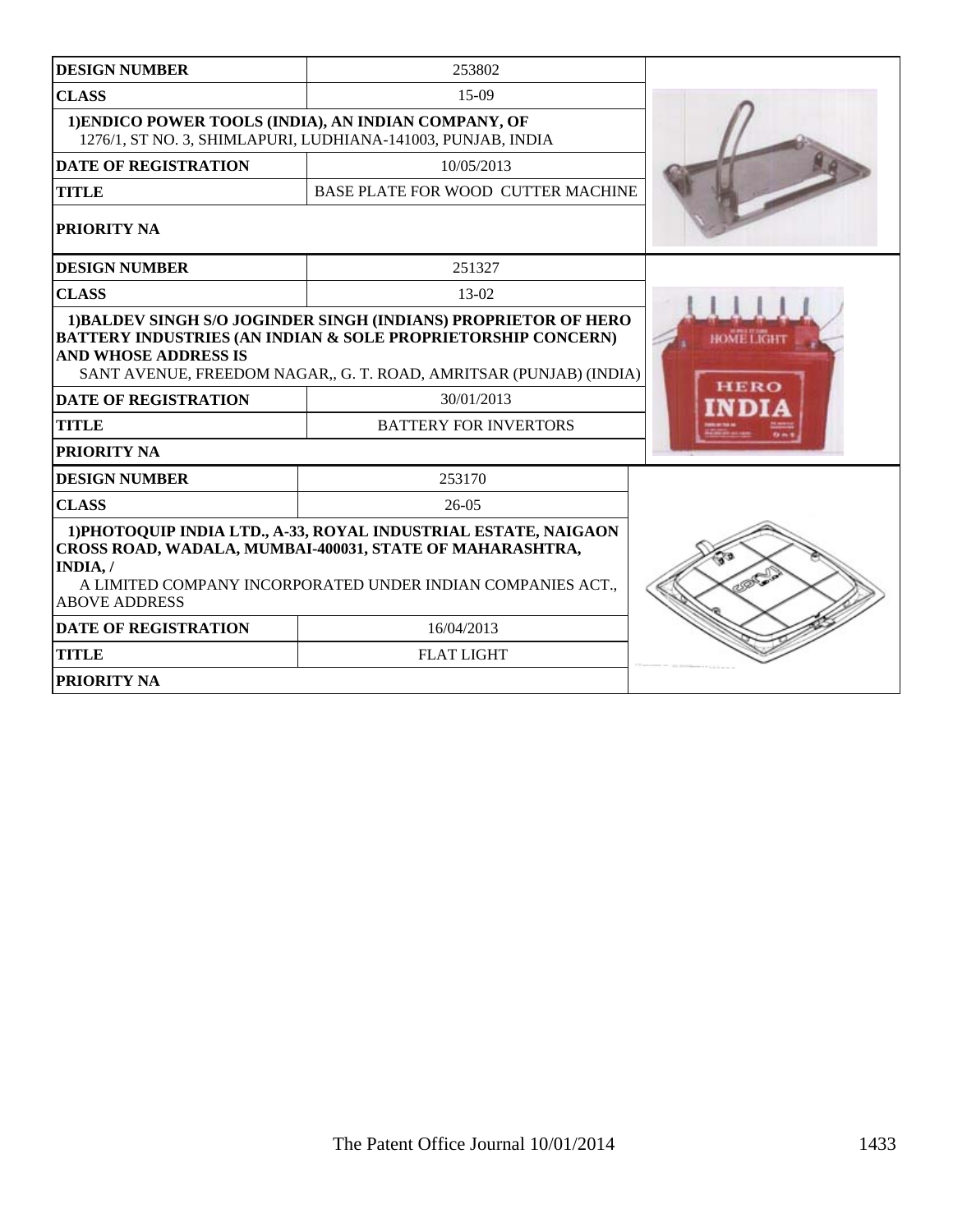| <b>DESIGN NUMBER</b>                                                                                                      |  |                                                  | 253232               |  |  |
|---------------------------------------------------------------------------------------------------------------------------|--|--------------------------------------------------|----------------------|--|--|
| <b>CLASS</b>                                                                                                              |  | $02-03$                                          |                      |  |  |
| 1) TATA MOTORS LIMITED, AN INDIAN COMPANY OF<br>BOMBAY HOUSE, 24 HOMI MODY STREET, HUTATMA CHOWK, MUMBAI<br>400001, INDIA |  |                                                  |                      |  |  |
| <b>DATE OF REGISTRATION</b>                                                                                               |  |                                                  | 18/04/2013           |  |  |
| <b>TITLE</b>                                                                                                              |  |                                                  | <b>SAFETY HELMET</b> |  |  |
| PRIORITY NA                                                                                                               |  |                                                  |                      |  |  |
| <b>DESIGN NUMBER</b>                                                                                                      |  | 254274                                           |                      |  |  |
| <b>CLASS</b>                                                                                                              |  | $12 - 16$                                        |                      |  |  |
| 1) RENAULT TRUCKS, A COMPANY ORGANIZED UNDER THE LAWS<br>OF FRANCE,<br>OF 99 ROUTE DE LYON, 69800 SAINT PRIEST, FRANCE    |  |                                                  |                      |  |  |
| <b>DATE OF REGISTRATION</b>                                                                                               |  | 06/06/2013                                       |                      |  |  |
| <b>TITLE</b>                                                                                                              |  | RADIATOR GRILLE AND BUMPER FOR<br><b>VEHICLE</b> |                      |  |  |
| PRIORITY NA                                                                                                               |  |                                                  |                      |  |  |
| <b>DESIGN NUMBER</b>                                                                                                      |  |                                                  | 253095               |  |  |
| <b>CLASS</b>                                                                                                              |  | $15-06$                                          |                      |  |  |
| 1) MASCHINENFABRIK RIETER AG, A SWISS COMPANY OF<br>KLOSTERSTRASSE 20, CH-8406 WINTERTHUR, SWITZERLAND                    |  |                                                  |                      |  |  |
| <b>DATE OF REGISTRATION</b>                                                                                               |  | 11/04/2013                                       |                      |  |  |
| <b>TITLE</b>                                                                                                              |  | CLAMP FOR TEXTILE SPINNING MACHINE               |                      |  |  |
| <b>PRIORITY</b>                                                                                                           |  |                                                  |                      |  |  |
| PRIORITY NUMBER                                                                                                           |  | <b>DATE</b>                                      | <b>COUNTRY</b>       |  |  |
| 201230520434.6                                                                                                            |  | 17/10/2012                                       | <b>CHINA</b>         |  |  |
|                                                                                                                           |  |                                                  |                      |  |  |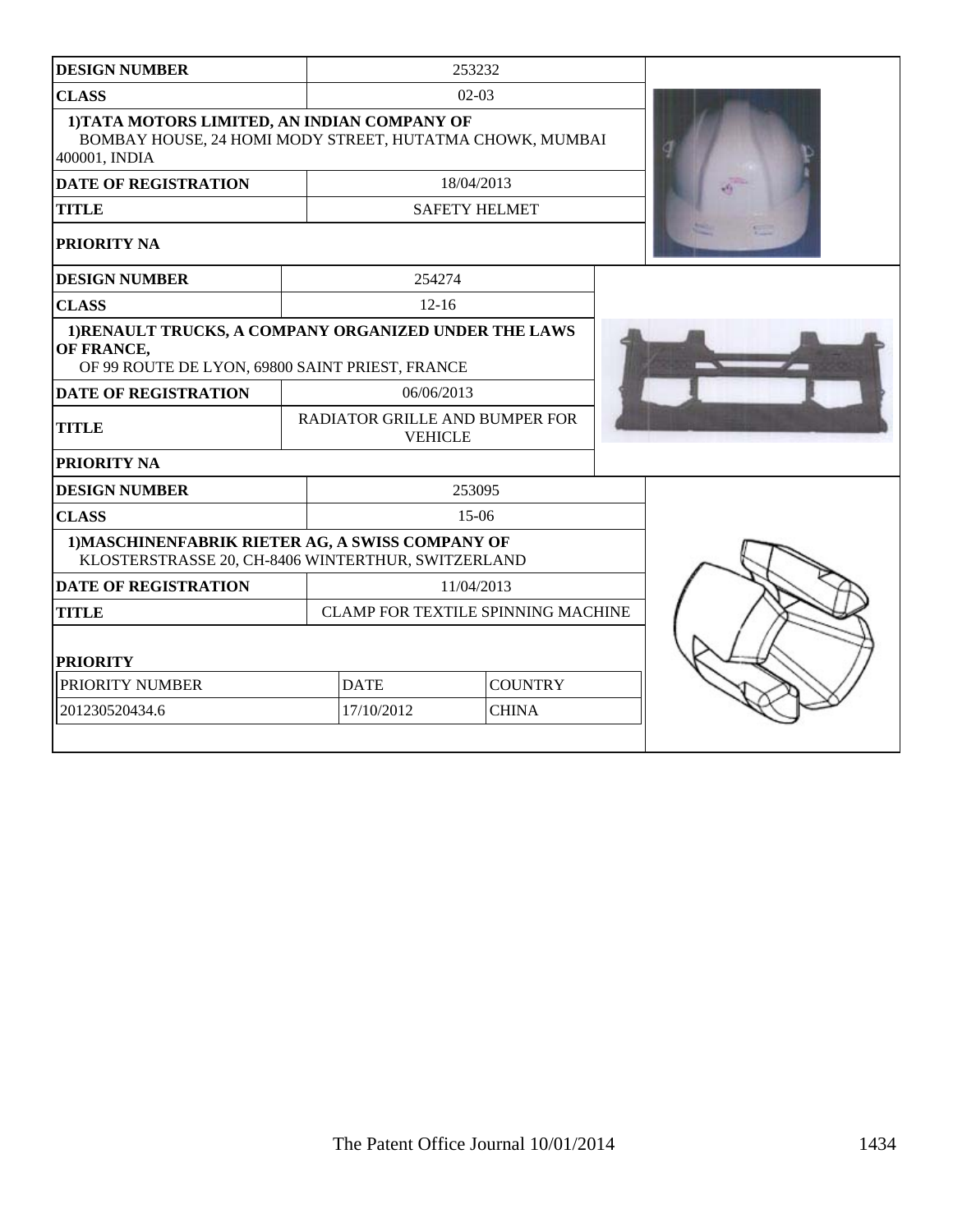| <b>DESIGN NUMBER</b>                                                                                                            | 254874                                                                                                                                                                                         |       |
|---------------------------------------------------------------------------------------------------------------------------------|------------------------------------------------------------------------------------------------------------------------------------------------------------------------------------------------|-------|
| <b>CLASS</b>                                                                                                                    | $08-06$                                                                                                                                                                                        |       |
| HAVING ITS PRINCIPAL PLACE OF BUSINESS AT<br>360003, GUJARAT-INDIA                                                              | 1) RAJESHBHAI TULSHIBHAI KIYADA AN INDIAN NATIONAL SOLE<br>PROPRIETOR OF NATRAJ TECHNOCAST AN INDIAN PROPRIETORSHIP FIRM<br>NEAR POLYTECHNIC HOSTEL, B/H K. S. DIESEL, 12-AJI VASAHAT, RAJKOT- |       |
| <b>DATE OF REGISTRATION</b>                                                                                                     | 28/06/2013                                                                                                                                                                                     |       |
| <b>TITLE</b>                                                                                                                    | <b>HANDLE</b>                                                                                                                                                                                  |       |
| PRIORITY NA                                                                                                                     |                                                                                                                                                                                                |       |
| <b>DESIGN NUMBER</b>                                                                                                            | 254889                                                                                                                                                                                         |       |
| <b>CLASS</b>                                                                                                                    | $12 - 16$                                                                                                                                                                                      |       |
| 1) TATA MOTORS LIMITED, AN INDIAN COMPANY OF<br>400001, INDIA                                                                   | BOMBAY HOUSE, 24 HOMI MODY STREET, HUTATMA CHOWK, MUMBAI                                                                                                                                       | はむすめし |
| <b>DATE OF REGISTRATION</b>                                                                                                     | 01/07/2013                                                                                                                                                                                     |       |
| <b>TITLE</b>                                                                                                                    | <b>REAR VALANCE OF A CAR</b>                                                                                                                                                                   |       |
| PRIORITY NA                                                                                                                     |                                                                                                                                                                                                |       |
| <b>DESIGN NUMBER</b>                                                                                                            | 254967                                                                                                                                                                                         |       |
| <b>CLASS</b>                                                                                                                    | $06-06$                                                                                                                                                                                        |       |
| 1)GODREJ & BOYCE MFG. CO. LTD., AN INDIAN COMPANY<br><b>INCORPORATED UNDER THE COMPANIES ACT, 1913,</b><br>MUMBAI-400079, INDIA | OF GODREJ INTERIO, PLANT 4, PIROJSHANAGER, VIKHROLI (WEST),                                                                                                                                    |       |
| <b>DATE OF REGISTRATION</b>                                                                                                     | 03/07/2013                                                                                                                                                                                     |       |
| <b>TITLE</b>                                                                                                                    | <b>LEG OF A FURNITURE</b>                                                                                                                                                                      |       |
| PRIORITY NA                                                                                                                     |                                                                                                                                                                                                |       |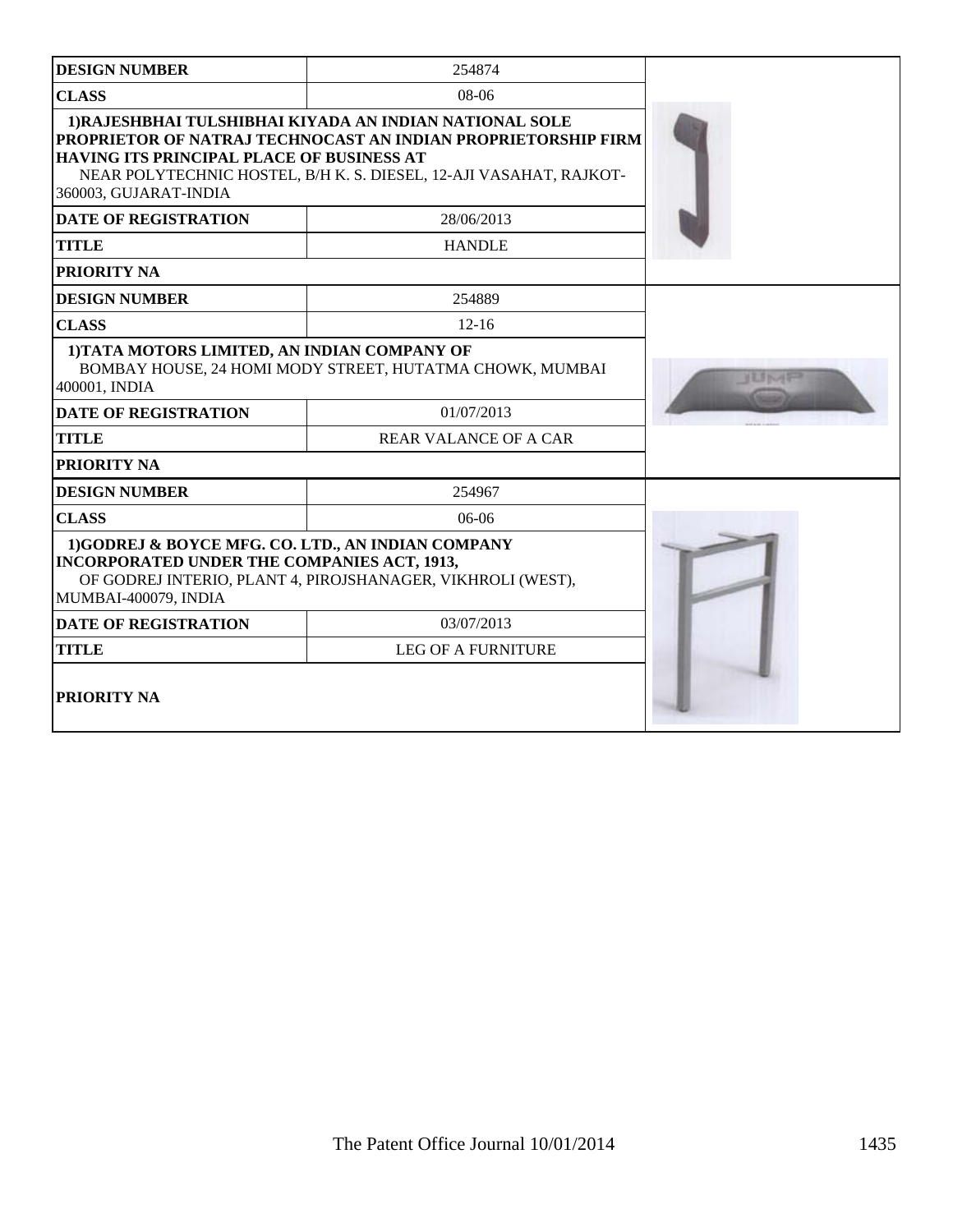| <b>DESIGN NUMBER</b>                                                                                                                                                                                                  |                                                       | 253843                        |  |
|-----------------------------------------------------------------------------------------------------------------------------------------------------------------------------------------------------------------------|-------------------------------------------------------|-------------------------------|--|
| <b>CLASS</b>                                                                                                                                                                                                          | $09-09$                                               |                               |  |
| 1) BRABANTIA NEDERLAND B.V., A LIMITED LIABILITY COMPANY UNDER<br>DUTCH LAW,<br>DE HAAK 14, 5555 XK VALKENSWAARD, THE NETHERLANDS                                                                                     |                                                       |                               |  |
| DATE OF REGISTRATION                                                                                                                                                                                                  |                                                       | 15/05/2013                    |  |
| <b>TITLE</b>                                                                                                                                                                                                          |                                                       | <b>BIN</b>                    |  |
| <b>PRIORITY</b><br>PRIORITY NUMBER<br>002222026-0001                                                                                                                                                                  | <b>DATE</b><br>17/04/2013                             | <b>COUNTRY</b><br><b>OHIM</b> |  |
| <b>DESIGN NUMBER</b>                                                                                                                                                                                                  | 253984                                                |                               |  |
| <b>CLASS</b>                                                                                                                                                                                                          | $12 - 11$                                             |                               |  |
| 1) BAJAJ AUTO LIMITED, AN INDIAN COMPANY, INCORPORATED                                                                                                                                                                |                                                       |                               |  |
| UNDER THE COMPANIES ACT OF 1956, HAVING ITS PRINCIPAL<br>PLACE OF BUSINESS AT NEW 2ND & 3RD FLOOR, KHIVRAJ<br>BUILDING, NO. 616, ANNASALAI, CHENNAI - 600006, STATE OF<br>TAMIL NADU, INDIA, AND REGISTERED OFFICE AT | AKURDI, PUNE-411035, STATE OF MAHARASHTRA, INDIA      |                               |  |
| <b>DATE OF REGISTRATION</b>                                                                                                                                                                                           | 20/05/2013                                            |                               |  |
| <b>TITLE</b><br>PRIORITY NA                                                                                                                                                                                           | <b>MOTORCYCLE</b>                                     |                               |  |
| <b>DESIGN NUMBER</b>                                                                                                                                                                                                  | 254018                                                |                               |  |
| <b>CLASS</b>                                                                                                                                                                                                          | $02-02$                                               |                               |  |
| 1) NIKKI ASHWINBHAI DAVE, NATURAL PERSON, NATIONALITY<br><b>INDIAN,</b><br>AHMEDABAD-380004, GUJARAT, INDIA                                                                                                           | 16, ALANKAR SOCIETY, BEHIND CIRCUIT HOUSE, SHAHIBAUG, |                               |  |
| <b>DATE OF REGISTRATION</b>                                                                                                                                                                                           | 22/05/2013                                            |                               |  |
| <b>TITLE</b>                                                                                                                                                                                                          | <b>GARMENT</b>                                        |                               |  |
| PRIORITY NA                                                                                                                                                                                                           |                                                       |                               |  |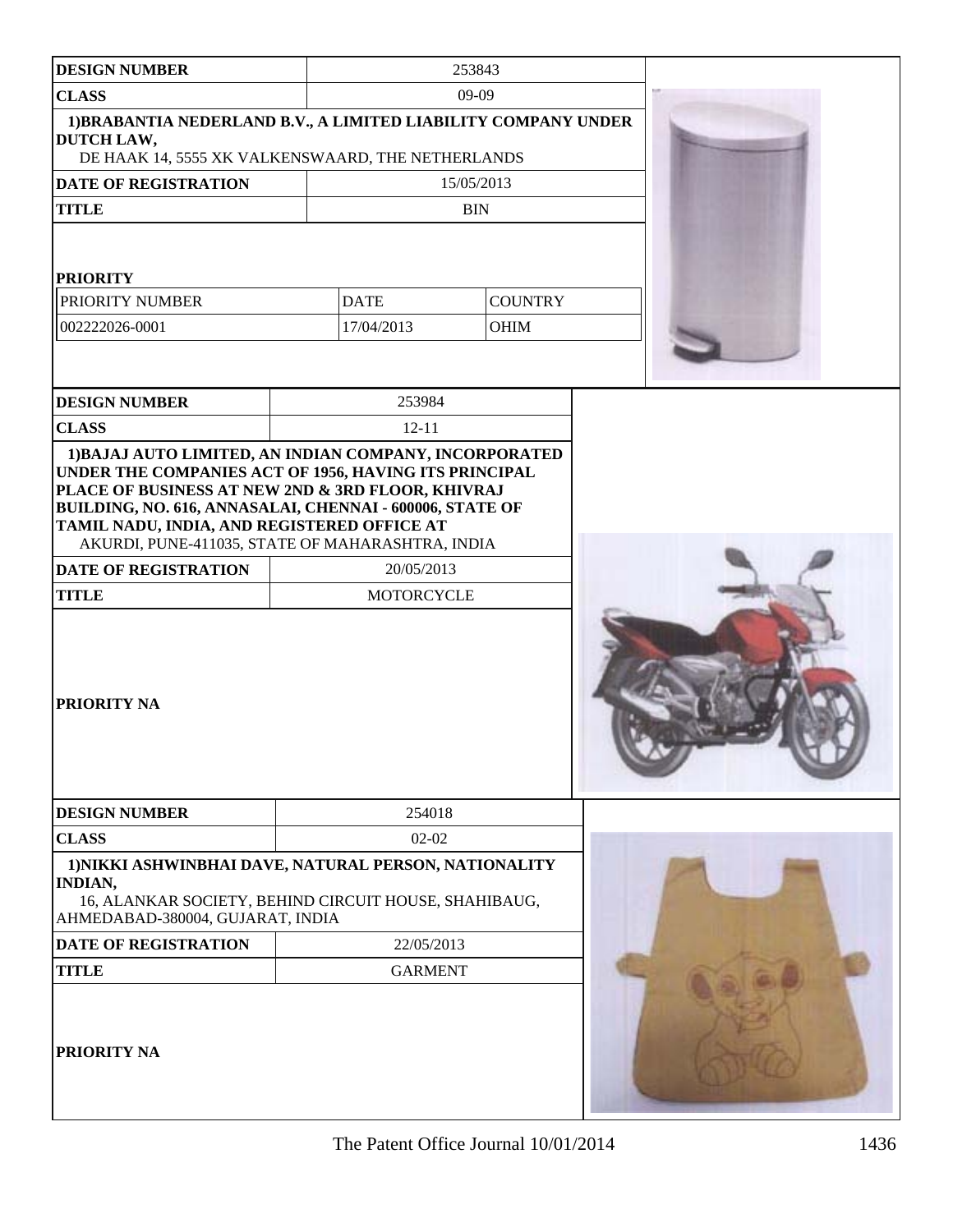| <b>DESIGN NUMBER</b>                                                                                                                                                           |                             | 249714                 |  |
|--------------------------------------------------------------------------------------------------------------------------------------------------------------------------------|-----------------------------|------------------------|--|
| <b>CLASS</b>                                                                                                                                                                   |                             | 24-02                  |  |
| 1) ETHICON ENDO-SURGERY, INC., A CORPORATION OF THE STATE OF<br>OHIO,<br>OF 4545 CREEK ROAD, CINCINNATI, OH 45242, USA                                                         |                             |                        |  |
| DATE OF REGISTRATION                                                                                                                                                           |                             | 27/11/2012             |  |
| <b>TITLE</b>                                                                                                                                                                   |                             | <b>SURGICAL DEVICE</b> |  |
| <b>PRIORITY</b>                                                                                                                                                                |                             |                        |  |
| PRIORITY NUMBER                                                                                                                                                                | <b>DATE</b>                 | <b>COUNTRY</b>         |  |
| 29/423,500                                                                                                                                                                     | 01/06/2012                  | U.S.A.                 |  |
|                                                                                                                                                                                |                             |                        |  |
| <b>DESIGN NUMBER</b>                                                                                                                                                           |                             | 254581                 |  |
| <b>CLASS</b>                                                                                                                                                                   |                             | $12 - 16$              |  |
| 1) HONDA MOTOR CO., LTD., A JAPANESE CORPORATION,<br>OF 1-1, MINAMI-AOYAMA 2-CHOME, MINATO-KU, TOKYO, JAPAN                                                                    |                             |                        |  |
| <b>DATE OF REGISTRATION</b>                                                                                                                                                    |                             | 19/06/2013             |  |
| <b>TITLE</b>                                                                                                                                                                   | FRONT BUMPER FOR AUTOMOBILE |                        |  |
| <b>PRIORITY</b>                                                                                                                                                                |                             |                        |  |
| PRIORITY NUMBER                                                                                                                                                                | <b>DATE</b>                 | <b>COUNTRY</b>         |  |
| 2012-032039                                                                                                                                                                    | 28/12/2012                  | <b>JAPAN</b>           |  |
| <b>DESIGN NUMBER</b>                                                                                                                                                           |                             | 254738                 |  |
| <b>CLASS</b>                                                                                                                                                                   |                             | $07-03$                |  |
| 1) MA DESIGN INDIA PRIVATE LIMITED, A COMPANY INCORPORATED IN<br><b>INDIA HAVING ITS PRINCIPAL PLACE OF BUSINESS AT</b><br>A-41, SECTOR-80, PHASE-II, NOIDA-201305, U.P. INDIA |                             |                        |  |
| <b>DATE OF REGISTRATION</b>                                                                                                                                                    |                             | 25/06/2013             |  |
| <b>TITLE</b>                                                                                                                                                                   |                             | <b>CHEESE KNIFE</b>    |  |
| PRIORITY NA                                                                                                                                                                    |                             |                        |  |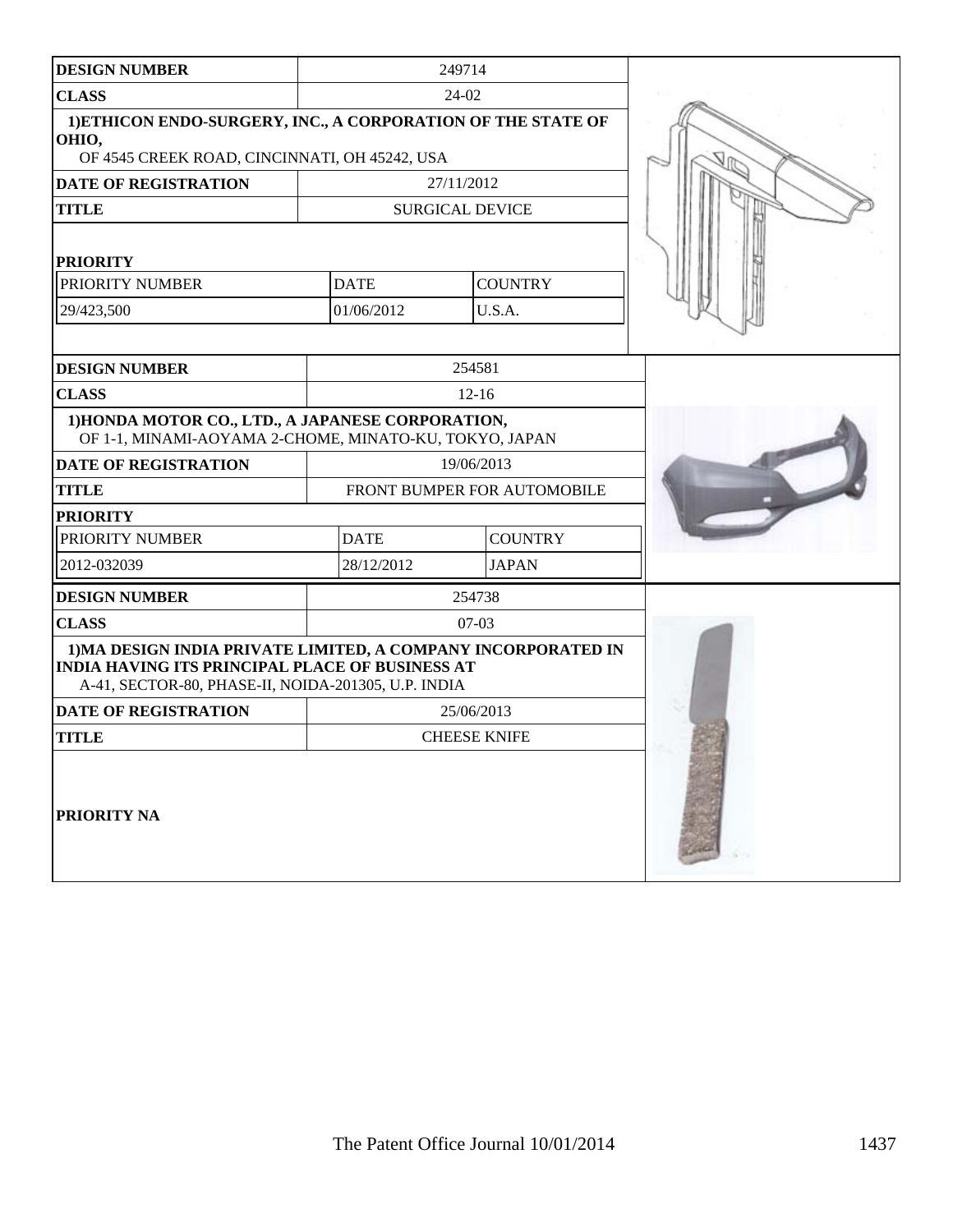| <b>DESIGN NUMBER</b>                                                                                                                                                                                                                                                      | 254452                       |                    |
|---------------------------------------------------------------------------------------------------------------------------------------------------------------------------------------------------------------------------------------------------------------------------|------------------------------|--------------------|
| <b>CLASS</b>                                                                                                                                                                                                                                                              | $23-01$                      |                    |
| 1) RAJHANS CHEMICALS & PLASTIC INDUSTRIES, B-70/76, DSIDC<br>INDUSTRIAL AREA, LAWRENCE ROAD, DELHI-110035, INDIA.<br>(AN INDIAN PARTNERSHIP FIRM WHOSE PARTNERS ARE :- SH. SANJEEV<br>JAIN AND SMT. SHAKUNTLA DEVI JAIN AN INDIAN NATIONAL OF THE ABOVE<br><b>ADDRESS</b> |                              |                    |
| <b>DATE OF REGISTRATION</b>                                                                                                                                                                                                                                               | 12/06/2013                   |                    |
| <b>TITLE</b>                                                                                                                                                                                                                                                              | <b>ADAPTOR FOR HOSE PIPE</b> |                    |
| PRIORITY NA                                                                                                                                                                                                                                                               |                              |                    |
| <b>DESIGN NUMBER</b>                                                                                                                                                                                                                                                      | 252609                       |                    |
| <b>CLASS</b>                                                                                                                                                                                                                                                              | $10-05$                      |                    |
| 1) PRESTO STANTEST PRIVATE LIMITED OF I-42A, DLF INDUSTRIAL AREA,<br>PHASE-1, DELHI MATHURA ROAD, FARIDABAD-121003, HARYANA, INDIA,<br>A COMPANY DULY ORGANIZED AND EXISTING UNDER THE LAWS OF INDIA                                                                      |                              |                    |
| <b>DATE OF REGISTRATION</b>                                                                                                                                                                                                                                               | 22/03/2013                   |                    |
| <b>TITLE</b>                                                                                                                                                                                                                                                              | POLARISCOPE TESTER           |                    |
| <b>PRIORITY NA</b>                                                                                                                                                                                                                                                        | FRONT VIEW                   |                    |
| <b>DESIGN NUMBER</b>                                                                                                                                                                                                                                                      | 246666                       |                    |
| <b>CLASS</b>                                                                                                                                                                                                                                                              | $12 - 16$                    |                    |
| 1) MITSUBA CORPORATION, A JAPANESE CORPORATION, WHOSE<br><b>ADDRESS IS</b><br>2681, HIROSAWACHO 1-CHOME, KIRYU-SHI, GUNMA 376-85555, JAPAN                                                                                                                                | $\sqrt{2\pi}$                |                    |
| <b>DATE OF REGISTRATION</b>                                                                                                                                                                                                                                               | 23/07/2012                   |                    |
| <b>TITLE</b>                                                                                                                                                                                                                                                              | WINDSHIELD WIPER FOR VEHICLE | (PERSPECTIVE VIEW) |
| <b>PRIORITY NA</b>                                                                                                                                                                                                                                                        |                              |                    |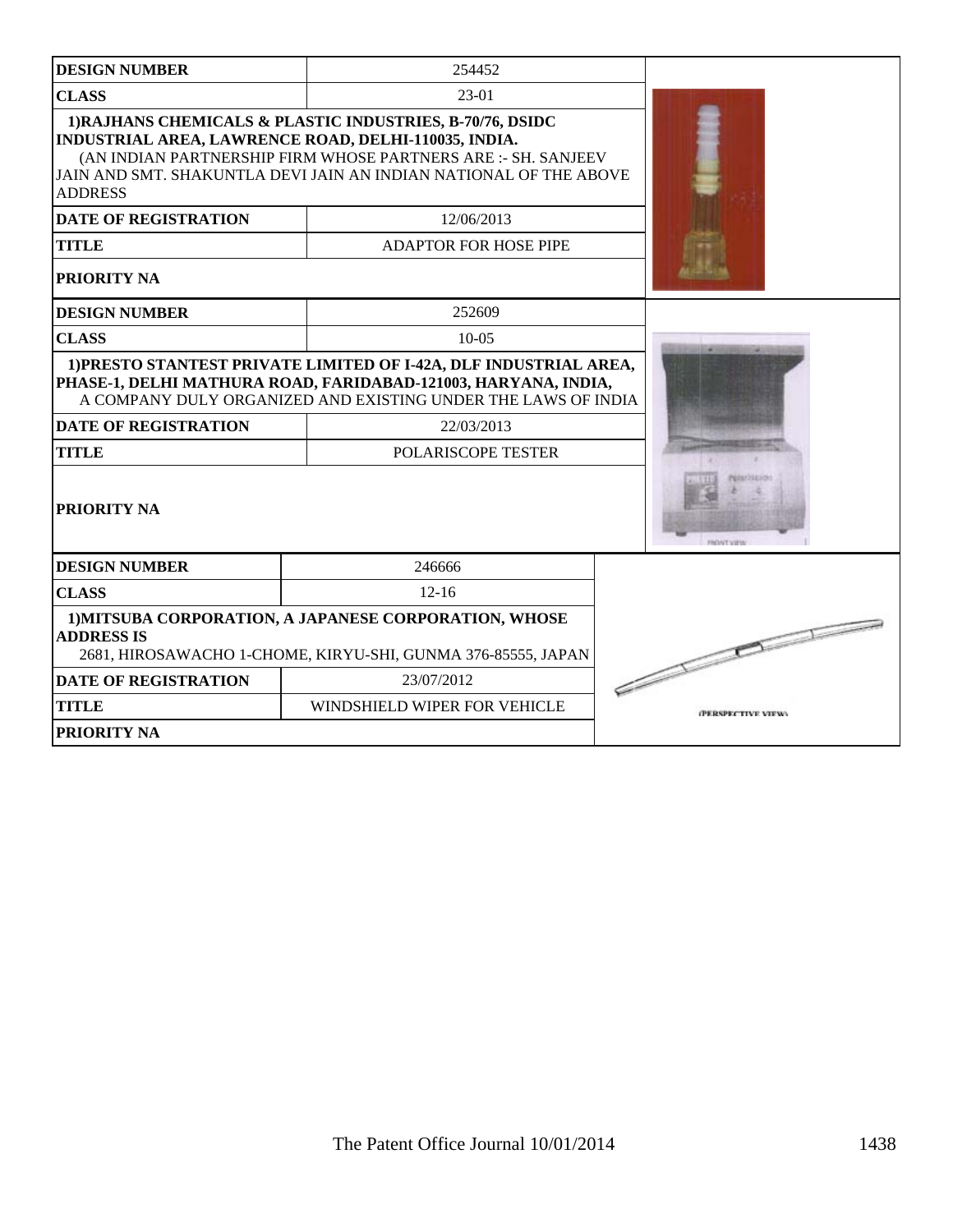| <b>DESIGN NUMBER</b>                                                                                                                                                                                                                                                                                                                                                                         | 247827                                                         |  |
|----------------------------------------------------------------------------------------------------------------------------------------------------------------------------------------------------------------------------------------------------------------------------------------------------------------------------------------------------------------------------------------------|----------------------------------------------------------------|--|
| <b>CLASS</b>                                                                                                                                                                                                                                                                                                                                                                                 | 03-01                                                          |  |
| 1) MAHINDRA 2 WHEELERS LIMITED, A COMPANY INCORPORATED<br>UNDER THE INDIAN COMPANIES ACT,<br>AT D1 BLOCK, PLOT NO. 18/2 (PART), MIDC, CHINCHWAD, PUNE-411019,<br>MAHARASHTRA, INDIA<br><b>DATE OF REGISTRATION</b>                                                                                                                                                                           |                                                                |  |
| <b>TITLE</b>                                                                                                                                                                                                                                                                                                                                                                                 | 11/09/2012<br><b>KEY HOLDER</b>                                |  |
| PRIORITY NA                                                                                                                                                                                                                                                                                                                                                                                  |                                                                |  |
| <b>DESIGN NUMBER</b>                                                                                                                                                                                                                                                                                                                                                                         | 253151                                                         |  |
| <b>CLASS</b>                                                                                                                                                                                                                                                                                                                                                                                 | $09-01$                                                        |  |
| 1) DABUR INDIA LIMITED<br>(U.P.) INDIA, AN INDIAN COMPANY                                                                                                                                                                                                                                                                                                                                    | CORPORATE OFFICE KAUSHAMBI, SAHIBABAD-201010, DISTT. GHAZIABAD |  |
| <b>DATE OF REGISTRATION</b>                                                                                                                                                                                                                                                                                                                                                                  | 15/04/2013                                                     |  |
| <b>BOTTLE</b><br><b>TITLE</b>                                                                                                                                                                                                                                                                                                                                                                |                                                                |  |
| PRIORITY NA                                                                                                                                                                                                                                                                                                                                                                                  |                                                                |  |
| <b>DESIGN NUMBER</b>                                                                                                                                                                                                                                                                                                                                                                         | 254144                                                         |  |
| <b>CLASS</b>                                                                                                                                                                                                                                                                                                                                                                                 | $15-06$                                                        |  |
| 1)(1) UMESH JAYANTILAL PANCHAL (2) BHARGAVIBEN MEHULKUMAR<br>PANCHAL (3) TARALBEN JIGNESHKUMAR PANCHAL, INDIVIDUALS, ADULT,<br>AN INDIAN NATIONALS, PARTNERS OF GABBAR ENGINEERING CO., A<br>PARTNERSHIP FIRM, NATIONALITY-INDIAN, HAVING ITS OFFICE AT<br>PLOT NO.-1903, PHASE-III, OPP.-KALUPUR COMM. BANK, F-ROAD, G.I.D.C.<br>INDUSTRIAL ESTATE, VATVA, AHMEDABAD-382445, GUJARAT, INDIA |                                                                |  |
| <b>DATE OF REGISTRATION</b>                                                                                                                                                                                                                                                                                                                                                                  | 29/05/2013                                                     |  |
| <b>TITLE</b>                                                                                                                                                                                                                                                                                                                                                                                 | <b>SEWING MACHINE</b>                                          |  |
| <b>PRIORITY NA</b>                                                                                                                                                                                                                                                                                                                                                                           |                                                                |  |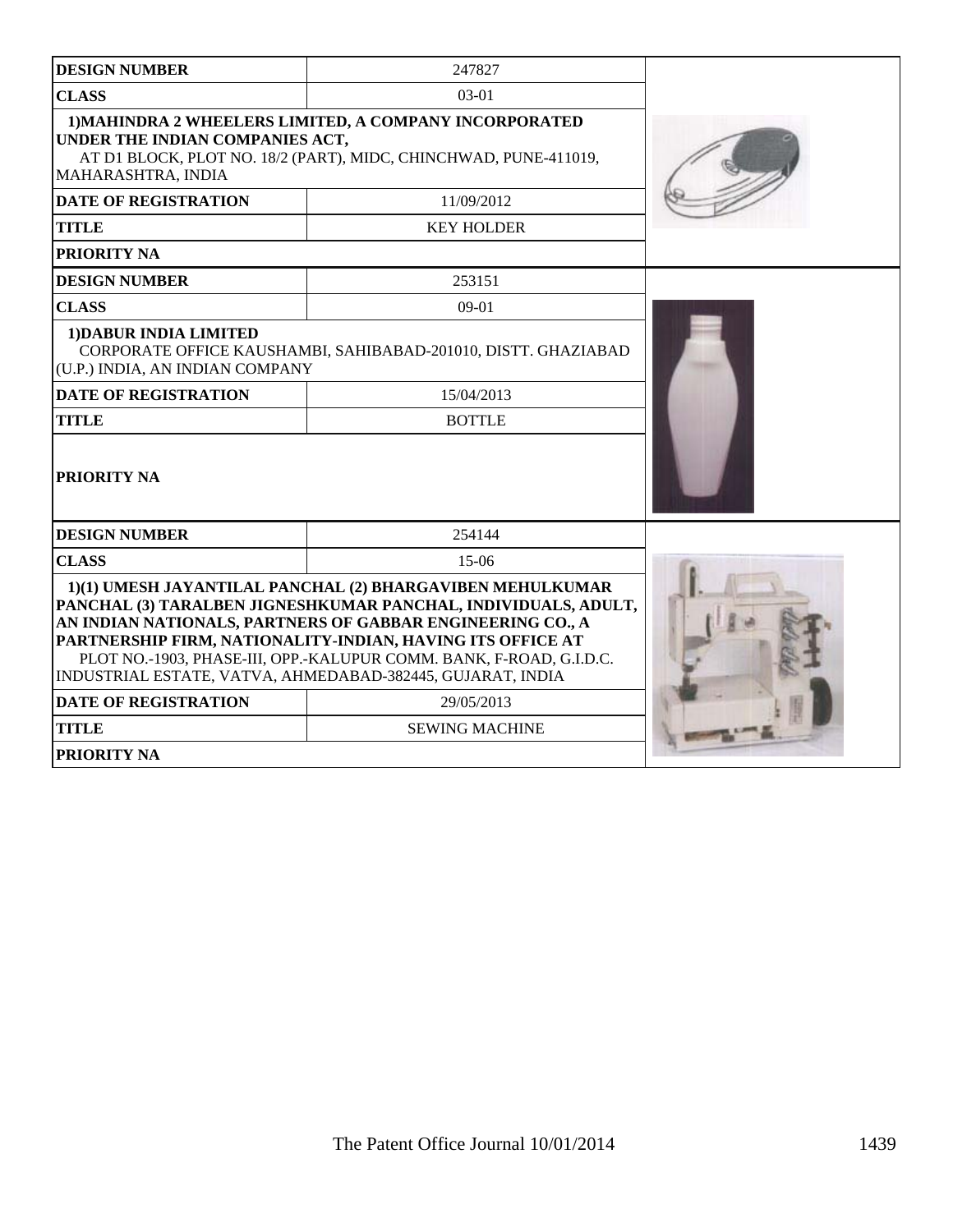| <b>DESIGN NUMBER</b>                                                                      | 253111                                                                                                                                                                                                                                                                                            |  |
|-------------------------------------------------------------------------------------------|---------------------------------------------------------------------------------------------------------------------------------------------------------------------------------------------------------------------------------------------------------------------------------------------------|--|
| <b>CLASS</b>                                                                              | 28-03                                                                                                                                                                                                                                                                                             |  |
| <b>BUSINESS</b><br>DISTRICT:RAJKOT-GUJARAT (INDIA)                                        | 1)(1)MANOJKUMAR CHANDULAL RANPARA (2)TUSHARBHAI<br>MANOJKUMAR RANPARA (3)DEVANGBHAI MANOJKUMAR RANPARA (ALL<br>THE PARTNERS ARE ADULT & INDIAN NATIONALS) PARTNER OF NEW<br>RANPARA INDUSTRIES (INDIAN PARTNERSHIP FIRM) HAVING PLACE OF<br>AT -PANCHASAR ROAD, B/H. GEETA OIL MILL, MORBI-363641 |  |
| <b>DATE OF REGISTRATION</b>                                                               | 12/04/2013                                                                                                                                                                                                                                                                                        |  |
| <b>TITLE</b>                                                                              | <b>TONGUE CLEANER</b>                                                                                                                                                                                                                                                                             |  |
| <b>PRIORITY NA</b>                                                                        |                                                                                                                                                                                                                                                                                                   |  |
| <b>DESIGN NUMBER</b>                                                                      | 254964                                                                                                                                                                                                                                                                                            |  |
| <b>CLASS</b>                                                                              | $06-06$                                                                                                                                                                                                                                                                                           |  |
| MUMBAI-400079, INDIA<br><b>DATE OF REGISTRATION</b><br><b>TITLE</b><br><b>PRIORITY NA</b> | 1)GODREJ & BOYCE MFG. CO. LTD., AN INDIAN COMPANY<br><b>INCORPORATED UNDER THE COMPANIES ACT, 1913,</b><br>OF GODREJ INTERIO, PLANT 4, PIROJSHANAGER, VIKHROLI (WEST),<br>03/07/2013<br><b>LEG OF A FURNITURE</b>                                                                                 |  |
| <b>DESIGN NUMBER</b>                                                                      | 254993                                                                                                                                                                                                                                                                                            |  |
| <b>CLASS</b>                                                                              | $02 - 04$                                                                                                                                                                                                                                                                                         |  |
| 1) THAIKATTIL JOSE,<br>STATE 680655, INDIA, AN INDIAN NATIONAL                            | THAIKATTIL HOUSE, OLLUKARA P.O., THRISSUR, KERALA                                                                                                                                                                                                                                                 |  |
| <b>DATE OF</b><br><b>REGISTRATION</b>                                                     | 04/07/2013                                                                                                                                                                                                                                                                                        |  |
| <b>TITLE</b>                                                                              | <b>FOOTWEAR</b>                                                                                                                                                                                                                                                                                   |  |
| PRIORITY NA                                                                               |                                                                                                                                                                                                                                                                                                   |  |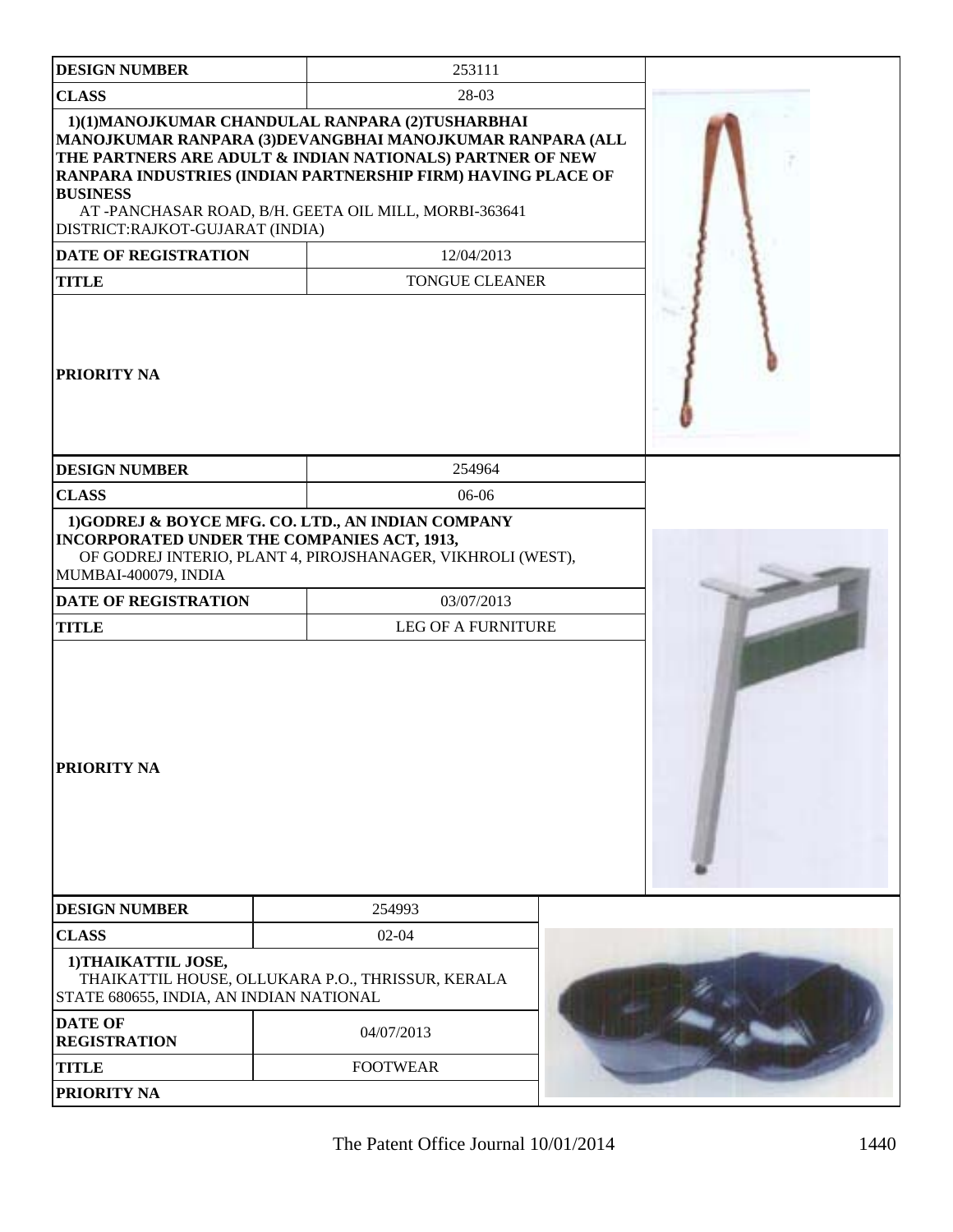| <b>DESIGN NUMBER</b>                                                                                                                                                               | 253933                                                                                                                                                                                                                                                          |  |
|------------------------------------------------------------------------------------------------------------------------------------------------------------------------------------|-----------------------------------------------------------------------------------------------------------------------------------------------------------------------------------------------------------------------------------------------------------------|--|
| <b>CLASS</b>                                                                                                                                                                       | 08-08                                                                                                                                                                                                                                                           |  |
| DHIRENBHAI SHAH ALL INDIAN NATIONAL PARTNER OF DMS<br>PRINCIPAL PLACE OF BUSINESS AT ADDRESS:<br>360004, GUJARAT-INDIA                                                             | 1)(1) MEHULBHAI D. CHAVDA (2) SOMESHBHAI S. MALIK AND (3)<br>ARCHITECTURAL PRODUCTS AN INDIAN PARTNERSHIP FIRM HAVING ITS<br>PLOT NO. 6, SURVEY NO. 20, EVEREST INDUSTRIAL AREA, NEAR PERFECT<br>(TATA) SHOWROOM, NATIONAL HIGHWAY NO. 8-B, VAVDI-DIST. RAJKOT- |  |
| <b>DATE OF REGISTRATION</b>                                                                                                                                                        | 17/05/2013                                                                                                                                                                                                                                                      |  |
| <b>TITLE</b>                                                                                                                                                                       | <b>CURTAIN BRACKET</b>                                                                                                                                                                                                                                          |  |
| <b>PRIORITY NA</b>                                                                                                                                                                 |                                                                                                                                                                                                                                                                 |  |
| <b>DESIGN NUMBER</b>                                                                                                                                                               | 253963                                                                                                                                                                                                                                                          |  |
| <b>CLASS</b>                                                                                                                                                                       | $09-01$                                                                                                                                                                                                                                                         |  |
| 1) PEARL POLYMERS LIMITED,<br>204, ROHIT HOUSE, 3, TOLSTOY MARG, NEW DELHI-110 001, INDIA, A<br>COMPANY INCORPORATED UNDER THE COMPANIES ACT, 1956, OF THE ABOVE<br><b>ADDRESS</b> |                                                                                                                                                                                                                                                                 |  |
| <b>DATE OF REGISTRATION</b>                                                                                                                                                        | 17/05/2013                                                                                                                                                                                                                                                      |  |
| <b>TITLE</b>                                                                                                                                                                       | <b>BOTTLE</b>                                                                                                                                                                                                                                                   |  |
| <b>PRIORITY NA</b>                                                                                                                                                                 |                                                                                                                                                                                                                                                                 |  |
| <b>DESIGN NUMBER</b>                                                                                                                                                               | 251099                                                                                                                                                                                                                                                          |  |
| <b>CLASS</b>                                                                                                                                                                       | $06-11$                                                                                                                                                                                                                                                         |  |
|                                                                                                                                                                                    | 1) WILLIAM GOODACRE & SONS INDIA PVT. LTD., A COMPANY DULY<br><b>REGISTERED UNDER THE COMPANIES ACT, 1956, HAVING ADDRESS AT</b><br>XVIII/1146 REVI KARUNAKARAN ROAD, ALLEPPEY, KERALA-688012                                                                   |  |
| <b>DATE OF REGISTRATION</b>                                                                                                                                                        | 22/01/2013                                                                                                                                                                                                                                                      |  |
| <b>TITLE</b>                                                                                                                                                                       | <b>FLOOR MAT</b>                                                                                                                                                                                                                                                |  |
| PRIORITY NA                                                                                                                                                                        |                                                                                                                                                                                                                                                                 |  |

 $\overline{\phantom{a}}$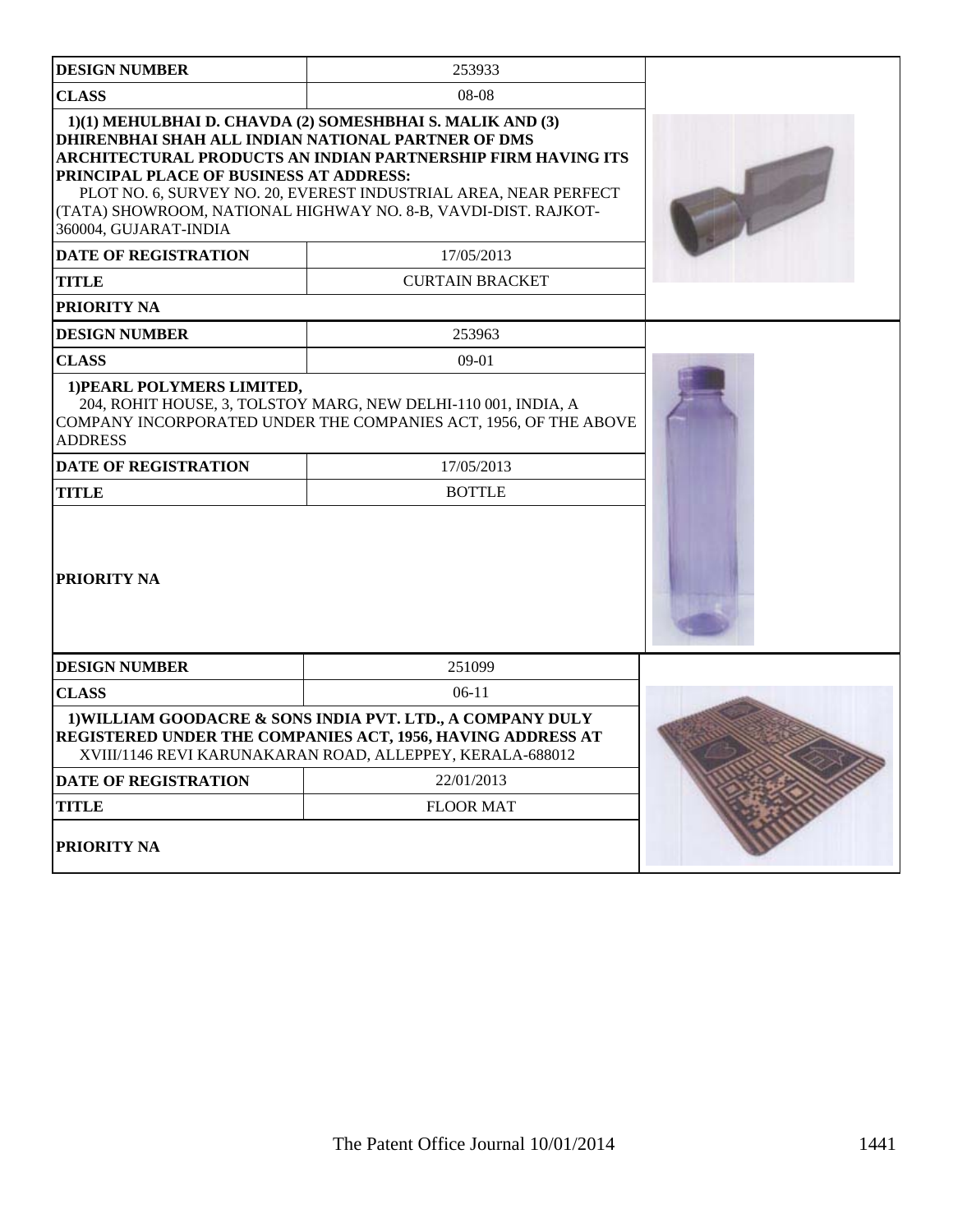| <b>DESIGN NUMBER</b>                                                                                      |             | 253432                        |                         |            |                   |  |  |
|-----------------------------------------------------------------------------------------------------------|-------------|-------------------------------|-------------------------|------------|-------------------|--|--|
| <b>CLASS</b>                                                                                              |             | 03-01                         |                         |            |                   |  |  |
| 1) DECATHLON,<br>4, BOULEVARD DE MONS, 59650 VILLENEUVE D'ASCQ, FRANCE, A<br><b>COMPANY OF FRANCE</b>     |             |                               |                         |            |                   |  |  |
| <b>DATE OF REGISTRATION</b>                                                                               |             |                               |                         | 25/04/2013 |                   |  |  |
| <b>TITLE</b>                                                                                              |             |                               |                         | <b>BAG</b> |                   |  |  |
| <b>PRIORITY</b>                                                                                           |             |                               |                         |            |                   |  |  |
| PRIORITY NUMBER                                                                                           |             | <b>DATE</b>                   |                         |            | <b>COUNTRY</b>    |  |  |
| 002128074-0001                                                                                            |             | 31/10/2012                    |                         |            | <b>OHIM</b>       |  |  |
| <b>DESIGN NUMBER</b>                                                                                      |             |                               | 253481                  |            |                   |  |  |
| <b>CLASS</b>                                                                                              |             |                               | $07-05$                 |            |                   |  |  |
| 1) RECKITT BENCKISER N. V., A DUTCH COMPANY OF<br>SIRIUSDREEF 14, 2132 WT HOOFDDORP, NETHERLANDS          |             |                               |                         |            |                   |  |  |
| <b>DATE OF REGISTRATION</b>                                                                               |             |                               | 29/04/2013              |            |                   |  |  |
| <b>TITLE</b>                                                                                              |             |                               | <b>DOSAGE CONTAINER</b> |            |                   |  |  |
| <b>PRIORITY</b>                                                                                           |             |                               |                         |            |                   |  |  |
| PRIORITY NUMBER                                                                                           |             | <b>DATE</b><br><b>COUNTRY</b> |                         |            |                   |  |  |
| 002126797-0001                                                                                            |             | 29/10/2012<br><b>OHIM</b>     |                         |            |                   |  |  |
| <b>DESIGN NUMBER</b>                                                                                      |             |                               |                         | 254403     |                   |  |  |
| <b>CLASS</b>                                                                                              |             |                               |                         | 23-01      |                   |  |  |
| 1)LG ELECTRONICS INC.,<br>OF 20 YEOUIDO-DONG, YEONGDEUNGPO-GU, SEOUL 150-721, REPUBLIC OF<br><b>KOREA</b> |             |                               |                         |            |                   |  |  |
| <b>DATE OF REGISTRATION</b>                                                                               |             | 10/06/2013                    |                         |            |                   |  |  |
| <b>TITLE</b>                                                                                              |             | <b>WATER PURIFIER</b>         |                         |            |                   |  |  |
| <b>PRIORITY</b>                                                                                           |             |                               |                         |            |                   |  |  |
| PRIORITY NUMBER                                                                                           | <b>DATE</b> | <b>COUNTRY</b>                |                         |            |                   |  |  |
| 30-2012-0060474                                                                                           | 14/12/2012  |                               |                         |            | REPUBLIC OF KOREA |  |  |
|                                                                                                           |             |                               |                         |            |                   |  |  |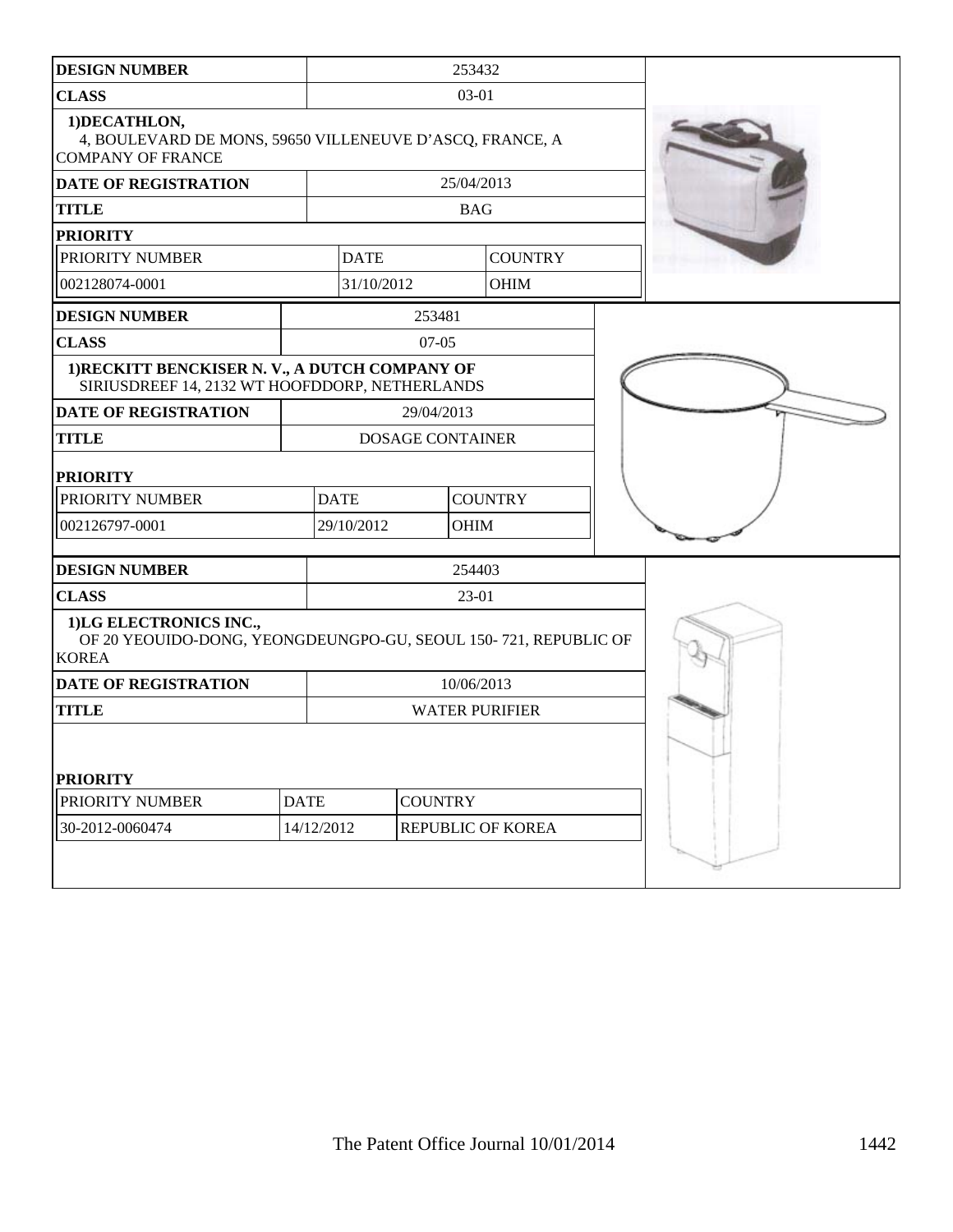| <b>DESIGN NUMBER</b>                                                                                                                                                           |             | 254533                                |  |
|--------------------------------------------------------------------------------------------------------------------------------------------------------------------------------|-------------|---------------------------------------|--|
| <b>CLASS</b>                                                                                                                                                                   |             | $26-05$                               |  |
| 1)ZUMTOBEL LIGHTING GMBH OF<br>GREVENMARSCHSTRAßE 74-78, 32657 LEMGO GERMANY; NATIONALITY:<br><b>GERMAN</b>                                                                    |             |                                       |  |
| <b>DATE OF REGISTRATION</b>                                                                                                                                                    |             | 17/06/2013                            |  |
| <b>TITLE</b>                                                                                                                                                                   |             | <b>RECESSED LUMINAIRE</b>             |  |
| <b>PRIORITY</b>                                                                                                                                                                |             |                                       |  |
| PRIORITY NUMBER                                                                                                                                                                | <b>DATE</b> | <b>COUNTRY</b>                        |  |
| 001355283                                                                                                                                                                      | 20/12/2012  | <b>OHIM</b>                           |  |
| <b>DESIGN NUMBER</b>                                                                                                                                                           |             | 254651                                |  |
| <b>CLASS</b>                                                                                                                                                                   |             | $12 - 16$                             |  |
| 1) SCANIA CV AB, A SWEDISH COMPANY OF,<br>SE-151 87, SÖDERTÄLJE, SWEDEN                                                                                                        |             |                                       |  |
| <b>DATE OF REGISTRATION</b>                                                                                                                                                    |             | 21/06/2013                            |  |
| <b>TITLE</b>                                                                                                                                                                   |             | <b>LOWER FRONT HATCH FOR VEHICLES</b> |  |
| <b>PRIORITY</b>                                                                                                                                                                |             |                                       |  |
| PRIORITY NUMBER                                                                                                                                                                | <b>DATE</b> | <b>COUNTRY</b>                        |  |
| 201330035661.4                                                                                                                                                                 | 31/01/2013  | <b>CHINA</b>                          |  |
| <b>DESIGN NUMBER</b>                                                                                                                                                           |             | 254746                                |  |
| <b>CLASS</b>                                                                                                                                                                   |             | $07-01$                               |  |
| 1) MA DESIGN INDIA PRIVATE LIMITED, A COMPANY INCORPORATED IN<br><b>INDIA HAVING ITS PRINCIPAL PLACE OF BUSINESS AT</b><br>A-41, SECTOR-80, PHASE-II, NOIDA-201305, U.P. INDIA |             |                                       |  |
| <b>DATE OF REGISTRATION</b>                                                                                                                                                    |             | 25/06/2013                            |  |
| <b>TITLE</b>                                                                                                                                                                   |             | <b>DISH</b>                           |  |
| <b>PRIORITY NA</b>                                                                                                                                                             |             |                                       |  |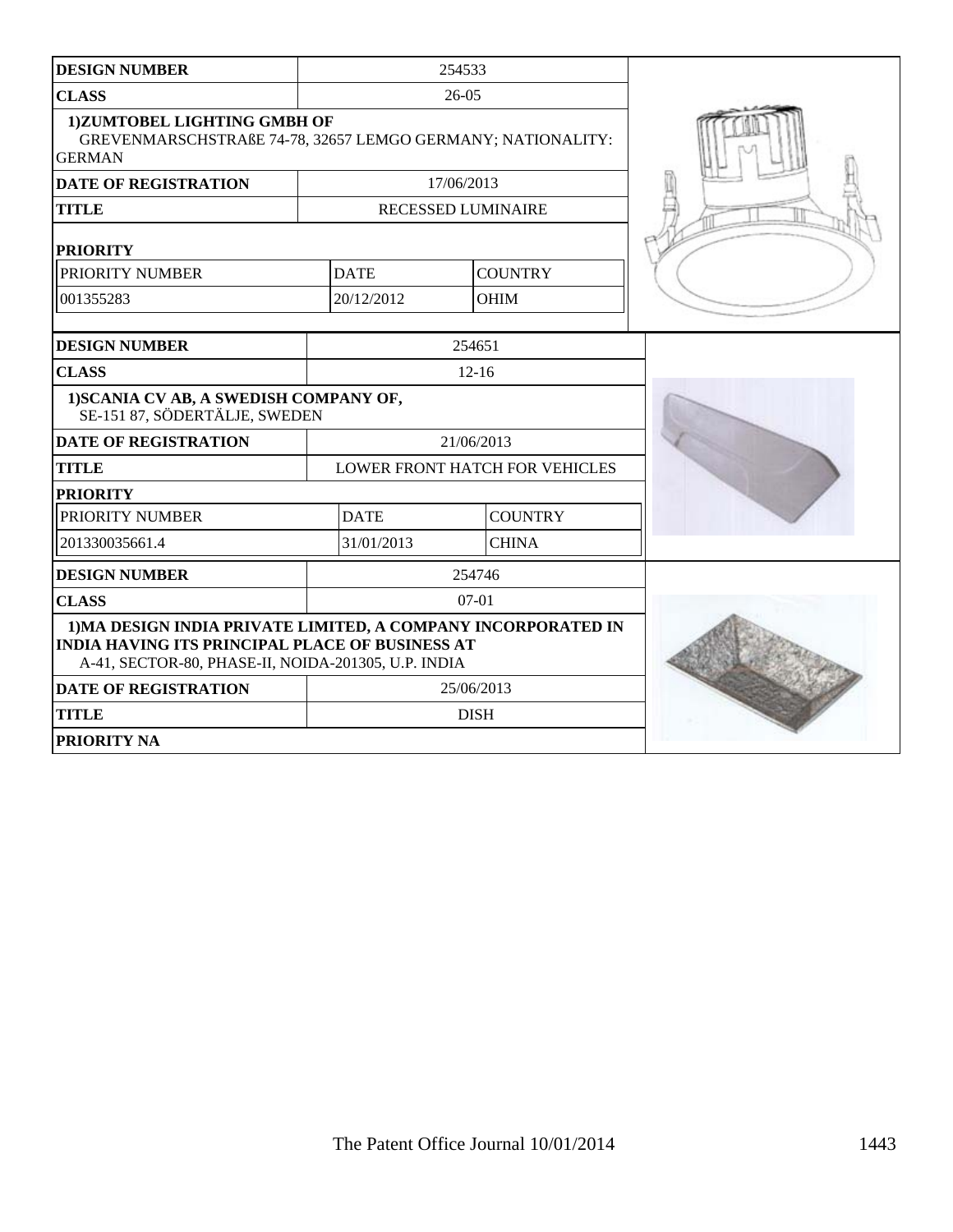| <b>DESIGN NUMBER</b>                                                                                                                                                                                                                                                       |                                       | 254800         |  |                        |
|----------------------------------------------------------------------------------------------------------------------------------------------------------------------------------------------------------------------------------------------------------------------------|---------------------------------------|----------------|--|------------------------|
| <b>CLASS</b>                                                                                                                                                                                                                                                               |                                       | 29-01          |  |                        |
| 1) ADVANCED FIREFIGHTING TECHNOLOGY GMBH, A COMPANY DULY<br>ORGANIZED AND EXISTING UNDER THE LAWS OF GERMANY OF<br>HEGGENKAMP 15, 49163 BOHMTE, GERMANY                                                                                                                    |                                       |                |  |                        |
| DATE OF REGISTRATION                                                                                                                                                                                                                                                       |                                       | 25/06/2013     |  |                        |
| <b>TITLE</b>                                                                                                                                                                                                                                                               | TROLLEY FOR A FIREFIGHTING DEVICE     |                |  |                        |
| PRIORITY NA                                                                                                                                                                                                                                                                |                                       |                |  | Front nersnective view |
| <b>DESIGN NUMBER</b>                                                                                                                                                                                                                                                       |                                       | 250260         |  |                        |
| <b>CLASS</b>                                                                                                                                                                                                                                                               |                                       | 20-02          |  |                        |
| 1) HINDUSTAN UNILEVER LIMITED, A COMPANY INCORPORATED UNDER<br>THE INDIAN COMPANIES ACT, 1913, HAVING ITS REGISTERED OFFICE AT<br>UNILEVER HOUSE, B. D. SAWANT MARG, CHAKALA, ANDHERI (EAST),<br>MUMBAI 400099, STATE OF MAHARASHTRA, INDIA<br><b>DATE OF REGISTRATION</b> |                                       | 17/12/2012     |  |                        |
| <b>TITLE</b>                                                                                                                                                                                                                                                               | <b>BASKET FOR DISPLAYING PRODUCTS</b> |                |  |                        |
| <b>PRIORITY</b>                                                                                                                                                                                                                                                            |                                       |                |  |                        |
| PRIORITY NUMBER                                                                                                                                                                                                                                                            | <b>DATE</b>                           | <b>COUNTRY</b> |  |                        |
| 002059683                                                                                                                                                                                                                                                                  | 19/06/2012                            | <b>OHIM</b>    |  |                        |
|                                                                                                                                                                                                                                                                            |                                       |                |  |                        |
| <b>DESIGN NUMBER</b>                                                                                                                                                                                                                                                       | 251565                                |                |  |                        |
| <b>CLASS</b>                                                                                                                                                                                                                                                               | 08-06                                 |                |  |                        |
| 1) PRASHANT SANCHANIYA, INDIAN NATIONALS, SOLE<br>PROPRIETOR OF PMS ENTERPRISE,<br>15/16, SAMRAT INDUSTRIES AREA, BEHIND S.T. WORKSHOP,<br>GONDAL ROAD, RAJKOT: 360004. GUJARAT (INDIA) ALL INDIAN OF<br><b>ABOVE ADDRESS</b>                                              |                                       |                |  |                        |
| <b>DATE OF REGISTRATION</b>                                                                                                                                                                                                                                                | 11/02/2013                            |                |  |                        |
| <b>TITLE</b>                                                                                                                                                                                                                                                               | <b>HANDLE</b>                         |                |  |                        |
| PRIORITY NA                                                                                                                                                                                                                                                                |                                       |                |  |                        |
| <b>DESIGN NUMBER</b>                                                                                                                                                                                                                                                       |                                       | 253803         |  |                        |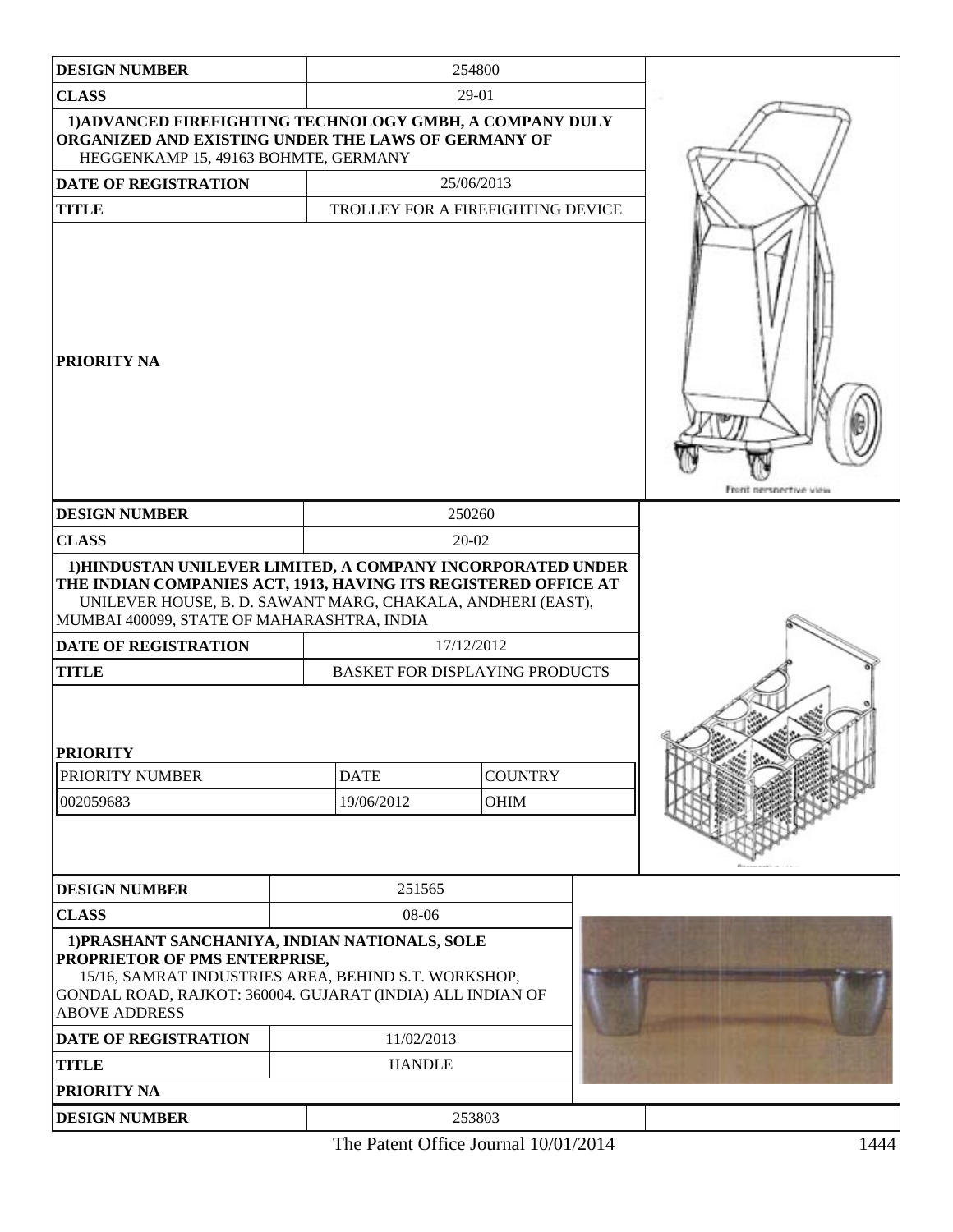| <b>CLASS</b>                                                                                                                                                                                                                        | $15-09$                       |            |                                      |  |
|-------------------------------------------------------------------------------------------------------------------------------------------------------------------------------------------------------------------------------------|-------------------------------|------------|--------------------------------------|--|
| 1) ENDICO POWER TOOLS (INDIA), AN INDIAN COMPANY, OF<br>1276/1, ST NO. 3, SHIMLAPURI, LUDHIANA-141003, PUNJAB, INDIA                                                                                                                |                               |            |                                      |  |
| <b>DATE OF REGISTRATION</b>                                                                                                                                                                                                         |                               |            | 10/05/2013                           |  |
| <b>TITLE</b>                                                                                                                                                                                                                        |                               |            | <b>GUIDE FOR WOOD CUTTER MACHINE</b> |  |
| PRIORITY NA                                                                                                                                                                                                                         |                               |            |                                      |  |
| <b>DESIGN NUMBER</b>                                                                                                                                                                                                                |                               |            | 253821                               |  |
| <b>CLASS</b>                                                                                                                                                                                                                        |                               |            | $09-01$                              |  |
| 1) CAVINKARE PRIVATE LIMITED, AN INDIAN COMPANY INCORPORATED<br>UNDER THE COMPANIES ACT, 1956, HAVING THEIR REGISTERED OFFICE<br><b>ADDRESS AT</b><br>NO. 12, CENOTAPH ROAD, TEYNAMPET, CHENNAI 600018, TAMIL NADU,<br><b>INDIA</b> |                               |            |                                      |  |
| <b>DATE OF REGISTRATION</b>                                                                                                                                                                                                         |                               |            | 14/05/2013                           |  |
| <b>TITLE</b>                                                                                                                                                                                                                        |                               |            | <b>CONTAINER FOR TELCUM POWDER</b>   |  |
| PRIORITY NA                                                                                                                                                                                                                         |                               |            |                                      |  |
| <b>DESIGN NUMBER</b>                                                                                                                                                                                                                |                               | 249364     |                                      |  |
| <b>CLASS</b>                                                                                                                                                                                                                        |                               | 23-01      |                                      |  |
| 1) BEIJING KOHLER LTD., A CORPORATION ORGANIZED AND EXISTING<br>UNDER THE LAWS OF CHINA,<br>OF NO. 27 WEST GUO YUAN ROAD, BEIJING, MIYUN COUNTY 101500,<br>CHINA P.R.                                                               |                               |            |                                      |  |
| <b>DATE OF REGISTRATION</b>                                                                                                                                                                                                         |                               | 09/11/2012 |                                      |  |
| <b>TITLE</b>                                                                                                                                                                                                                        | <b>FAUCET</b>                 |            |                                      |  |
| <b>PRIORITY</b>                                                                                                                                                                                                                     |                               |            |                                      |  |
| PRIORITY NUMBER                                                                                                                                                                                                                     | <b>DATE</b><br><b>COUNTRY</b> |            |                                      |  |
| 201230180849.3                                                                                                                                                                                                                      | 11/05/2012<br><b>CHINA</b>    |            |                                      |  |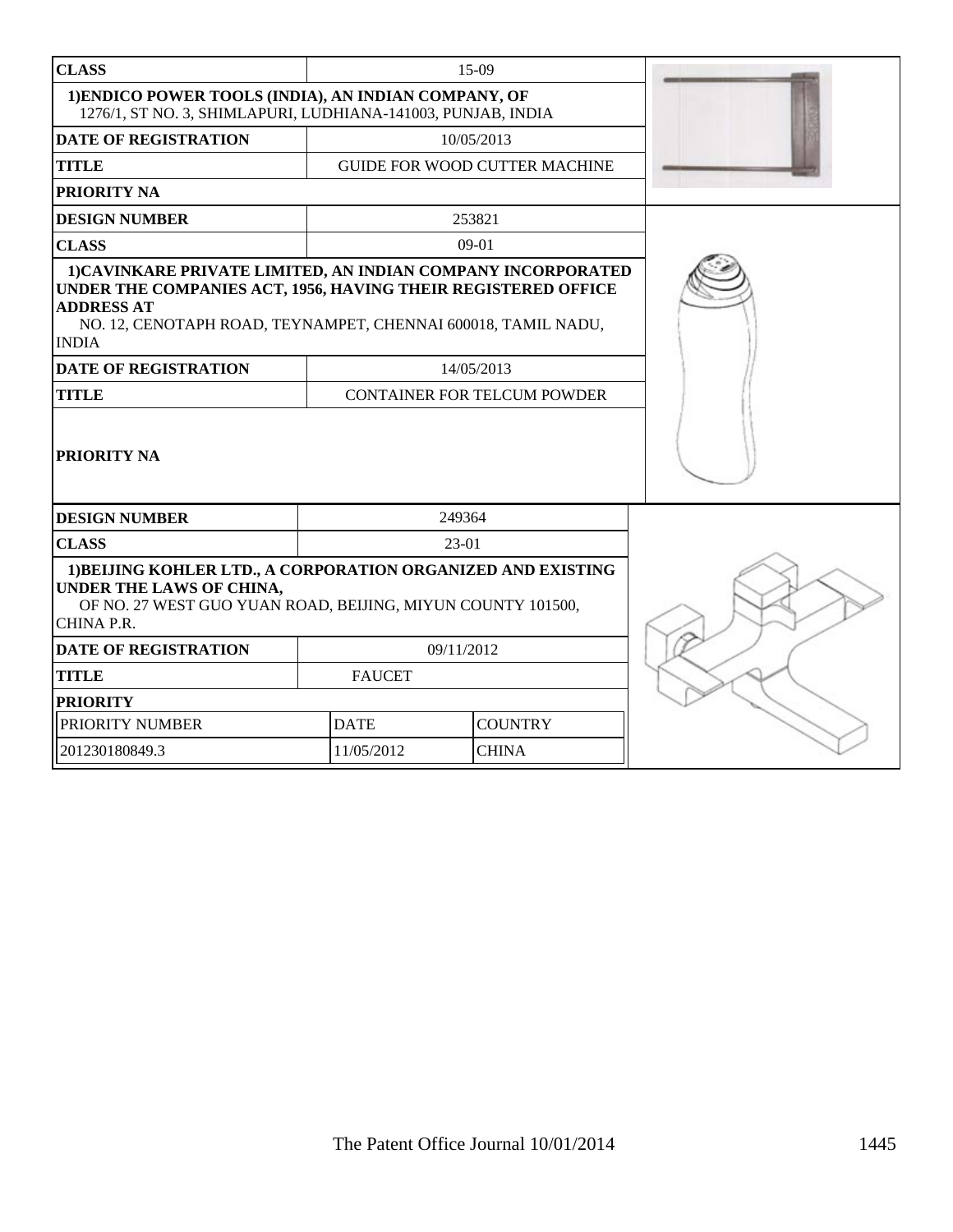| <b>DESIGN NUMBER</b>                                                                                                                           |             | 224066                                 |  |
|------------------------------------------------------------------------------------------------------------------------------------------------|-------------|----------------------------------------|--|
| <b>CLASS</b>                                                                                                                                   |             | $25-01$                                |  |
| 1) SURYAKUMAR NARANDAS SONI<br>86, SUTAR CHAWL, 1ST FLOOR, ROOM NO.104, SHEIKH MEMON STREET,<br>MUMBAI - 400002. STATE OF MAHARASHTRA (INDIA), |             |                                        |  |
| <b>DATE OF REGISTRATION</b>                                                                                                                    |             | 28/07/2009                             |  |
| <b>TITLE</b>                                                                                                                                   |             | ARM ASSEMBLY FOR PANELING              |  |
| PRIORITY NA                                                                                                                                    |             |                                        |  |
| <b>DESIGN NUMBER</b>                                                                                                                           |             | 253202                                 |  |
| <b>CLASS</b>                                                                                                                                   |             | $09-03$                                |  |
| 1) KIRAT PLASTICS PVT. LTD., AN INDIAN COMPANY OF<br>H-11/2, MALVIYA NAGAR, NEW DELHI-110017, INDIA                                            |             |                                        |  |
| <b>DATE OF REGISTRATION</b>                                                                                                                    |             | 17/04/2013                             |  |
| <b>TITLE</b>                                                                                                                                   |             | <b>BIN FOR STORAGE &amp; TRANSPORT</b> |  |
| <b>PRIORITY NA</b>                                                                                                                             |             |                                        |  |
| <b>DESIGN NUMBER</b>                                                                                                                           |             | 253234                                 |  |
| <b>CLASS</b>                                                                                                                                   |             | 15-99                                  |  |
| 1) SANDVIK INTELLECTUAL PROPERTY AB OF<br>SE-811 81 SANDVIKEN, SWEDEN, A SWEDISH COMPANY                                                       |             |                                        |  |
| <b>DATE OF REGISTRATION</b>                                                                                                                    |             | 18/04/2013                             |  |
| <b>TITLE</b>                                                                                                                                   |             | <b>CONE CRUSHER</b>                    |  |
| <b>PRIORITY</b>                                                                                                                                |             |                                        |  |
| PRIORITY NUMBER                                                                                                                                | <b>DATE</b> | <b>COUNTRY</b>                         |  |
| 001360325                                                                                                                                      | 11/02/2013  | OHIM                                   |  |
|                                                                                                                                                |             |                                        |  |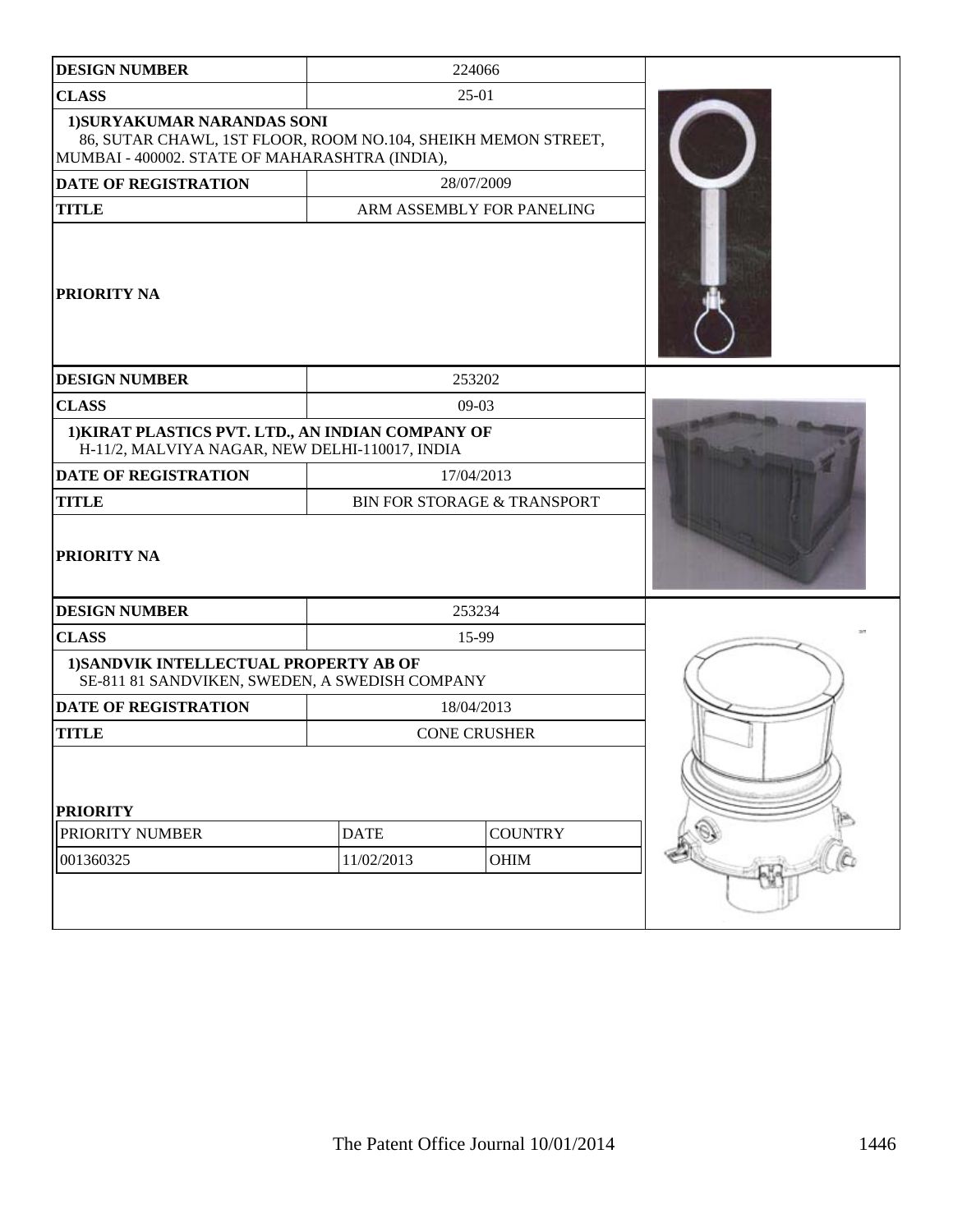| <b>DESIGN NUMBER</b>                                                                                                           | 254275                                                                                               |  |
|--------------------------------------------------------------------------------------------------------------------------------|------------------------------------------------------------------------------------------------------|--|
| <b>CLASS</b>                                                                                                                   | $12 - 16$                                                                                            |  |
| <b>FRANCE,</b><br>OF 99 ROUTE DE LYON, 69800 SAINT PRIEST, FRANCE                                                              | 1) RENAULT TRUCKS, A COMPANY ORGANIZED UNDER THE LAWS OF                                             |  |
| <b>DATE OF REGISTRATION</b>                                                                                                    | 06/06/2013                                                                                           |  |
| <b>TITLE</b>                                                                                                                   | <b>VEHICLE BONNET</b>                                                                                |  |
| PRIORITY NA                                                                                                                    |                                                                                                      |  |
| <b>DESIGN NUMBER</b>                                                                                                           | 253097                                                                                               |  |
| <b>CLASS</b>                                                                                                                   | $13-03$                                                                                              |  |
| INCORPORATED UNDER INDIAN COMPANIES ACT),<br>MALAD WEST, MUMBAI-400063, (INDIA)<br><b>DATE OF REGISTRATION</b><br><b>TITLE</b> | A-302, KEMP PLAZA, MIND SPACE, CHINCHOLI BUNDER, OFF LINK ROAD,<br>11/04/2013<br><b>SWITCH PLATE</b> |  |
| PRIORITY NA                                                                                                                    |                                                                                                      |  |
| <b>DESIGN NUMBER</b>                                                                                                           | 254890                                                                                               |  |
| <b>CLASS</b>                                                                                                                   | $12 - 16$                                                                                            |  |
| 1) TATA MOTORS LIMITED, AN INDIAN COMPANY OF<br>400001, INDIA                                                                  | BOMBAY HOUSE, 24 HOMI MODY STREET, HUTATMA CHOWK, MUMBAI                                             |  |
| <b>DATE OF REGISTRATION</b>                                                                                                    | 01/07/2013                                                                                           |  |
| <b>TITLE</b>                                                                                                                   | <b>DOOR OF A CAR</b>                                                                                 |  |
| PRIORITY NA                                                                                                                    |                                                                                                      |  |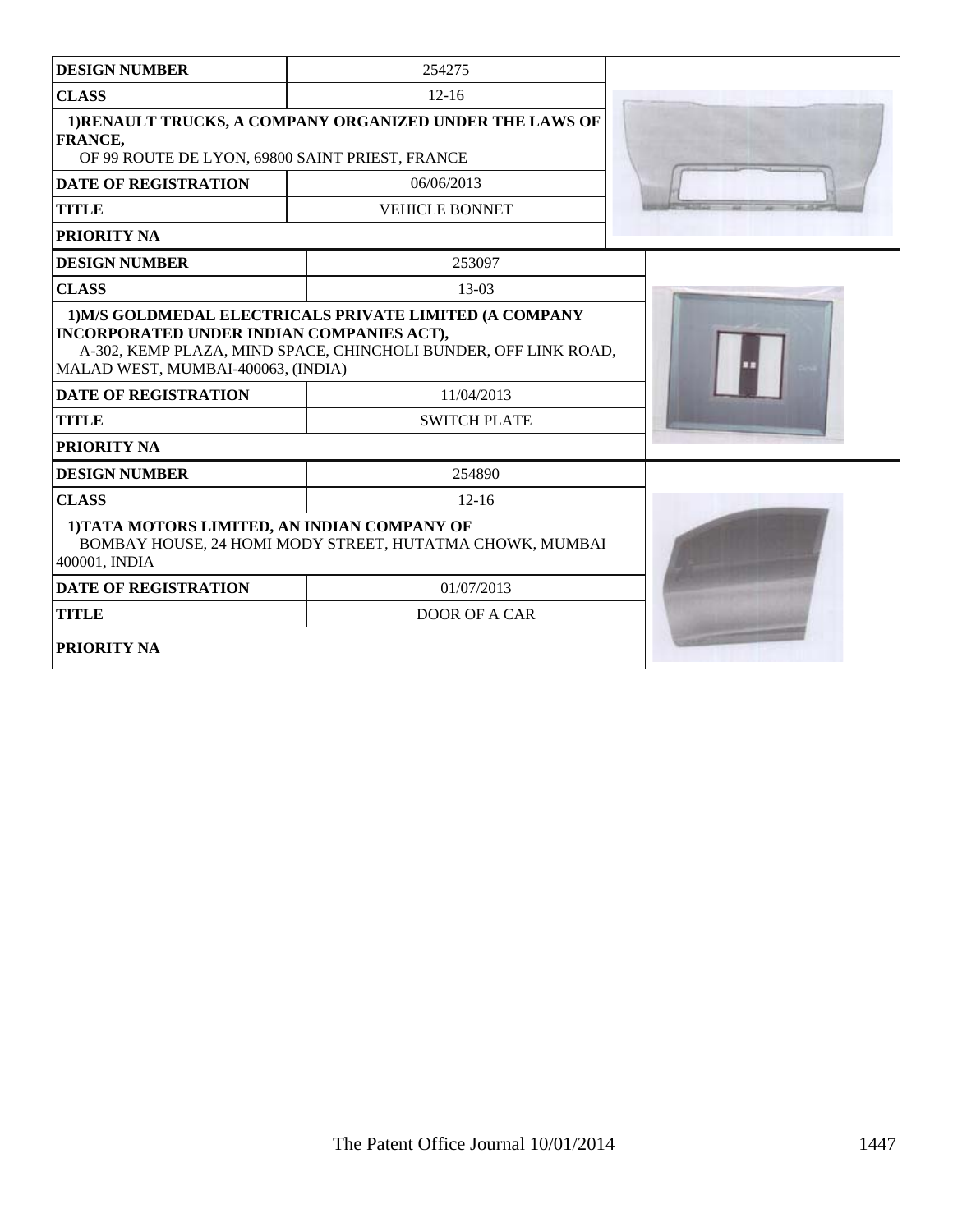| <b>DESIGN NUMBER</b>                                                                                                     | 254922                                                                                                                         |  |
|--------------------------------------------------------------------------------------------------------------------------|--------------------------------------------------------------------------------------------------------------------------------|--|
| <b>CLASS</b>                                                                                                             | $09-01$                                                                                                                        |  |
| THE INDIAN COMPANIES ACT, 1956, INDIAN COMPANY,                                                                          | 1) JAGATJIT INDUSTRIES LIMITED, A COMPANY INCORPORATED UNDER<br>P.O. JAGATJIT NAGAR-144802, DISTRICT-KAPURTHALA, PUNJAB        |  |
| <b>DATE OF REGISTRATION</b>                                                                                              | 02/07/2013                                                                                                                     |  |
| <b>TITLE</b>                                                                                                             | <b>BOTTLE</b>                                                                                                                  |  |
| <b>PRIORITY NA</b>                                                                                                       |                                                                                                                                |  |
| <b>DESIGN NUMBER</b>                                                                                                     | 254968                                                                                                                         |  |
| <b>CLASS</b>                                                                                                             | 06-06                                                                                                                          |  |
| 1)GODREJ & BOYCE MFG. CO. LTD., AN INDIAN COMPANY<br>INCORPORATED UNDER THE COMPANIES ACT, 1913,<br>MUMBAI-400079, INDIA | OF GODREJ INTERIO, PLANT 4, PIROJSHANAGER, VIKHROLI (WEST),                                                                    |  |
| DATE OF REGISTRATION                                                                                                     | 03/07/2013                                                                                                                     |  |
| <b>TITLE</b>                                                                                                             | <b>LEG OF A FURNITURE</b>                                                                                                      |  |
| PRIORITY NA                                                                                                              |                                                                                                                                |  |
| <b>DESIGN NUMBER</b>                                                                                                     | 254054                                                                                                                         |  |
| <b>CLASS</b>                                                                                                             | 23-03                                                                                                                          |  |
| HAVING ITS REGISTERED OFFICE AT,<br><b>INDIA, OF ABOVE ADDRESS</b>                                                       | 1) BAJAJ ELECTRICALS LIMITED, A COMPANY REGISTERED IN INDIA,<br>45/47, VEER NARIMAN ROAD, MUMBAI 400023, STATE OF MAHARASHTRA, |  |
| <b>DATE OF REGISTRATION</b>                                                                                              | 23/05/2013                                                                                                                     |  |
| <b>TITLE</b>                                                                                                             | <b>WATER HEATER</b>                                                                                                            |  |
| <b>PRIORITY NA</b>                                                                                                       |                                                                                                                                |  |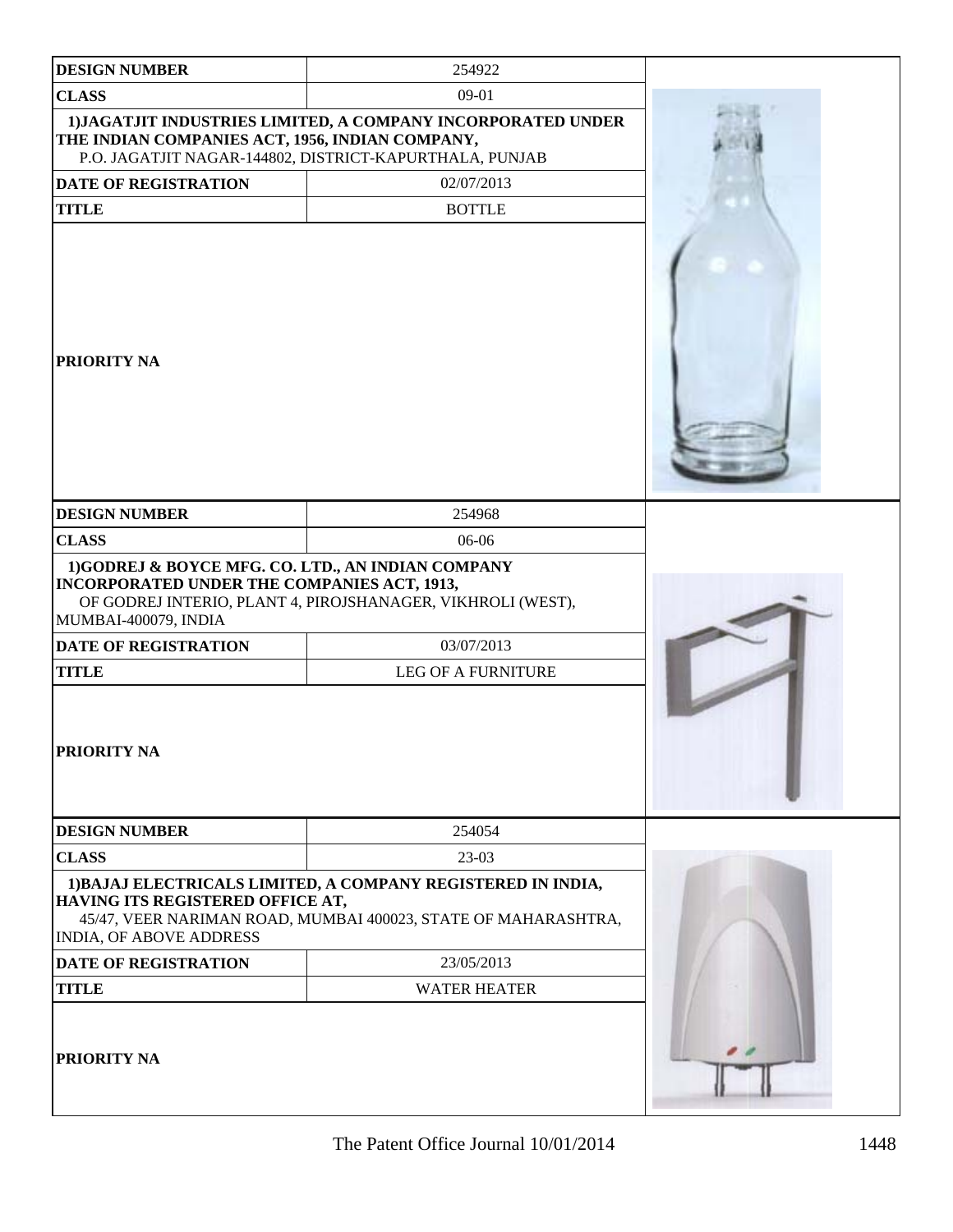| <b>DESIGN NUMBER</b>                                                                                                                          |            |             | 254580                                                |  |
|-----------------------------------------------------------------------------------------------------------------------------------------------|------------|-------------|-------------------------------------------------------|--|
| <b>CLASS</b>                                                                                                                                  | $26-06$    |             |                                                       |  |
| 1) HONDA MOTOR CO., LTD., A JAPANESE CORPORATION,<br>OF 1-1, MINAMI-AOYAMA 2-CHOME, MINATO-KU, TOKYO, JAPAN                                   |            |             |                                                       |  |
| <b>DATE OF REGISTRATION</b>                                                                                                                   |            |             | 19/06/2013                                            |  |
| <b>TITLE</b>                                                                                                                                  |            |             | <b>REAR COMBINATION LAMP FOR</b><br><b>AUTOMOBILE</b> |  |
| <b>PRIORITY</b>                                                                                                                               |            |             |                                                       |  |
| PRIORITY NUMBER                                                                                                                               |            | <b>DATE</b> | <b>COUNTRY</b>                                        |  |
| 2012-032038                                                                                                                                   |            | 28/12/2012  | <b>JAPAN</b>                                          |  |
| <b>DESIGN NUMBER</b>                                                                                                                          |            | 254654      |                                                       |  |
| <b>CLASS</b>                                                                                                                                  |            | $12-08$     |                                                       |  |
| 1) SCANIA CV AB, A SWEDISH COMPANY OF,<br>SE-151 87, SÖDERTÄLJE, SWEDEN                                                                       |            |             |                                                       |  |
| <b>DATE OF REGISTRATION</b>                                                                                                                   |            | 21/06/2013  |                                                       |  |
| <b>TITLE</b>                                                                                                                                  | <b>BUS</b> |             |                                                       |  |
| <b>PRIORITY</b>                                                                                                                               |            |             |                                                       |  |
| PRIORITY NUMBER                                                                                                                               |            | <b>DATE</b> | <b>COUNTRY</b>                                        |  |
| 201330030426.8                                                                                                                                |            | 31/01/2013  | <b>CHINA</b>                                          |  |
| <b>DESIGN NUMBER</b>                                                                                                                          |            | 253407      |                                                       |  |
| <b>CLASS</b>                                                                                                                                  | $12 - 05$  |             |                                                       |  |
| 1) M/S ESCORTS LTD., (A COMPANY INCORPORATED UNDER INDIAN<br>COMPANIES ACT, 1956),<br>15/5, MATHURA ROAD, FARIDABAD-121003, HARYANA., (INDIA) |            |             |                                                       |  |
| <b>DATE OF REGISTRATION</b>                                                                                                                   | 25/04/2013 |             |                                                       |  |
| <b>TITLE</b>                                                                                                                                  |            |             | <b>CRANE</b>                                          |  |
| <b>PRIORITY NA</b>                                                                                                                            |            |             |                                                       |  |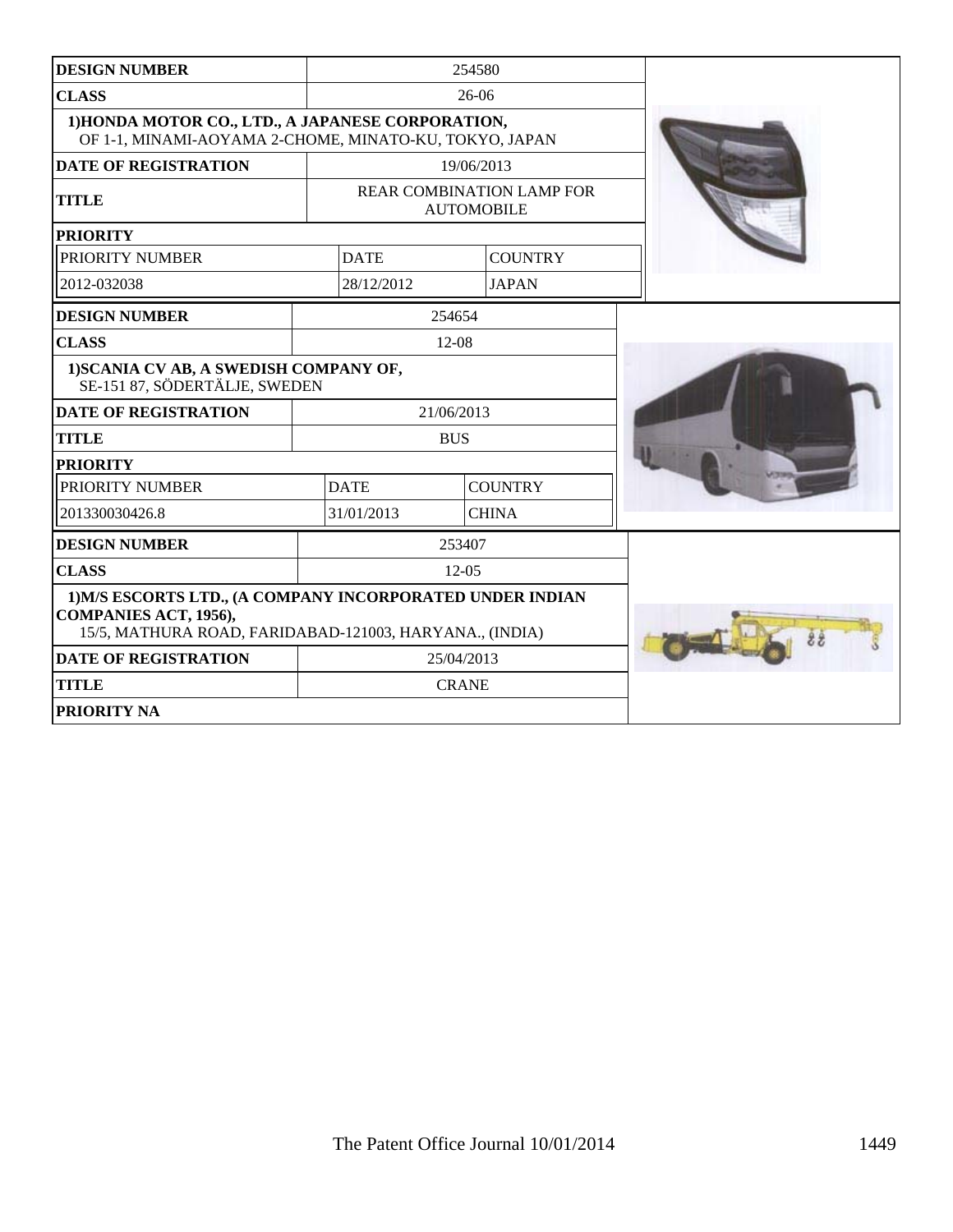| <b>DESIGN NUMBER</b>                                                                                                                                                                                                                          | 254306                                                          |  |  |
|-----------------------------------------------------------------------------------------------------------------------------------------------------------------------------------------------------------------------------------------------|-----------------------------------------------------------------|--|--|
| <b>CLASS</b>                                                                                                                                                                                                                                  | $12 - 16$                                                       |  |  |
| 1)RENAULT TRUCKS, A COMPANY ORGANIZED UNDER THE LAWS OF<br>FRANCE,<br>OF 99 ROUTE DE LYON, 69800 SAINT PRIEST, FRANCE                                                                                                                         |                                                                 |  |  |
| <b>DATE OF REGISTRATION</b>                                                                                                                                                                                                                   | 06/06/2013                                                      |  |  |
| <b>TITLE</b>                                                                                                                                                                                                                                  | FRAME COMPONENT FOR VEHICLE<br><b>HEADLIGHT</b>                 |  |  |
| <b>PRIORITY NA</b>                                                                                                                                                                                                                            |                                                                 |  |  |
| <b>DESIGN NUMBER</b>                                                                                                                                                                                                                          | 254449                                                          |  |  |
| <b>CLASS</b>                                                                                                                                                                                                                                  |                                                                 |  |  |
| 1) MUKTHA LABORATORIES PRIVATE LIMITED, AN INDIAN COMPANY,<br>INCORPORATED UNDER THE INDIAN COMPANIES ACT 1956, HAVING ITS<br>PRINCIPAL PLACE OF BUSINESS AT<br>W-4, 5TH MAIN ROAD, ANNA NAGAR, CHENNAI-600040, STATE OF TAMIL<br>NADU, INDIA |                                                                 |  |  |
| <b>DATE OF REGISTRATION</b>                                                                                                                                                                                                                   | 12/06/2013                                                      |  |  |
| <b>TITLE</b><br><b>INSECT TRAP</b>                                                                                                                                                                                                            |                                                                 |  |  |
| PRIORITY NA                                                                                                                                                                                                                                   |                                                                 |  |  |
| <b>DESIGN NUMBER</b>                                                                                                                                                                                                                          | 252496                                                          |  |  |
| <b>CLASS</b>                                                                                                                                                                                                                                  | $13-03$                                                         |  |  |
| 1) CROMPTON GREAVES LIMITED, (AN INDIAN COMPANY),<br>400030, MAHARASHTRA, INDIA                                                                                                                                                               | AVANTHA HOUSE, 6TH FLOOR, DR. ANNIE BESANT ROAD, WORLI, MUMBAI- |  |  |
| <b>DATE OF REGISTRATION</b>                                                                                                                                                                                                                   | 20/03/2013                                                      |  |  |
| <b>TITLE</b>                                                                                                                                                                                                                                  | SELF POWERED PROTECTIVE RELAY FOR<br><b>CIRCUIT BREAKERS</b>    |  |  |
| <b>PRIORITY NA</b>                                                                                                                                                                                                                            |                                                                 |  |  |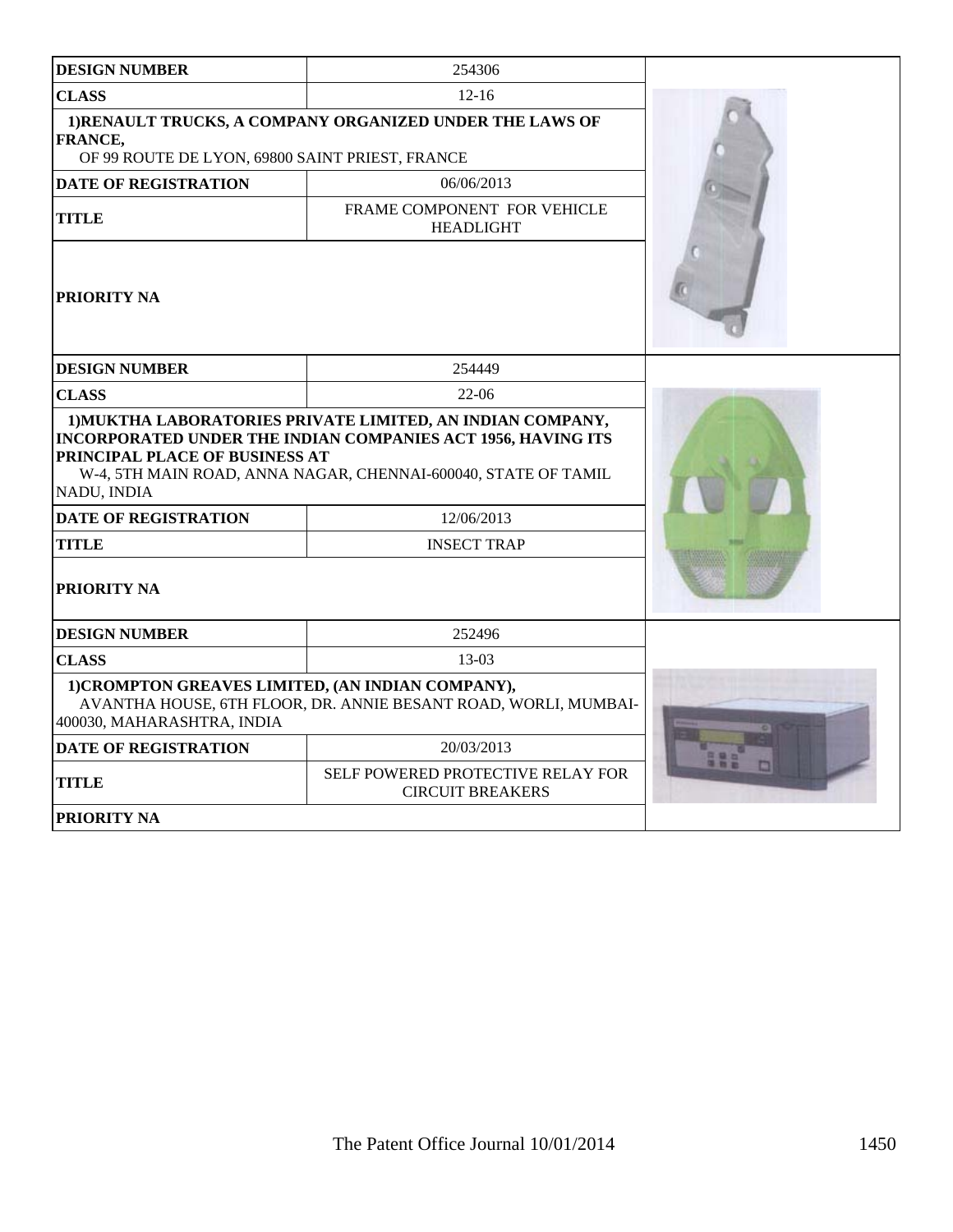| <b>DESIGN NUMBER</b>                                                                                                                                                                | 252608                                                                                                   |  |
|-------------------------------------------------------------------------------------------------------------------------------------------------------------------------------------|----------------------------------------------------------------------------------------------------------|--|
| <b>CLASS</b>                                                                                                                                                                        | $10-0.5$                                                                                                 |  |
| INDUSTRIAL AREA, PHASE-1, DELHI MATHURA ROAD,<br>FARIDABAD-121003, HARYANA, INDIA,<br>OF INDIA                                                                                      | 1) PRESTO STANTEST PRIVATE LIMITED OF I-42A, DLF<br>A COMPANY DULY ORGANIZED AND EXISTING UNDER THE LAWS |  |
| <b>DATE OF REGISTRATION</b>                                                                                                                                                         | 22/03/2013                                                                                               |  |
| <b>TITLE</b>                                                                                                                                                                        | <b>HOT WIRE BOTTLE CUTTER</b>                                                                            |  |
| <b>PRIORITY NA</b>                                                                                                                                                                  |                                                                                                          |  |
| <b>DESIGN NUMBER</b>                                                                                                                                                                | 253609                                                                                                   |  |
| <b>CLASS</b>                                                                                                                                                                        | $07 - 02$                                                                                                |  |
| 1) SHAZE LUXURY RETAIL PVT LTD LOCATED AT<br>MAHARASHTRA, INDIA                                                                                                                     | 1-A, 2ND FLOOR, KAPUR MANSION, 43, HUGHES ROAD, MUMBAI-400007,                                           |  |
| <b>DATE OF REGISTRATION</b>                                                                                                                                                         | 01/05/2013                                                                                               |  |
| <b>TITLE</b><br><b>TEA KETTLE</b>                                                                                                                                                   |                                                                                                          |  |
| <b>PRIORITY NA</b>                                                                                                                                                                  |                                                                                                          |  |
| <b>DESIGN NUMBER</b>                                                                                                                                                                | 247826                                                                                                   |  |
| <b>CLASS</b>                                                                                                                                                                        |                                                                                                          |  |
| 1) MAHINDRA 2 WHEELERS LIMITED, A COMPANY INCORPORATED<br>UNDER THE INDIAN COMPANIES ACT,<br>AT D1 BLOCK, PLOT NO. 18/2 (PART), MIDC, CHINCHWAD, PUNE-411019,<br>MAHARASHTRA, INDIA |                                                                                                          |  |
| <b>DATE OF REGISTRATION</b>                                                                                                                                                         | 11/09/2012                                                                                               |  |
| <b>TITLE</b>                                                                                                                                                                        | <b>KEY HOLDER</b>                                                                                        |  |
| <b>PRIORITY NA</b>                                                                                                                                                                  |                                                                                                          |  |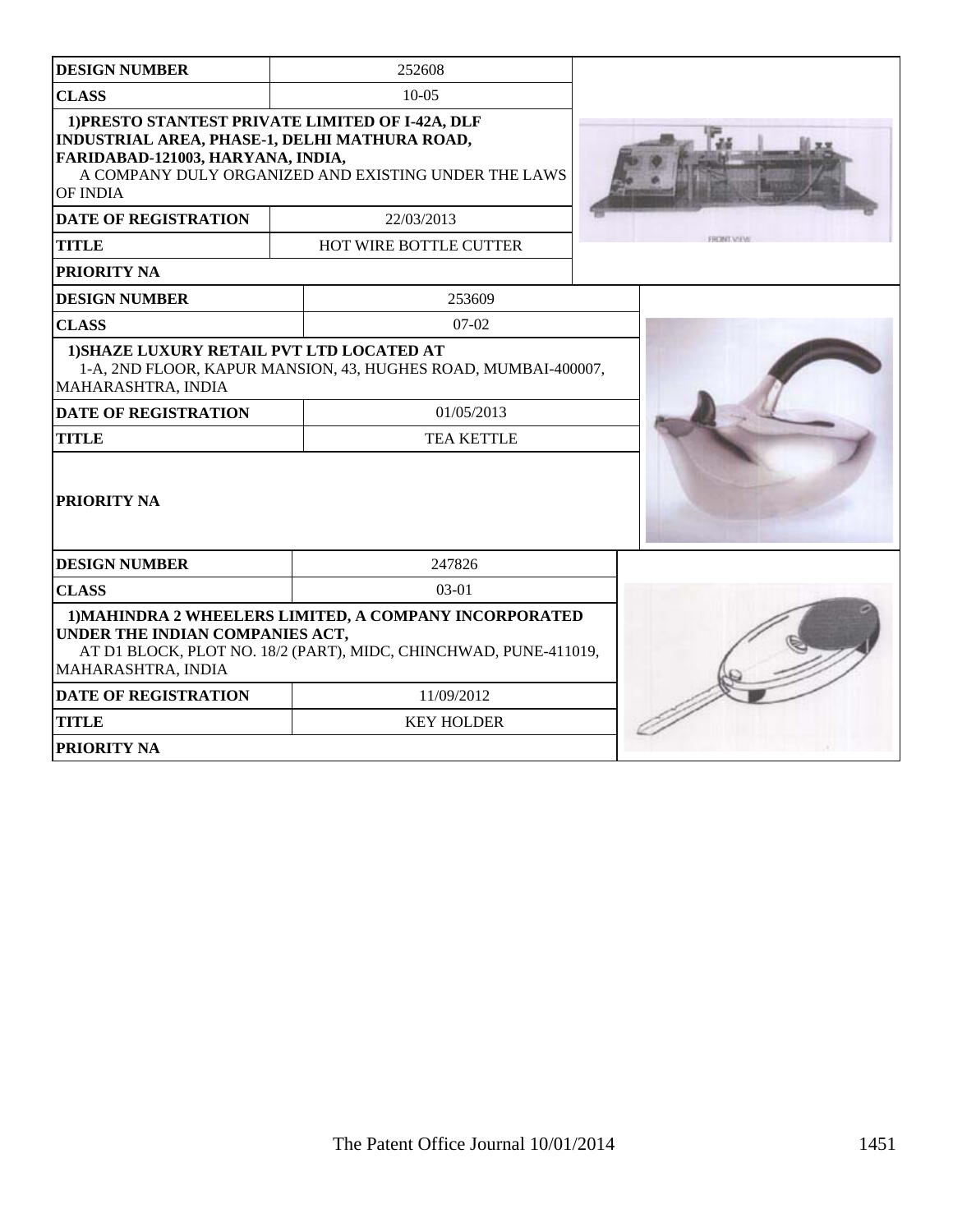| <b>DESIGN NUMBER</b>                                                                                                                                                                                          | 249373      |                                   |  |
|---------------------------------------------------------------------------------------------------------------------------------------------------------------------------------------------------------------|-------------|-----------------------------------|--|
| <b>CLASS</b>                                                                                                                                                                                                  | 23-01       |                                   |  |
| 1) BEIJING KOHLER LTD., A CORPORATION ORGANIZED AND<br><b>EXISTING UNDER THE LAWS OF CHINA,</b><br>OF NO. 27 WEST GUO YUAN ROAD, BEIJING, MIYUN COUNTY<br>101500, CHINA P.R.                                  |             |                                   |  |
| <b>DATE OF REGISTRATION</b>                                                                                                                                                                                   |             | 09/11/2012                        |  |
| <b>TITLE</b>                                                                                                                                                                                                  |             | <b>WATER SPOUT</b>                |  |
| <b>PRIORITY</b>                                                                                                                                                                                               |             |                                   |  |
| PRIORITY NUMBER                                                                                                                                                                                               | <b>DATE</b> | <b>COUNTRY</b>                    |  |
| 201230180855.9                                                                                                                                                                                                | 11/05/2012  | <b>CHINA</b>                      |  |
| <b>DESIGN NUMBER</b>                                                                                                                                                                                          |             | 253103                            |  |
| <b>CLASS</b>                                                                                                                                                                                                  |             | 13-03                             |  |
| 1) M/S GOLDMEDAL ELECTRICALS PRIVATE LIMITED (A<br>COMPANY INCORPORATED UNDER INDIAN COMPANIES ACT),<br>A-302, KEMP PLAZA, MIND SPACE, CHINCHOLI BUNDER, OFF LINK<br>ROAD, MALAD WEST, MUMBAI-400063, (INDIA) |             |                                   |  |
| <b>DATE OF REGISTRATION</b><br><b>TITLE</b>                                                                                                                                                                   |             | 11/04/2013<br><b>SWITCH PLATE</b> |  |
| PRIORITY NA                                                                                                                                                                                                   |             |                                   |  |
| <b>DESIGN NUMBER</b>                                                                                                                                                                                          |             | 254963                            |  |
| <b>CLASS</b>                                                                                                                                                                                                  |             | $06-06$                           |  |
| 1)GODREJ & BOYCE MFG. CO. LTD., AN INDIAN COMPANY<br>INCORPORATED UNDER THE COMPANIES ACT, 1913,<br>OF GODREJ INTERIO, PLANT 4, PIROJSHANAGER, VIKHROLI (WEST),<br>MUMBAI-400079, INDIA                       |             |                                   |  |
| DATE OF REGISTRATION                                                                                                                                                                                          |             | 03/07/2013                        |  |
| <b>TITLE</b>                                                                                                                                                                                                  |             | <b>LEG OF A FURNITURE</b>         |  |
| PRIORITY NA                                                                                                                                                                                                   |             |                                   |  |